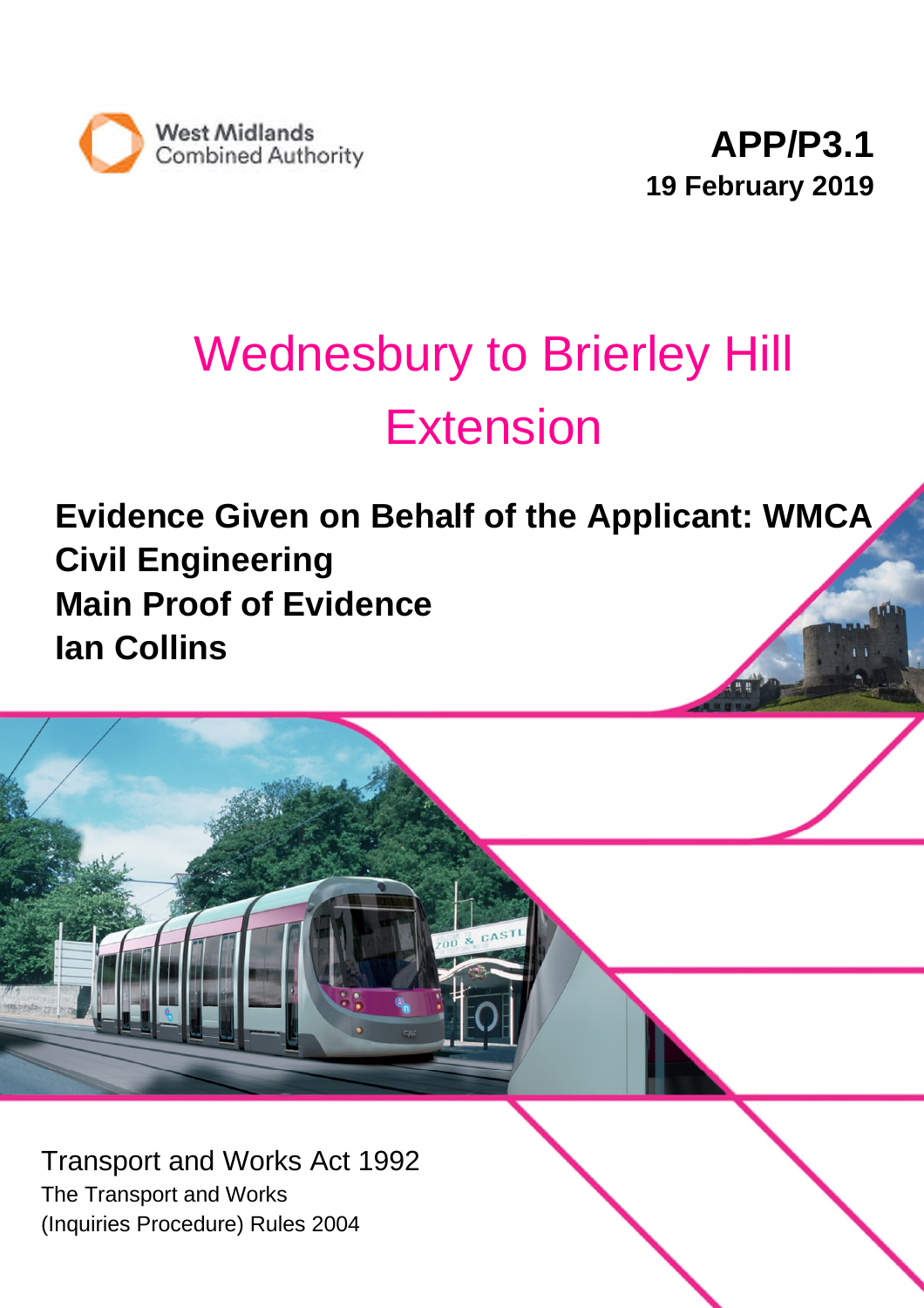| 1.   | <b>CONTENTS</b>                                                 |  |
|------|-----------------------------------------------------------------|--|
| 2.   |                                                                 |  |
|      |                                                                 |  |
| 4.   |                                                                 |  |
|      |                                                                 |  |
| 5.1  |                                                                 |  |
| 5.2  |                                                                 |  |
| 5.3  |                                                                 |  |
| 5.4  |                                                                 |  |
| 5.5  |                                                                 |  |
|      |                                                                 |  |
| 6.1  | Background - The Midland Metro (Wednesbury to Brierley Hill and |  |
| 6.2  |                                                                 |  |
| 6.3  |                                                                 |  |
| 6.4  |                                                                 |  |
| 6.5  |                                                                 |  |
| 6.6  |                                                                 |  |
| 6.7  |                                                                 |  |
| 6.8  |                                                                 |  |
| 6.9  |                                                                 |  |
| 6.10 | Bus Interchange, Portersfield and Churchill Shopping Centre  25 |  |
|      |                                                                 |  |
|      |                                                                 |  |
|      |                                                                 |  |
|      |                                                                 |  |
|      |                                                                 |  |
|      |                                                                 |  |
|      |                                                                 |  |
|      |                                                                 |  |
|      |                                                                 |  |
|      | 6.20 Tram Signalling, Communication and Electrical Equipment 32 |  |
|      |                                                                 |  |
|      |                                                                 |  |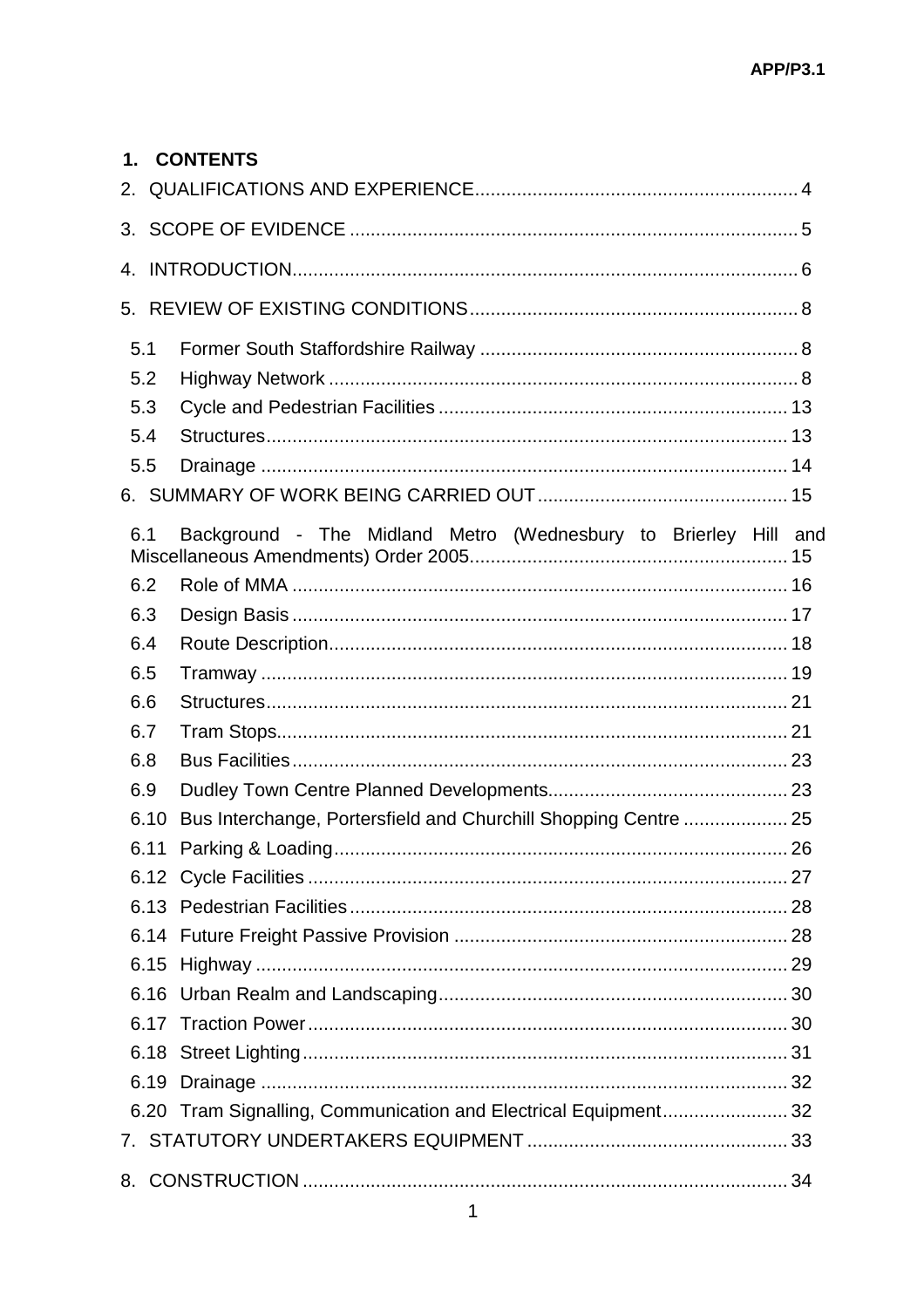| 8.1  |                                                                                                                                                                                                                                              |  |
|------|----------------------------------------------------------------------------------------------------------------------------------------------------------------------------------------------------------------------------------------------|--|
| 8.2  |                                                                                                                                                                                                                                              |  |
| 8.3  |                                                                                                                                                                                                                                              |  |
| 8.4  |                                                                                                                                                                                                                                              |  |
| 8.5  |                                                                                                                                                                                                                                              |  |
| 8.6  |                                                                                                                                                                                                                                              |  |
| 8.7  |                                                                                                                                                                                                                                              |  |
| 8.8  |                                                                                                                                                                                                                                              |  |
| 8.9  |                                                                                                                                                                                                                                              |  |
| 8.10 |                                                                                                                                                                                                                                              |  |
| 8.11 |                                                                                                                                                                                                                                              |  |
|      |                                                                                                                                                                                                                                              |  |
|      |                                                                                                                                                                                                                                              |  |
|      |                                                                                                                                                                                                                                              |  |
|      |                                                                                                                                                                                                                                              |  |
|      |                                                                                                                                                                                                                                              |  |
|      |                                                                                                                                                                                                                                              |  |
|      |                                                                                                                                                                                                                                              |  |
|      |                                                                                                                                                                                                                                              |  |
|      |                                                                                                                                                                                                                                              |  |
|      | 11.2 Jewson Ltd Saint Gobain and SGBD Property Holdings Ltd (OBJ/05) 54                                                                                                                                                                      |  |
|      |                                                                                                                                                                                                                                              |  |
|      |                                                                                                                                                                                                                                              |  |
|      |                                                                                                                                                                                                                                              |  |
|      |                                                                                                                                                                                                                                              |  |
|      | 11.7 Waterstones Booksellers Limited (OBJ/11), MFG - previously Malthurst<br>Group/Jet (OBJ/15), McDonalds Restaurants Limited and Astrad Limited and AR<br>Sirkhat (OBJ/20), Argos Limited (OBJ/21) and TJX (trading as TK Maxx) (OBJ/22)61 |  |
|      |                                                                                                                                                                                                                                              |  |
|      |                                                                                                                                                                                                                                              |  |
|      |                                                                                                                                                                                                                                              |  |
| 12.2 |                                                                                                                                                                                                                                              |  |
|      |                                                                                                                                                                                                                                              |  |
|      |                                                                                                                                                                                                                                              |  |
|      |                                                                                                                                                                                                                                              |  |
|      |                                                                                                                                                                                                                                              |  |
|      |                                                                                                                                                                                                                                              |  |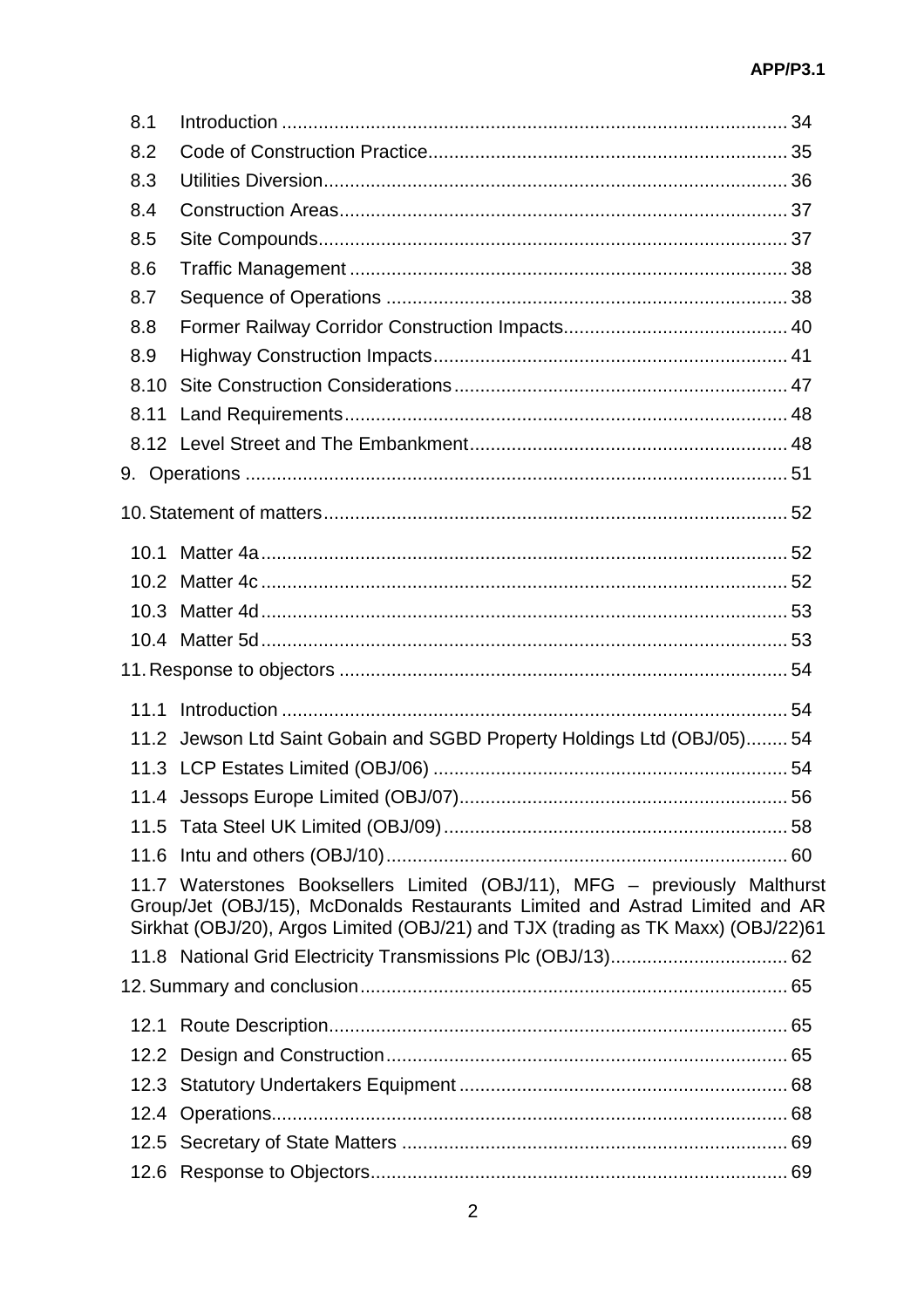## **APP/P3.1**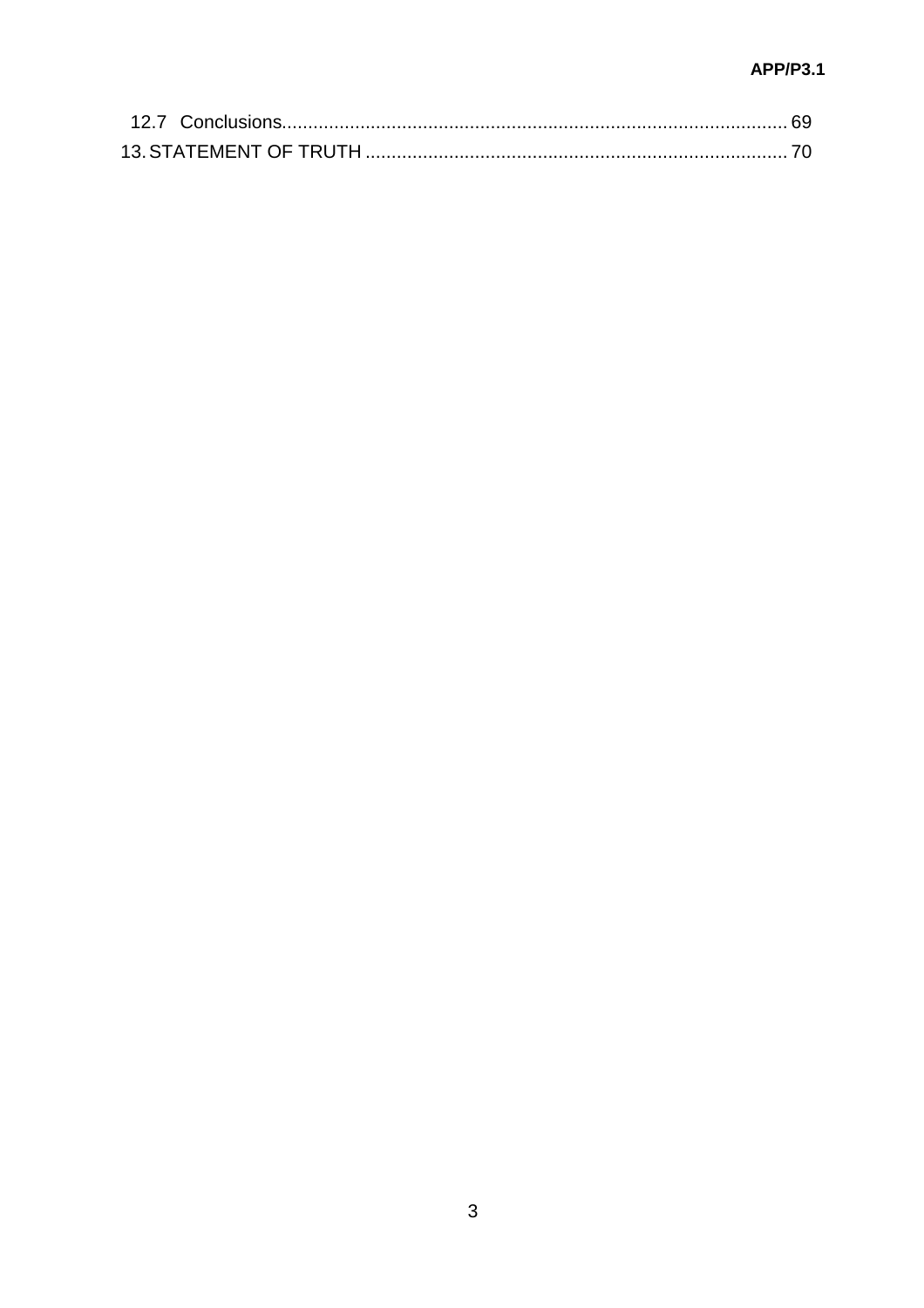## **2. QUALIFICATIONS AND EXPERIENCE**

- 2.1.1 My name is Ian Collins. I am a Project Director with Colas Rail, an international railway infrastructure services provider. Colas Rail is one of Europe's leading suppliers of railway infrastructure services, constructing and renewing all forms of railways across Europe and the UK. Colas Rail is one of three participant organisations making up the Midland Metro Alliance (MMA). I am working on secondment for MMA as the Project Director for both Wednesbury to Brierley Hill and Birmingham Eastside Extensions. I provide leadership and direction for the development, design and construction of the projects. I am a member of the Alliance Management Team, the senior management team that provides leadership across all Midland Metro extension projects.
- 2.1.2 I am a Chartered Fellow of the Institution of Civil Engineers, a Chartered Member of the Chartered Institution of Highways and Transportation and a Member of the Association for Project Management. I hold a Bachelor of Engineering honours degree in Civil Engineering from The University of Birmingham.
- 2.1.3 I have over 25 years of construction experience and in 2016 was featured in Birmingham Post West Midlands "Who's Who in Civil Engineering" supplement. For a period of 4 years, between 2004 and 2008, I was employed by Centro, the predecessor organisation of the West Midlands Combined Authority (WMCA), in the role of Metro Implementation Senior Project Manager where I was primarily tasked with preparing both Birmingham City Centre and Wednesbury to Brierley Hill Extensions (WBHE) for a future design and build tender.
- 2.1.4 In this matter, WMCA have instructed me to act as expert witness on civil engineering matters for the Public Inquiry in respect of the application for the proposed Midland Metro (Wednesbury to Brierley Hill Land Acquisition) Order.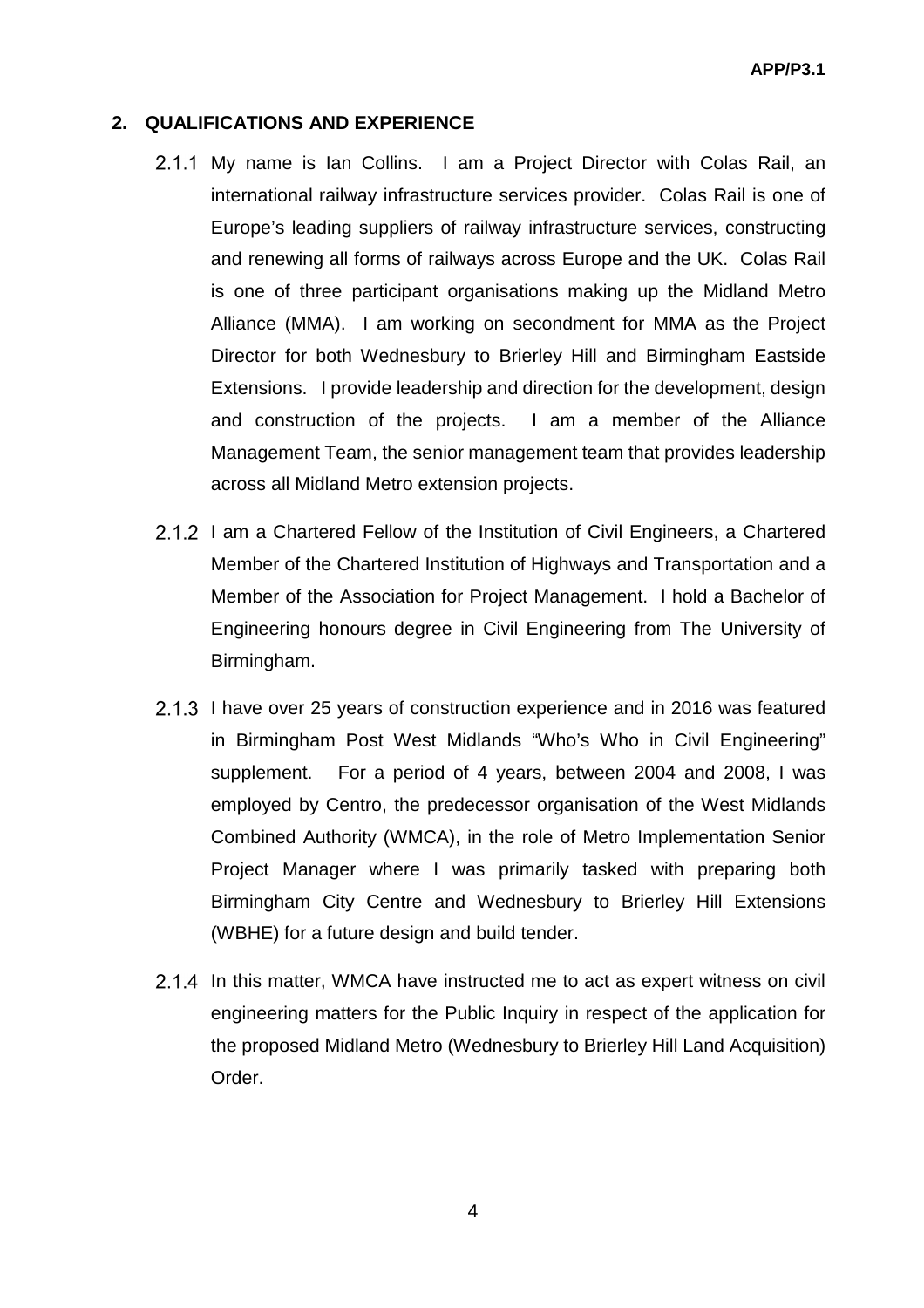## **3. SCOPE OF EVIDENCE**

- 3.1.1 My evidence covers the civil engineering aspects of the scheme and layout of the elements of the project.
- 3.1.2 In response to the Statement of Matters [GEN/3] my evidence addresses:
	- Matter 4a the impacts on access to and within the area, including the effects on local road networks, access to businesses and car parks, and access by emergency vehicles.
	- Matter 4c the impacts on members of the general public, including users of the Churchill Shopping Centre in Dudley and the Merry Hill Shopping Centre in Brierley Hill; and
	- Matter 4d measures proposed by WMCA to mitigate any significant adverse impacts arising from the exercise of the powers in the proposed Order, and whether any such measures are appropriate and sufficient.
	- Matter 5d whether all the land and rights in land over which WMCA has applied for compulsory powers is necessary to implement the scheme.
- 3.1.3 In response to specific objections, summarised at section 12 of the WMCA Statement of Case, my evidence addresses those that have not been withdrawn as of 12 February 2019:
	- Jewson Ltd, Saint Gobain and SGBD Property Holdings (OBJ/05)
	- LCP Estates Limited\* (OBJ/06)
	- Jessops Europe Limited\* (OBJ/07)
	- Tata Steel UK Limited (OB/09)
	- Intu and others<sup>\*</sup> (OBJ/10)
	- Waterstones Booksellers Limited (OBJ/11)
	- National Grid Electricity Transmissions Plc\* (OBJ/13)
	- MFG previously Malthurst Group/Jet (OBJ/15)
	- McDonald's Restaurants Limited and Astrad Limited and AR Sirkhat (OBJ/20)
	- Argos Limited (OBJ/21)
	- TJX (trading as TK Maxx) (OBJ/22)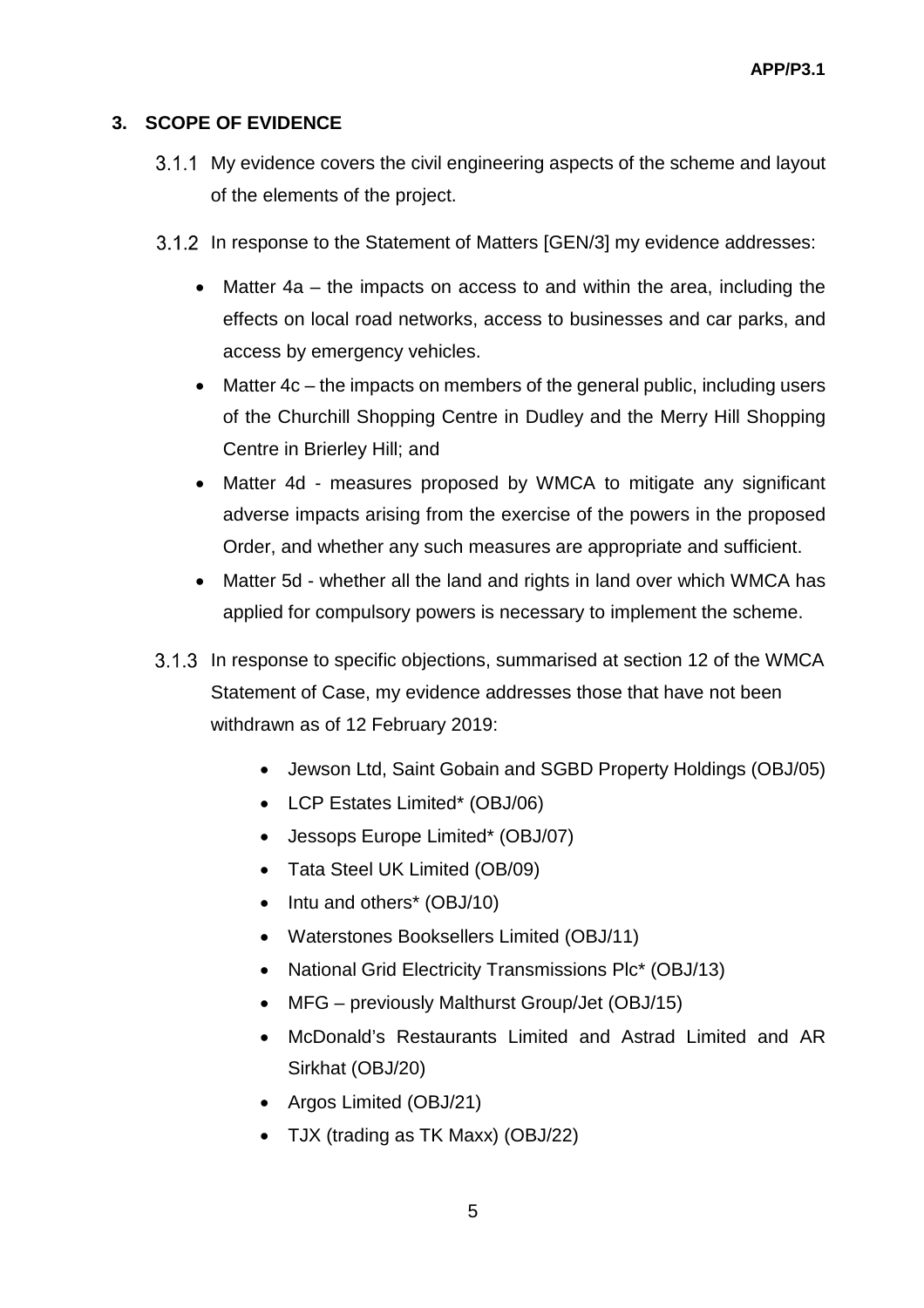## **4. INTRODUCTION**

- 4.1.1 This proof of evidence is prepared on behalf of WMCA Authority. It is structured as follows:
	- Section 5 describes existing conditions
		- o Former South Staffordshire Railway
		- o Highway Network
		- o Cycle and Pedestrian Facilities
		- o Structures
		- o Drainage
	- Section 6 describes works carried out by MMA:
		- o Background The 2005 Order
		- o Role of MMA
		- o Design Basis
		- o Route Description
		- o Background The Midland Metro (Wednesbury to Brierley Hill and Miscellaneous Amendments) Order 2005 (the 2005 Order)
		- o Role of MMA
		- o Tramway
		- o Structures
		- o Tram Stops
		- o Bus Facilities
		- o Dudley Town Centre Planned Developments
		- o Bus Interchange, Portersfield and Churchill Shopping Centre
		- o Parking and Loading
		- o Cycle Facilities
		- o Pedestrian Facilities
		- o Future Freight Passive Provision
		- o Highway
		- o Urban Realm and Landscaping
		- o Traction Power
		- o Street Lighting
		- o Drainage
		- o Tram Signalling, Communication and Electrical Equipment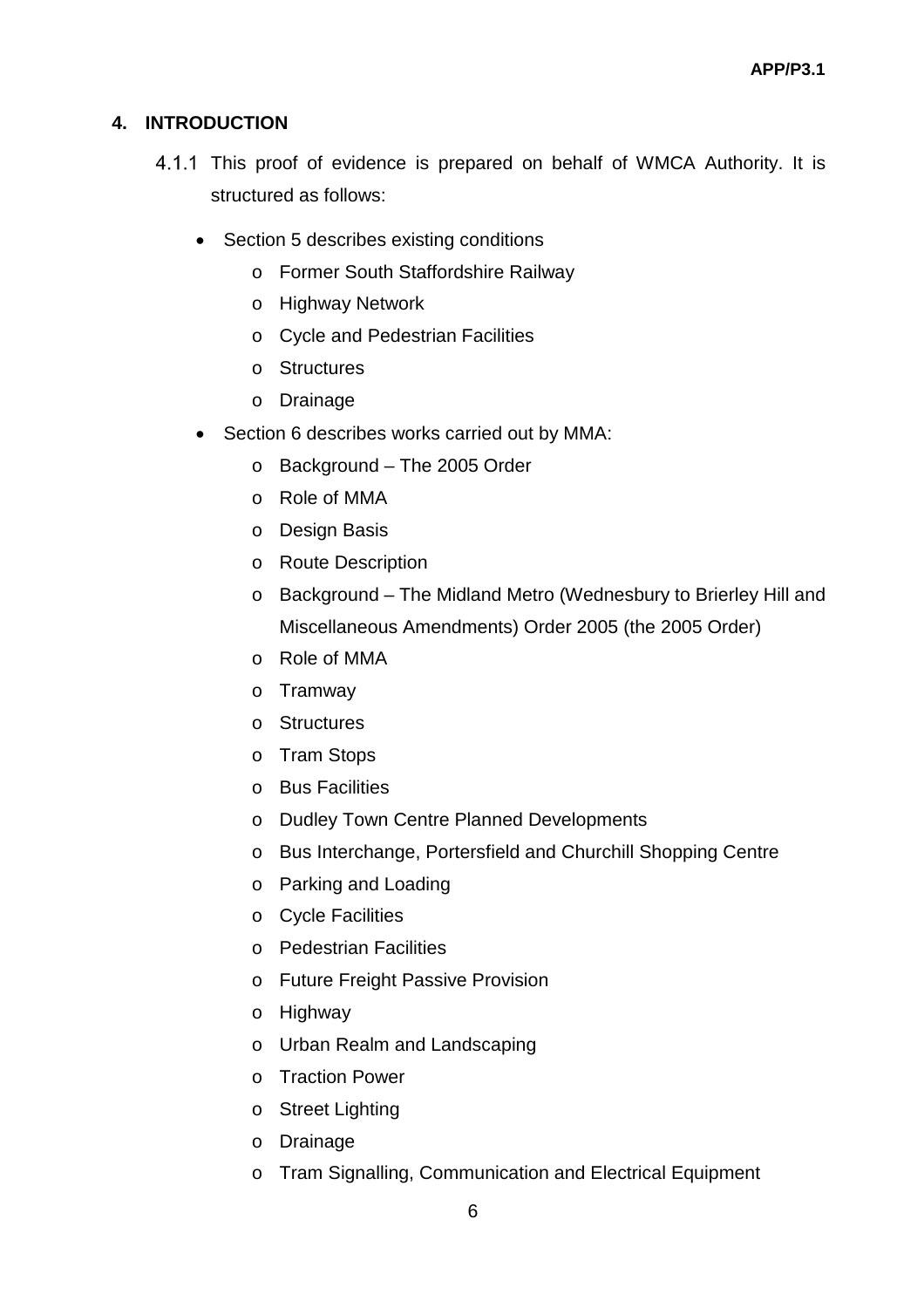- Section 7 considers Statutory Undertakers equipment and the proposed approach to protection or diversion
- Section 8 covers construction methods
- Section 9 outlines the operational features of WBHE
- Section 10 addresses the Statement of Matters
- Section 11 addresses objections
- Section 12 provides an overall summary and conclusion.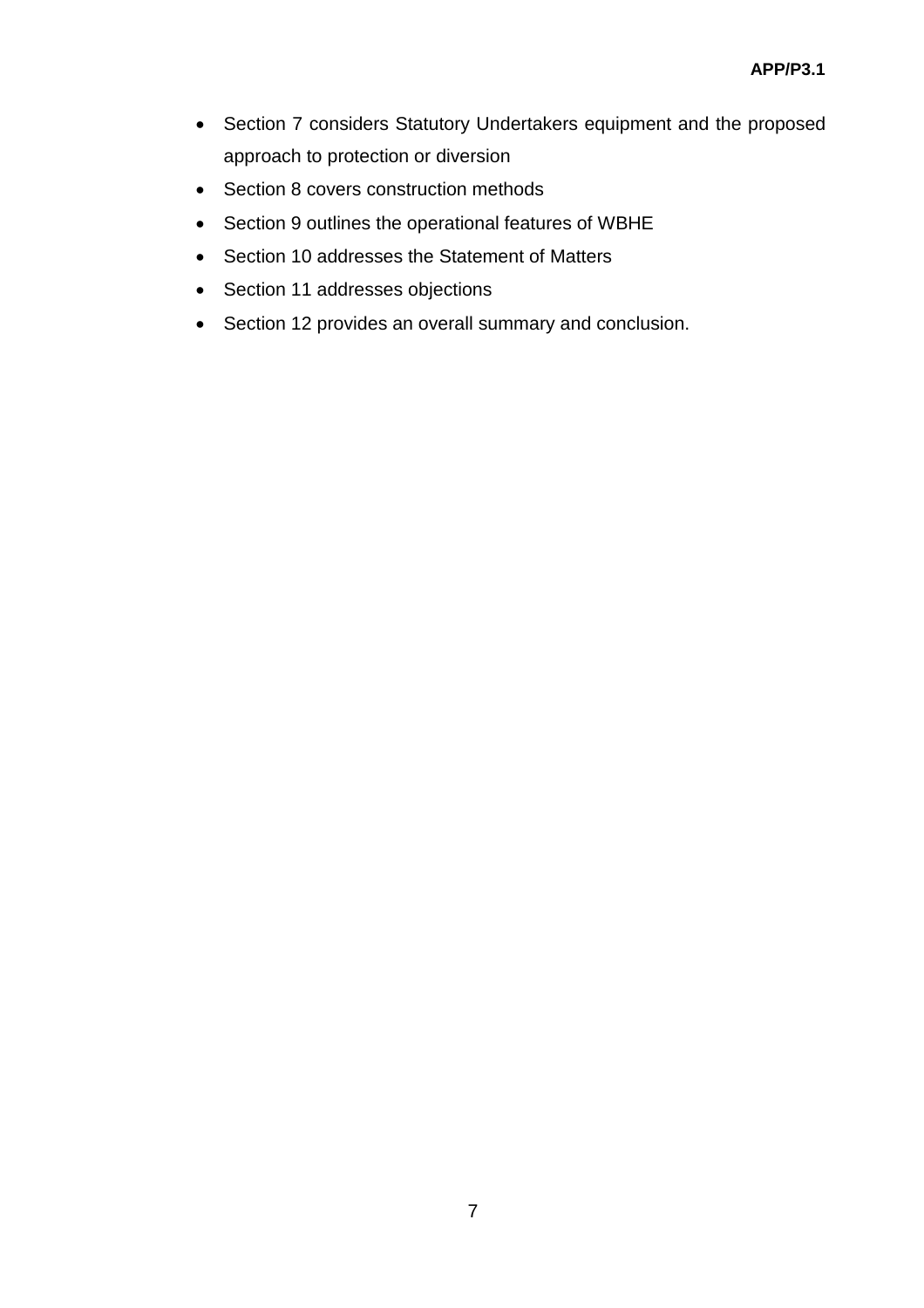## **5. REVIEW OF EXISTING CONDITIONS**

## **5.1 Former South Staffordshire Railway**

- 5.1.1 The majority of WBHE will run along the disused railway alignment within the former South Staffordshire Railway corridor, as generally shown on route alignment drawings A1 through to I2 in the appendix to my proof [APP/P3.3].
- Since the railway's closure in the early 1990's vegetation had been allowed to take root in the track ballast. MMA began to clear the former railway corridor, with Network Rail's agreement, during January 2017 in order to undertake topographical and investigative surveys to inform and progress designs. Invasive weed species are prevalent along the corridor embankments. MMA began herbicide treatment of invasive weeds, including Japanese Knotweed, during 2017 as advanced preparatory works to efficiently clear the route and is returning on a regular basis to continue this treatment.
- Members of the public have obtained informal access to the former rail corridor through poorly maintained or none existent perimeter fencing and incidents of anti-social behaviour have been reported on numerous occasions, including thefts and damage of MMA equipment used during investigative works.
- Existing railway bridge structures and retaining walls have fallen into various states of disrepair.
- 5.1.5 The only section of railway currently remaining in use, and which would operate alongside WBHE, is approximately 500 metres, of headshunt at Round Oak between Tata Steel's yard and Pedmore Road.

## **5.2 Highway Network**

5.2.1 The majority of WBHE on street running will be in Dudley Town Centre, as generally shown on route alignment drawings A1 to I2 in the appendix to my proof [APP/P3.3].

## **5.2.2 Dudley Town Centre**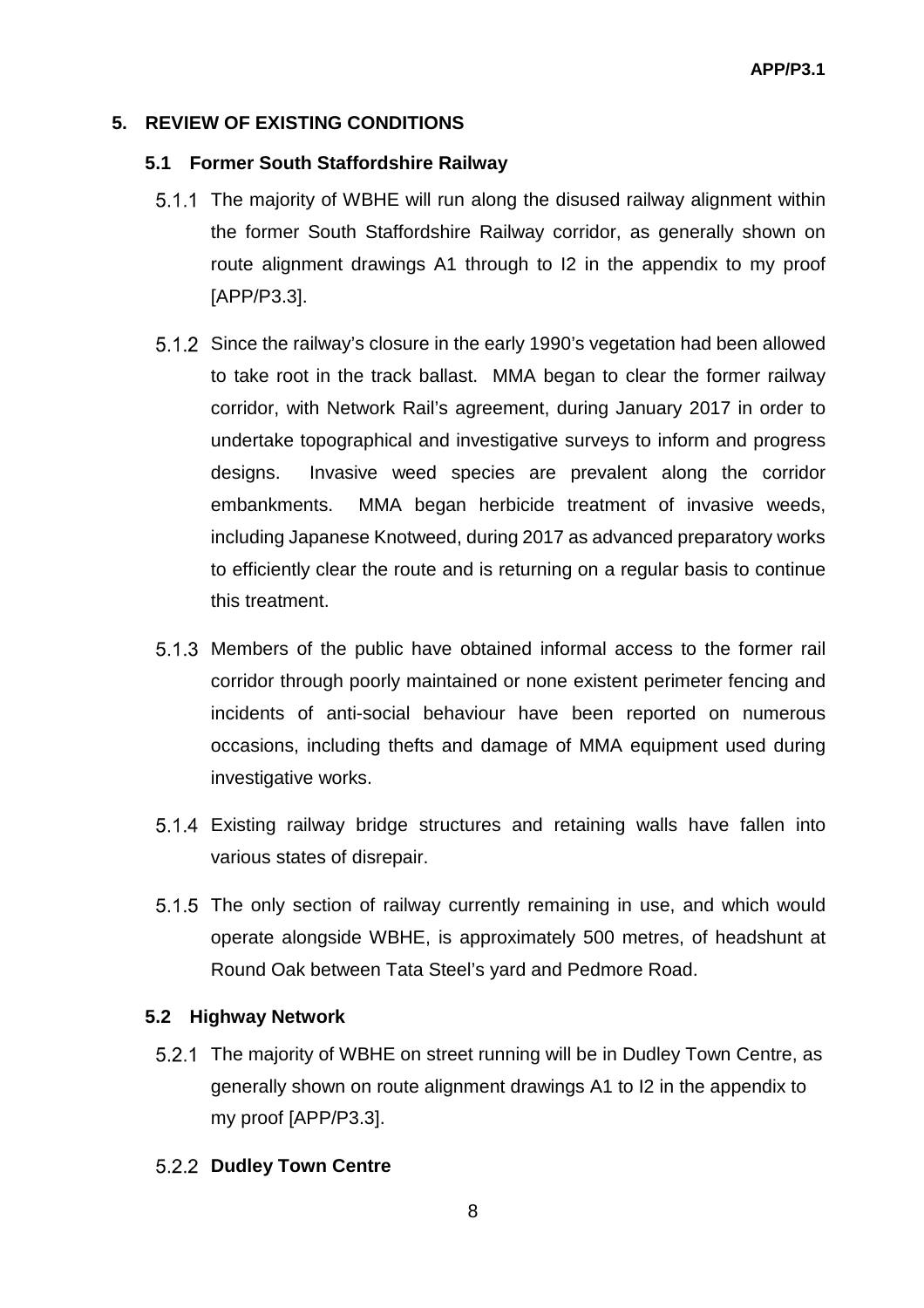- Station Drive is a cul-de-sac approximately 60m in length. Double yellow lines run continuously on both carriageways throughout its length. Access onto and off Castle Hill and Trindle Road is controlled through a signalised traffic junction. The cul-de-sac provides gated vehicular access to the former railway corridor and pedestrian access to Dudley Zoo and Castle car parks.
- Castle Hill is a wide dual lane bi-directional highway running between Castle Gate Island on Duncan Edwards Way and a signalised junction with The Broadway and Castle Street. Castle Hill has footways on both sides. Lanes are separated by a kerb upstand central reservation broken in places to allow traffic movements. Left hand movements from Castle Hill on to Castle Street at the signalised traffic junction are prohibited. One lane in both directions is dedicated for general vehicular traffic and the other lane in both directions is a dedicated bus lane broken in places to facilitate traffic movements. There is an existing signalised junction with Trindle Road and Station Drive. Right hand movements from Castle Hill on to Trindle Road are prohibited. There is a give way junction at Birmingham Street. Single bus stops and shelters are located on opposite sides of Castle Hill between Trindle Road and Birmingham Street, below Dudley Zoo and Castle's former main entrance. A traffic signal controlled pedestrian crossing is located opposite Dudley Zoo and Castle's former main entrance.
- 5.2.5 Travelling up Castle Hill existing vehicular accesses are provided across footways for; Station Hotel car park, commercial premises adjacent Station Hotel for front of shop parking, Assembly Hall of Jehovah's Witnesses car park and side gated access, commercial premises car park adjacent to Castle Hill Casino, Castle Hill Casino car park and Dudley Central Mosque gated access with the Mosque being located on the junction with Birmingham Street. Beyond Birmingham Street there is an existing gated access to a Georgian style office car park.
- Travelling down Castle Hill existing vehicular accesses are provided across footways for; a Georgian property with gated access within the grounds of Dudley Zoo opposite the junction with Birmingham Street, dropped kerbs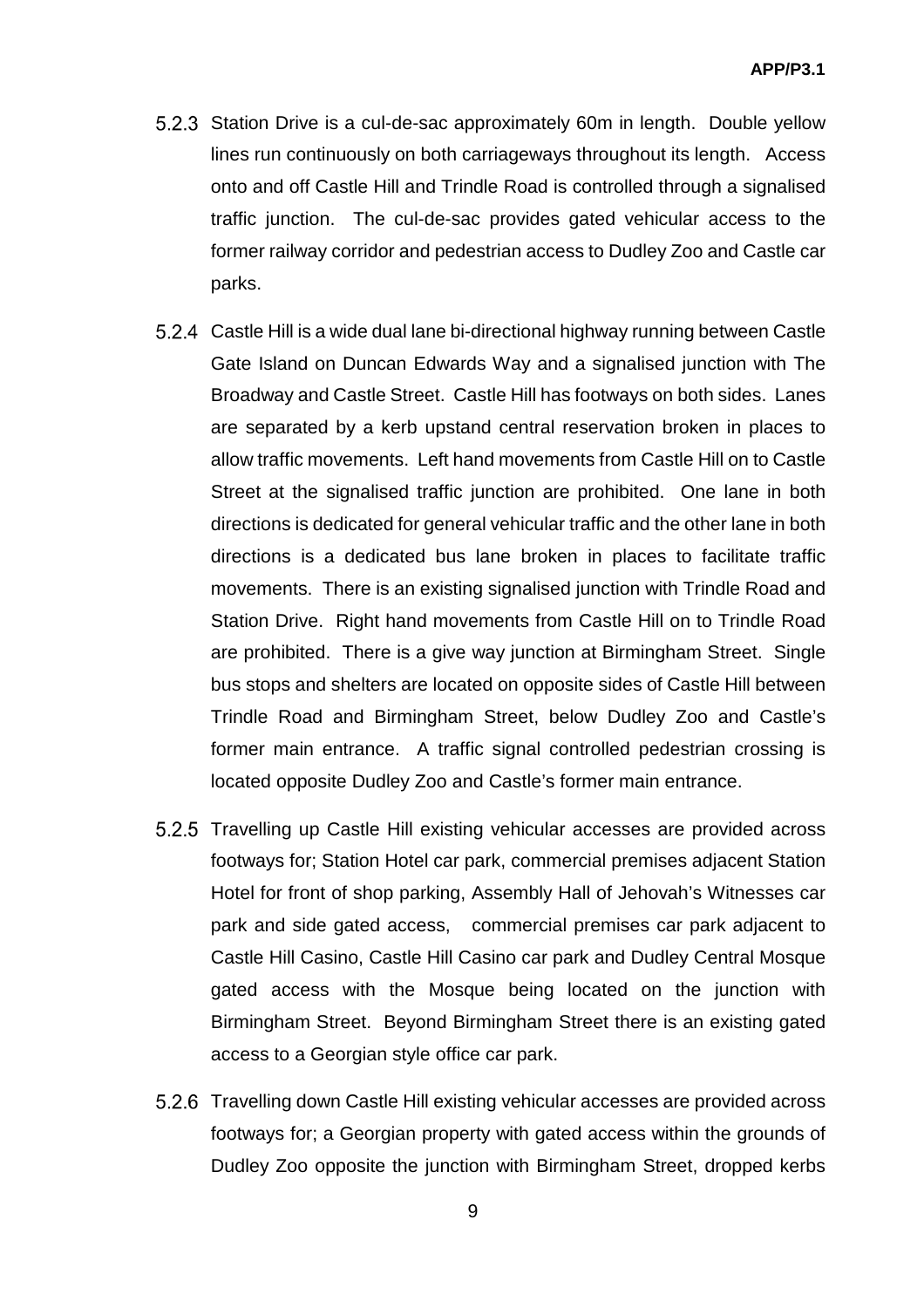providing controlled access to former Dudley Zoo and Castle main entrance through the use of a line of bollards, some of which are removable, gated access to new Dudley Zoo and Castle entrance, side access to former Dudley Hippodrome theatre.

- Birmingham Street is a cul-de-sac providing access to Bourne Street at its give way junction with Bourne Street. Bourne Street is also a cul-de-sac being mainly residential with two commercial premises. Both streets have footways on both sides. Thirteen on street parking spaces perpendicular to the highway are located along Birmingham Street opposite the Mosque.
- 5.2.8 Travelling towards the junction with Bourne Street existing vehicular accesses are provided across footways for; Dudley Central Mosque's gated car park and commercial premises adjacent to the Mosque for front of shop parking. Immediately beyond the Bourne Street junction access is provided to Dudley Bus Station car park and a secondary gated access to the Georgian style office car park referred to in 5.2.5 above. Birmingham Street beyond the two car park accesses also provides bus only single lane access into Dudley Bus Station, all other traffic is prohibited.
- 5.2.9 King Street is a wide dual lane bi-directional highway running between its 4 way pedestrian and traffic signalised junction with Trindle Road/Fisher Street and Hall Street and its 3 way pedestrian and traffic signalised junction with Flood Street and the entrance to Churchill Shopping Centre staff car park and loading bays, after which King Street continues for some considerable distance being a through road for Dudley Town. King Street has footways on both sides.
- 5.2.10 Travelling along King Street towards Flood Street there are no vehicular accesses across footways. King Street has existing parallel parking for approximately 3 vehicles located adjacent to the existing footbridge which links the Churchill Shopping Centre with the opposite large, open air public car park.
- 5.2.11 Travelling along King Street from its junction with Flood Street, towards the Bus Station, vehicular access to the Churchill Shopping Centre staff car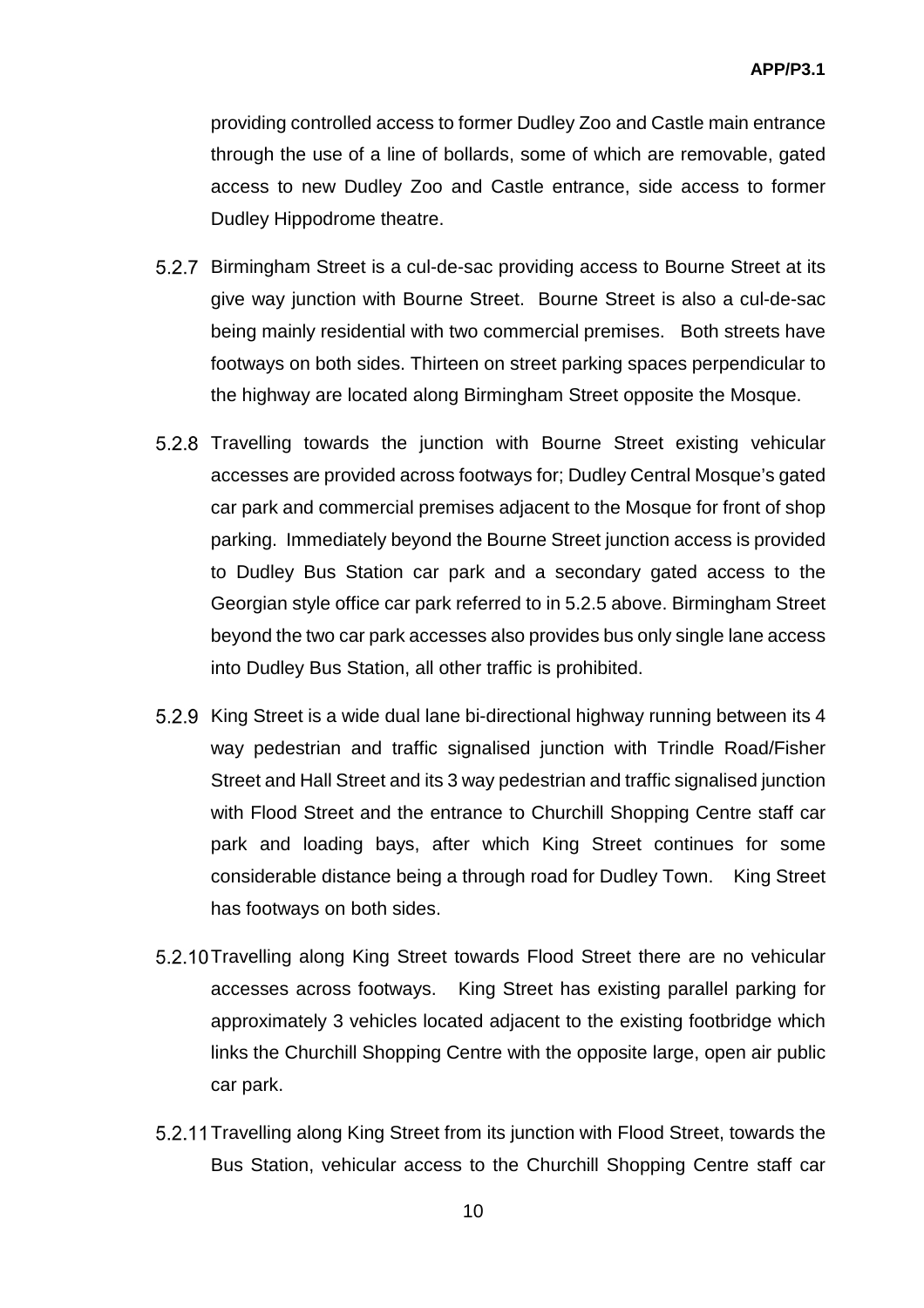park and loading bays is located at the pedestrian and traffic signalised junction. A set of traffic lights controls vehicles leaving the Churchill Shopping Centre. There is no pedestrian control over this crossing. Immediately after this junction a bus, taxi and cycle only filter lane peels off providing direct access towards the Bus Station immediately adjacent to Churchill Shopping Centre. General vehicular traffic is directed either onwards to Trindle Road or through a right hand turn movement at the 4 way junction on to Hall Street. General vehicular traffic is prohibited from turning left at the 4 way junction towards the bus station.

- 5.2.12 Flood Street is a bi-directional highway which runs between its traffic signal controlled junction with King Street and Flood Street Island on Duncan Edwards Way. Flood Street has footways on both sides. Flood Street has 3 give way junctions with Oakeywell Street, The Minories and New Mill Street. Oakeywell Street is a cul-de-sac providing access to two adjacent open air car parks and 2 separate furniture store car parks. The Minories is a short section of road which provides an additional link between Flood Street and New Mill Street. The Minories provides access to Falcon House and its dedicated car park and a separate public car park sandwiched between Flood Street, The Minories and New Mill Street. Additional access to this public car park can be gained off New Mill Street. Access along The Minories off New Mill Street is one way only towards Falcon House. Access along the Minories off Flood Street towards Falcon House is bi-directional.
- Travelling along Flood Street from the King Street signal controlled junction towards the Flood Street Island a single vehicular access across the existing footway is provided to Flood Street open air car park. The car park has a height restriction barrier. Immediately before this car park access there is a single bus stop pole with highway parking prohibited between the hours of 07:30 and 18:30, Monday to Saturday, through the use of a single yellow line. After the junction with Oakeywell Street, Flood Street has an uncontrolled pedestrian crossing before joining Duncan Edwards Way at the Flood Street Island.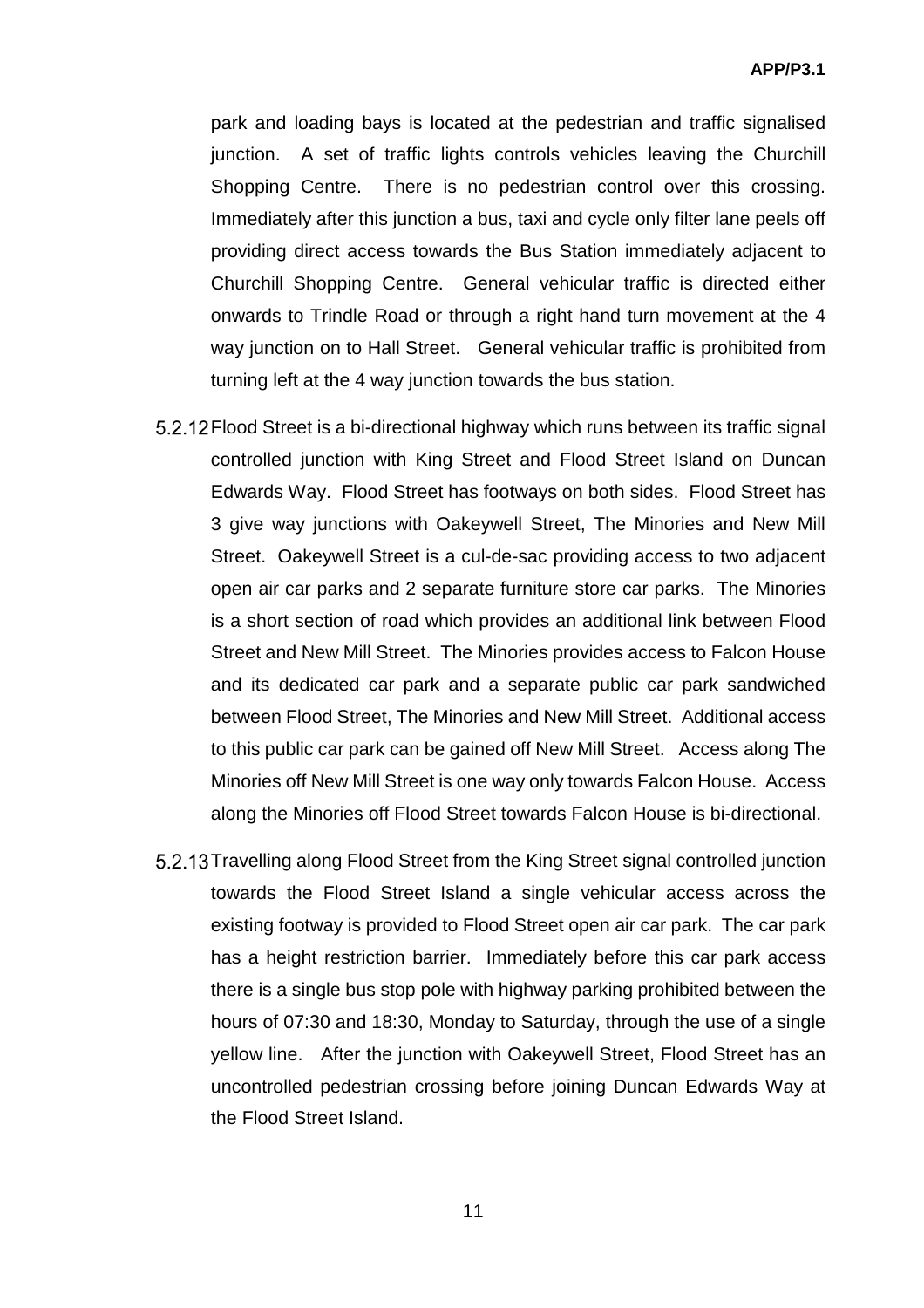- 5.2.14 Travelling along Flood Street from the Flood Street Island, Flood Street first meets its junction with New Mill Street and then a short distance after this meets its junction with The Minories. Between these two give way junctions there is on street parking for 3 demarcated vehicles. After the Minories junction there is further on street parking for approximately 5 vehicles.
- 5.2.15 Nearer to the King Street signal controlled junction there is one extended dropped kerb vehicular access across the existing footway which serves a car sales/service forecourt and 3 commercial premises located immediately at the back of the footway. Left turns from Flood Street onto King Street are prohibited.

## **Brierley Hill**

- Bi-directional access to Tata and Norish premises is from a dead end access road off The Gateway. No footways are present on either side of this access road.
- 5.2.18 Waterfront Way is a long bi-directional feeder road linking Dudley Road, The Waterfront Business Park and West car parks, The Gateway with Pedmore Road, The Waterfront and East car parks, and Level Street. Waterfront Way has an inner footway but no outer footway. The tram will cross Waterfront Way in two locations as shown on route alignment drawing A2 [APP/P3.3].
- 5.2.19 Level Street roundabout is a complex four arm roundabout which forms a junction with Waterfront Way, Level Street (east and west) and The Embankment. Uncontrolled pedestrian crossings can be found on Waterfront Way, Level Street (East) and The Embankment. All four arms have footways on both sides. There is no pedestrian crossing on the Level Street (West) arm.
- 5.2.20 Venture Way is a road which runs parallel to Brierley Hill High Street. Venture Way has footways on both sides. The tram will cross Venture Way approximately perpendicular to the road near to an existing traffic signalised pedestrian crossing.

## **Sandwell**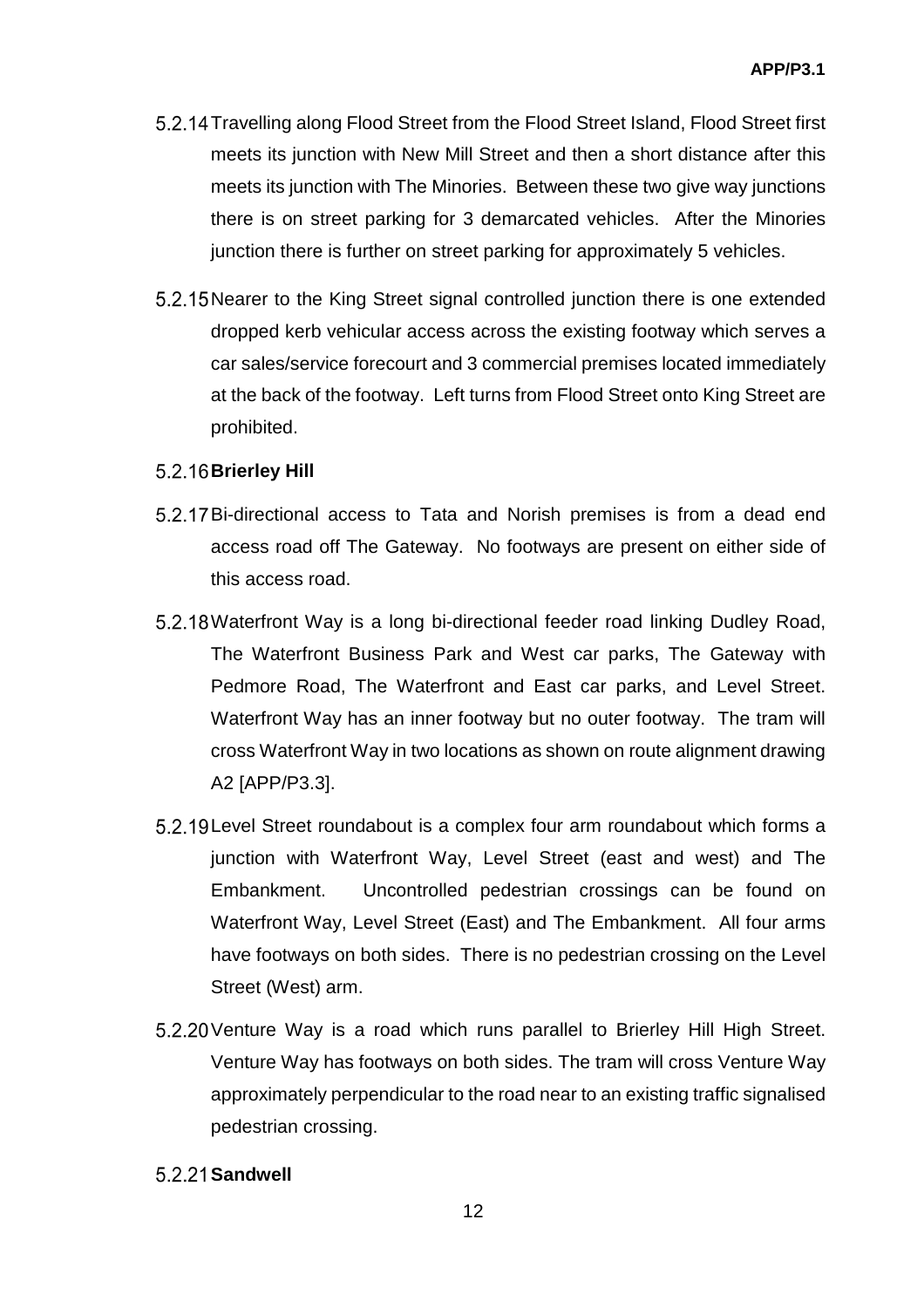- 5.2.22 In Sandwell an existing signalised pedestrian crossing is located at New Road over bridge, Great Bridge. Traffic controls marshal single vehicular passing over the railway corridor at Horseley Road and Lower Church Lane over bridges near to Dudley Port. At Park Lane East over bridge the highway has also been narrowed to one lane and traffic is controlled by priority signs.
- 5.2.23 Coneygree Road and Sedgley Road East under bridges carry the railway corridor over bi-directional highways.

## **5.3 Cycle and Pedestrian Facilities**

- Local authority designated cycle routes affected by the tramway comprise:
	- Off road towpath route running alongside Tame Valley Canal crossing WBHE in 2 locations, both under the tramway in Sandwell.
	- National Cycle Network route along Birmingham Canal running adjacent to Dudley Port, over the tram and an off road towpath on a further section of Birmingham Canal near to Coneygree running under tram in Sandwell.
	- National Cycle Network along Castle Hill in Dudley.
	- National Cycle Network under Parkhead Viaduct in Dudley.
	- National Cycle Network running along Dudley Canal, top of Embankment in Brierley Hill.
- 5.3.2 Pedestrian crossing facilities are primarily included within the method of control at traffic signal controlled junctions identified in 5.2.3 through to 5.2.23 above.

#### **5.4 Structures**

- 5.4.1 A total of 30 existing bridge structures are affected by WBHE, these are summarised in the appendix to my proof and located on route alignment drawings A1 through to I2 [APP/P3.3]:
- 5.4.2 Approximately 3000m of existing retaining walls of varying lengths and heights, retain and support the corridor and infrastructure along WBHE.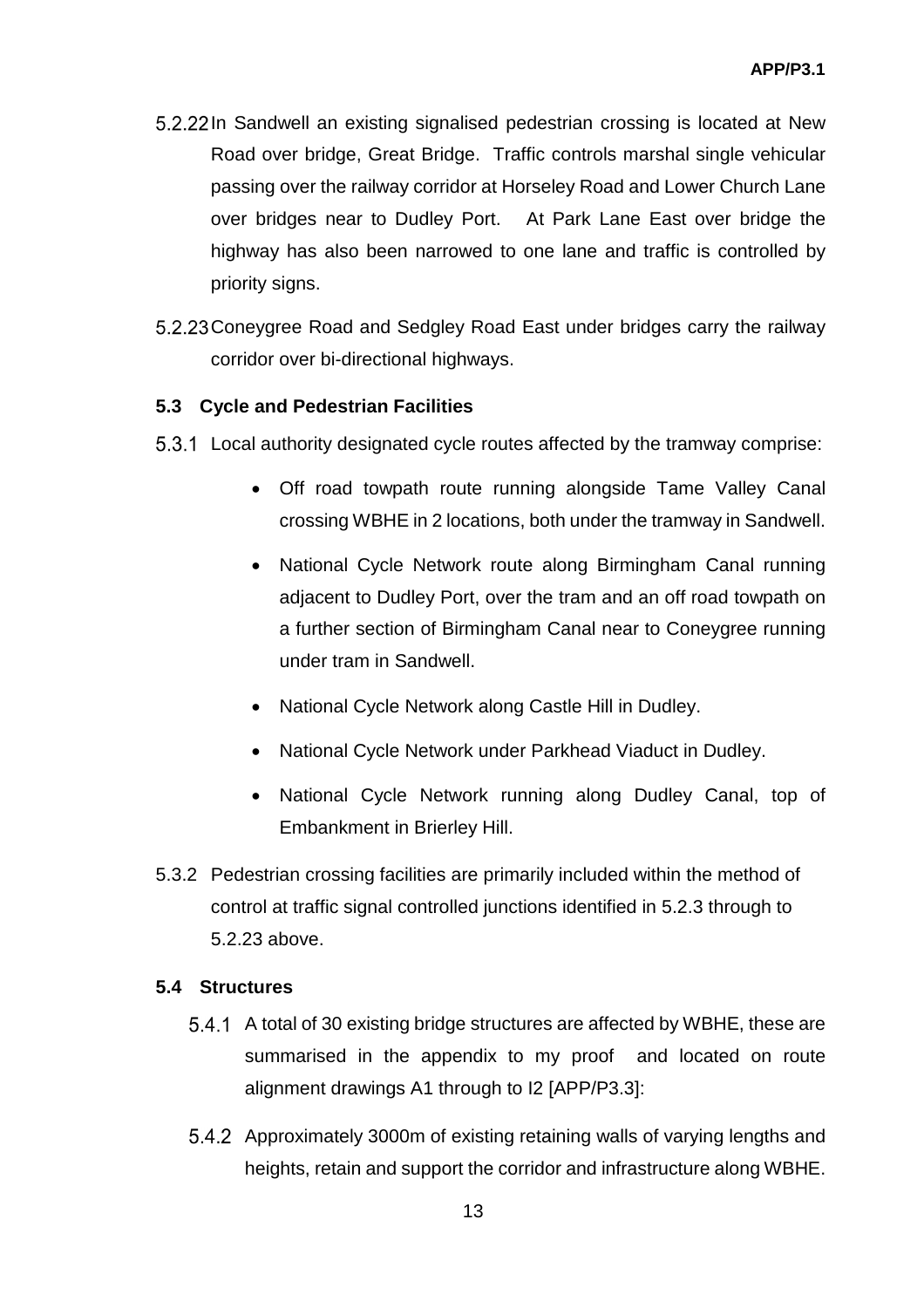The forms of construction vary from gabion baskets, reinforced earth, dry stone walling, brickwork, sheet piles and concrete.

## **5.5 Drainage**

- 5.5.1 The South Staffordshire Railway Corridor trackside drainage has not been maintained. Sections of the ballasted track is water logged and the location of outfalls are as yet unknown.
- 5.5.2 Highway and hard standing surface water drainage is generally collected through storm and combined sewer water drainage collection systems.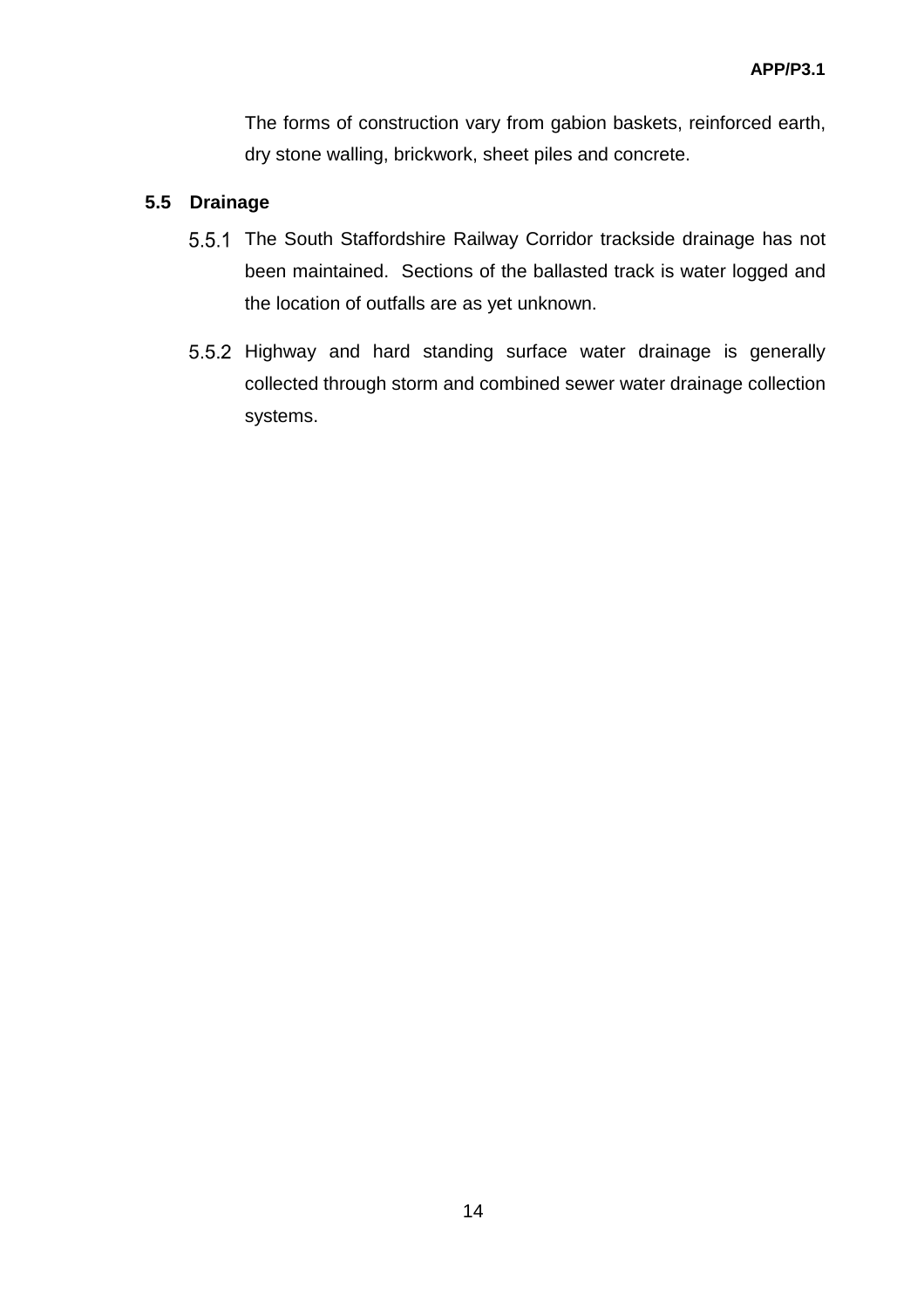## **6. SUMMARY OF WORK BEING CARRIED OUT**

## **6.1 Background - The Midland Metro (Wednesbury to Brierley Hill and Miscellaneous Amendments) Order 2005.**

- 6.1.1 A public inquiry for the 2005 Order was held between 23 March and 16 April 2004. The Inspector recommended in his report to the Secretary of State for Transport "…that the Order be made and that deemed planning permission be granted subject to conditions." [WBHE/B8].
- 6.1.2 On 20 December 2004, the Secretary of State for Transport issued a decision letter [WBHE/B6], confirming the Inspectors recommendation, approving the 2005 Order to convey powers on Centro to construct, operate and maintain an extension to the existing Midland Metro Line 1, running between Wolverhampton and Birmingham City Centre's. The 2005 Order [WBHE/B3] came into force on 22 March 2005. The 2005 Order also provided for deemed planning permission and compulsory purchase powers, both of which had expiry time limits of 5 years following the date on which the 2005 Order came into force.
- 6.1.3 Centro (WMCA's predecessor organisation) implemented the deemed planning permission in the discharge of relevant planning conditions and undertaking of material operations at Dudley Town Centre and Dudley Port Railway Station. Dudley Council was satisfied that all necessary conditions had been met and that a material operation relevant to the development had been carried out [WBHE/B10 and WBHE/B11].
- WMCA therefore has statutory authority to construct, operate and maintain WBHE and in addition has implemented the accompanying deemed planning permission, which is extant.
- 6.1.5 Compulsory purchase powers, granted with the 2005 Order, expired on 22 March 2010.
- Following central Government's confirmed £207million contribution for the WBHE through the WMCA Second Devolution deal [WBHE/D2 and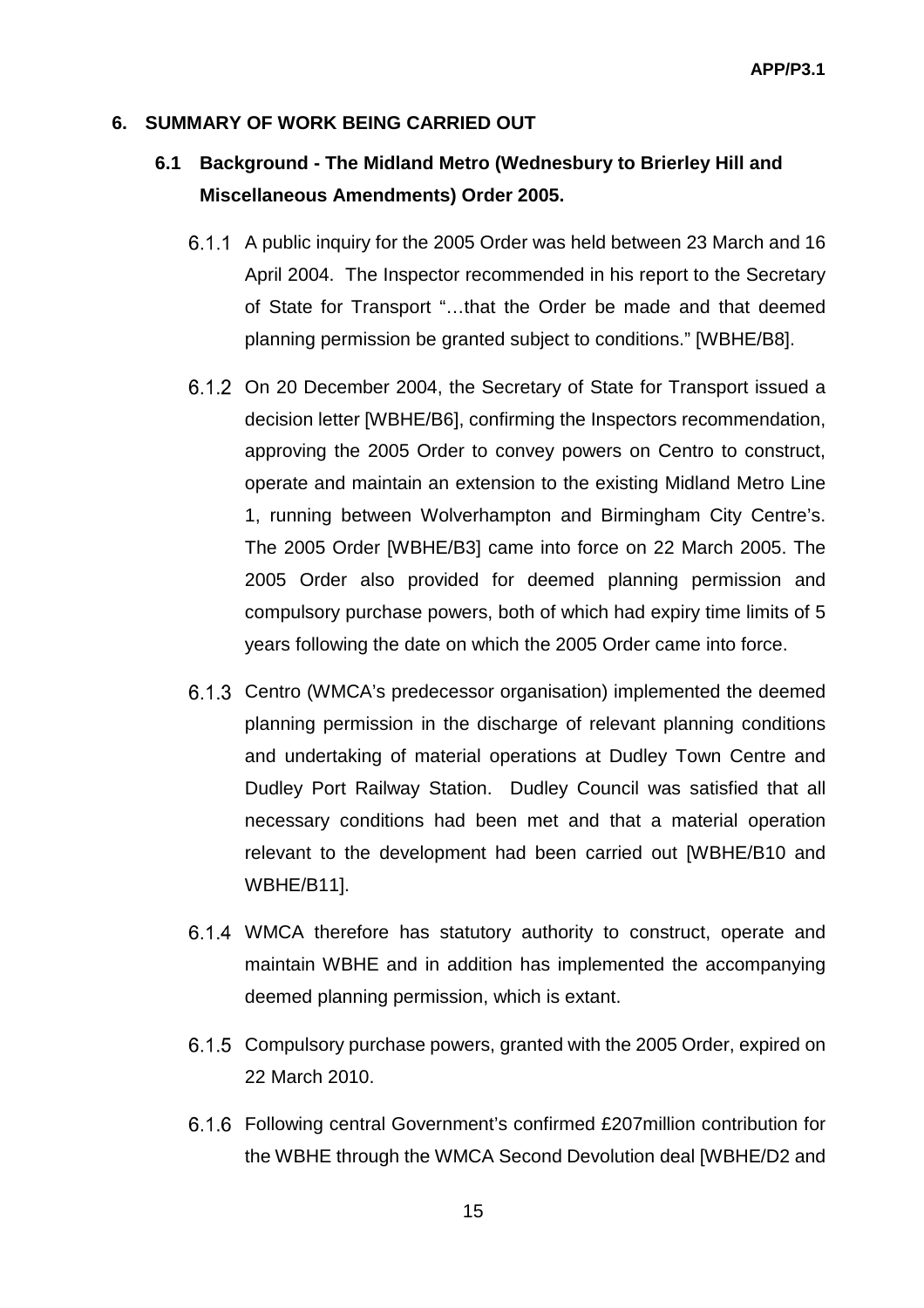WBHE/B15] it has become necessary to seek a refreshing of the compulsory purchase powers for the purposes of the 2005 Order and an application for the proposed Order was submitted to the Secretary of State for Transport on 12 December 2017 [WBHE/A1] which has resulted in this Public Inquiry.

## **6.2 Role of MMA**

- As stated in Peter Adams' proof [APP/1.1] MMA is taking forward the design and construction of WBHE as part of its 10-year commission.
- MMA, is developing the design and producing outline designs, including undertaking necessary site clearance to progress topographical surveys together with a package of ground and structural investigations that is being coordinated to inform these designs.
- 6.2.3 Outline designs have included; track alignment, track drainage, urban realm and landscaping, tram stop designs including access studies, bridge designs, retaining wall designs, highway and highway drainage designs, utility diversions and protections, earthworks and foundation engineering. Designs have been developed in consultation with Dudley and Sandwell Local Authorities in their roles as planning and highway authorities, with Network Rail, various utility companies and other developers and stakeholders along the route.
- 6.2.4 Condition 2 of the deemed planning permission [WBHE/B7] concerning Horizontal Alignment of Tramway and in particular where tram rails fall within the green hatched area, within the limits of deviation, has been discharged with both Dudley and Sandwell planning authorities [WBHE/F22 and WBHE/F23] based on the alignment design available at that time.
- 6.2.5 As with any major civil engineering scheme, MMA's outline designs for WBHE will be peer assessed to develop optimum solutions, before further development into detailed design and approved for construction. This process commenced in November 2018, and is anticipated to be completed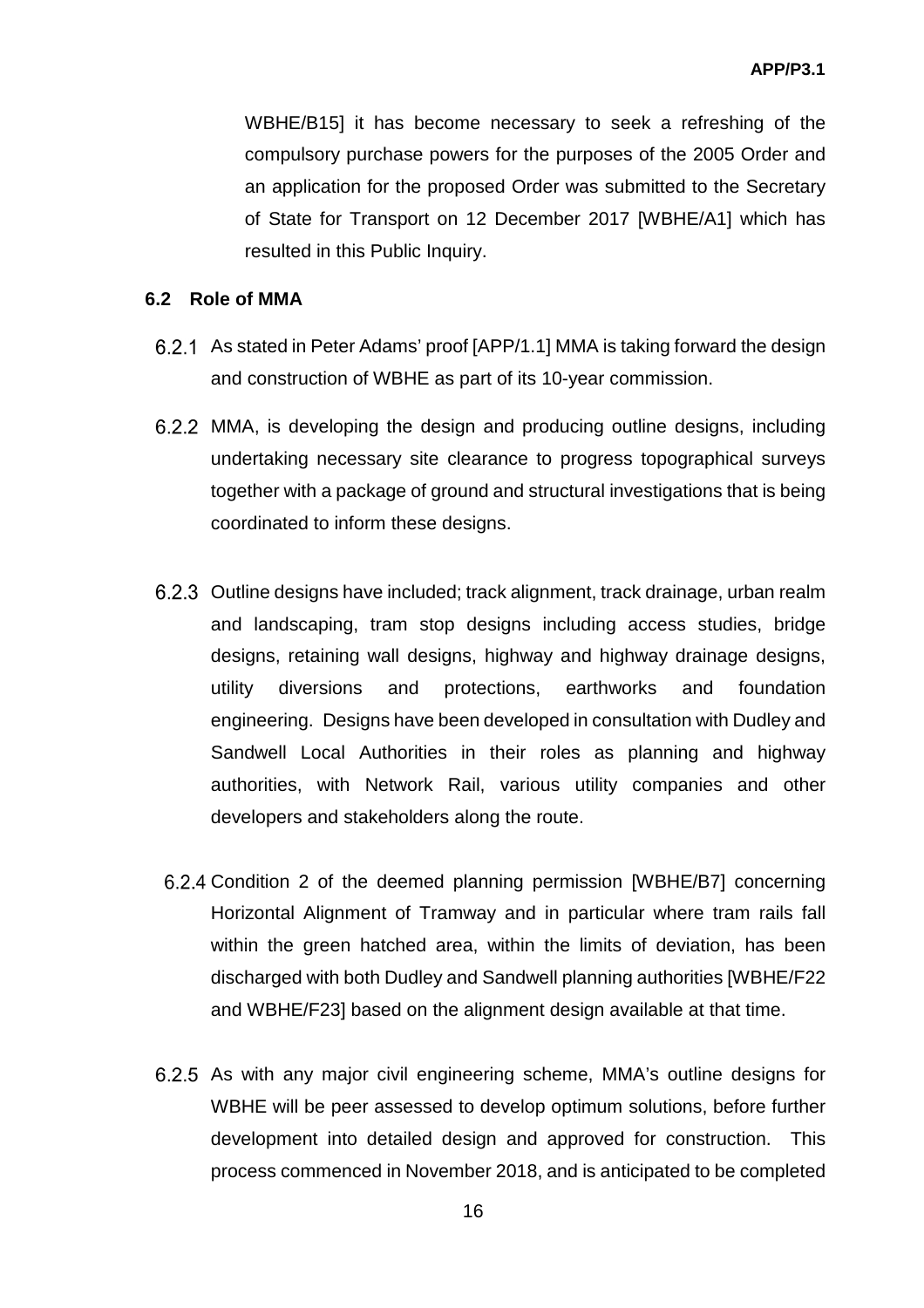by the end of March 2019. Any additional physical investigations necessary to further these solutions will be undertaken during this period as required.

Therefore from April 2019, MMA expect to progress the detailed design of WBHE including all final approvals, discharge of planning conditions, construction strategies, communication strategies, traffic management plans and Code of Construction Practice Part 2. Detailed designs are expected to take 18 months to complete. MMA will prioritise designs with WMCA to enable an advanced start on some critical path and long duration construction activity works, as set out in the high level deliverables and milestone schedule included in the appendix to my proof [APP/P3.3]

#### **6.3 Design Basis**

- 6.3.1 The track alignment and associated infrastructure for WBHE has been developed in accordance with; current Midland Metro system design parameters and technical requirements, Network Rail standards, UK Tram's Tramway Principles and Guidance and best practice from other tramways. The geometric design parameters utilised in the development of the track alignment for WBHE have been established to provide passenger ride quality, promote vehicle stability and reduce vehicle and infrastructure maintenance requirements commensurate with the existing Midland Metro Network.
- The Railways and Other Guided Transport Systems (Safety) Regulations 2006 (ROGS) provides the regulatory regime for rail safety including tramways. ROGS place a specific duty on transport operators to carry out risk assessments and put in place measures they have identified as necessary to make sure the transport system is run safely. Pre-safety meetings have been and continue to be held with the Midland Metro operator to identify and assess risks, and to develop design and operating solutions as avoidance and mitigation measures.
- The design basis for highway works is based on the Manual of Contract Documents for Highway Works, Volume 1 - Specification for Highway Works.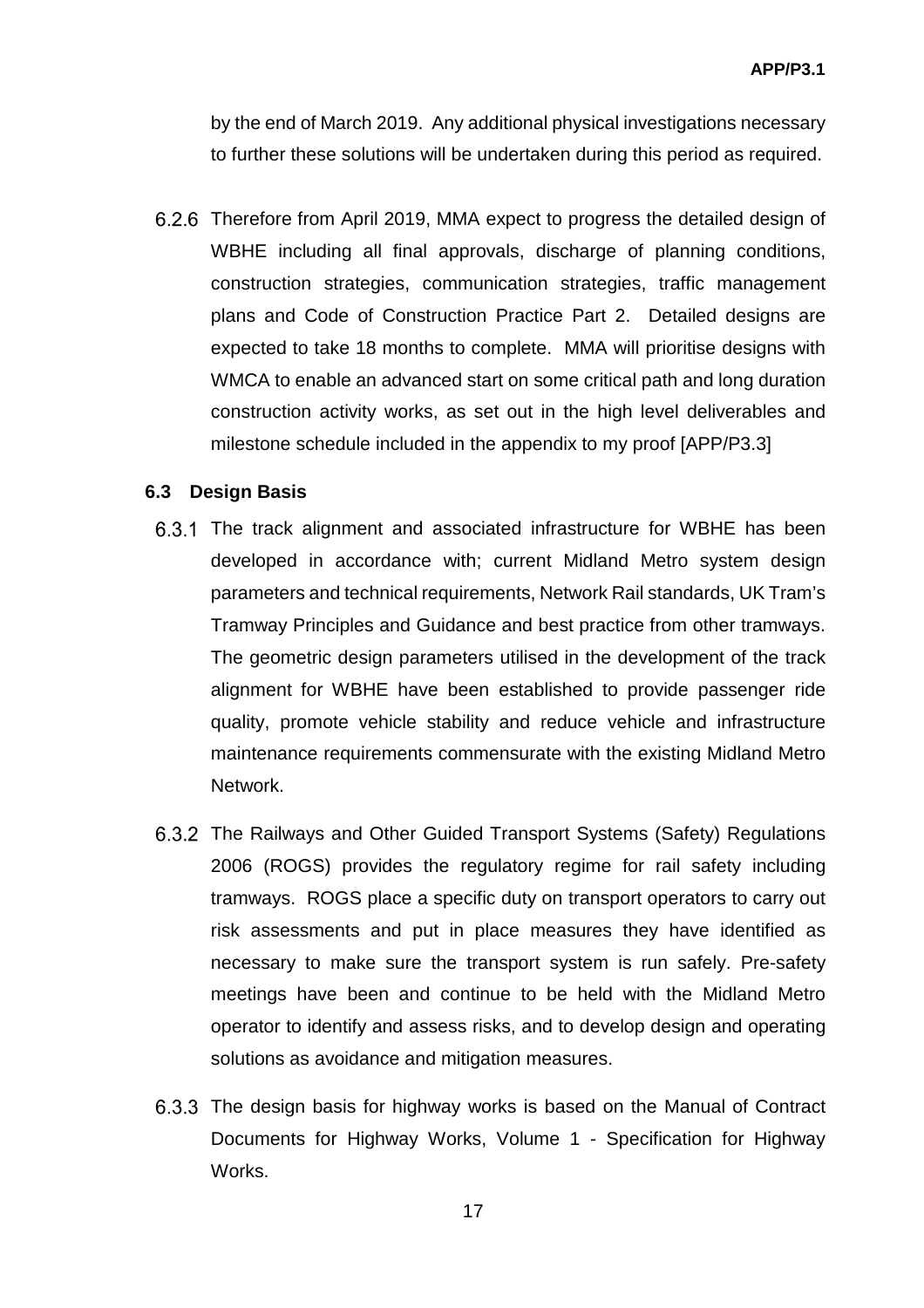#### **6.4 Route Description**

- 6.4.1 The WBHE will connect with the existing Line 1 between Wolverhampton and Birmingham at Wednesbury, adjacent to the existing tram depot. From Wednesbury the extension will run along the disused South Staffordshire railway line traversing and linking Great Bridge, Dudley Port railway station and Tipton before leaving the former rail corridor to climb Castle Hill on street linking with Dudley Town Centre and bus station. From Dudley bus station the route will continue to climb along King Street before entering Flood Street and leaving the town centre along a segregated strip of land alongside Duncan Edwards Way heading towards Cinder Bank. At Cinder Bank the extension will join the disused Oxford Worcester Wolverhampton railway line travelling as far as the Waterfront area before leaving the railway line to integrate with The Waterfront and Merry Hill Shopping Centre and then on to the terminus in Brierley Hill.
- The total length of the extension is 11Km of which approximately 7Km will run along disused railway lines. The route will traverse through the administrative areas of Sandwell and Dudley Metropolitan Borough Councils. 35 bridge structures will be repaired, demolished, rebuilt or created [APP/P3.3]. Up to 17 new tram stops will be constructed. Numerous developments are actively being planned in Dudley Town Centre in coordination with WBHE. Dudley Town Centre is planning for a renaissance with WBHE acting as the catalyst as outlined further in the proofs of evidence of Peter Adams, David Carter and Paul Ellingham [APP/P1.1, APP/P2.1 and APP/P5.1]. The extension will also penetrate a new Business and Innovation Enterprise Zone known as DY5 in the Waterfront and Merry Hill areas.
- 6.4.3 Trams will typically run along two tracks along the length of the route. The extension is being designed so as not to preclude future conversion to a shared tram and train, should a separate business case and funding be established. Network Rail has no current proposals to bring this forward.

18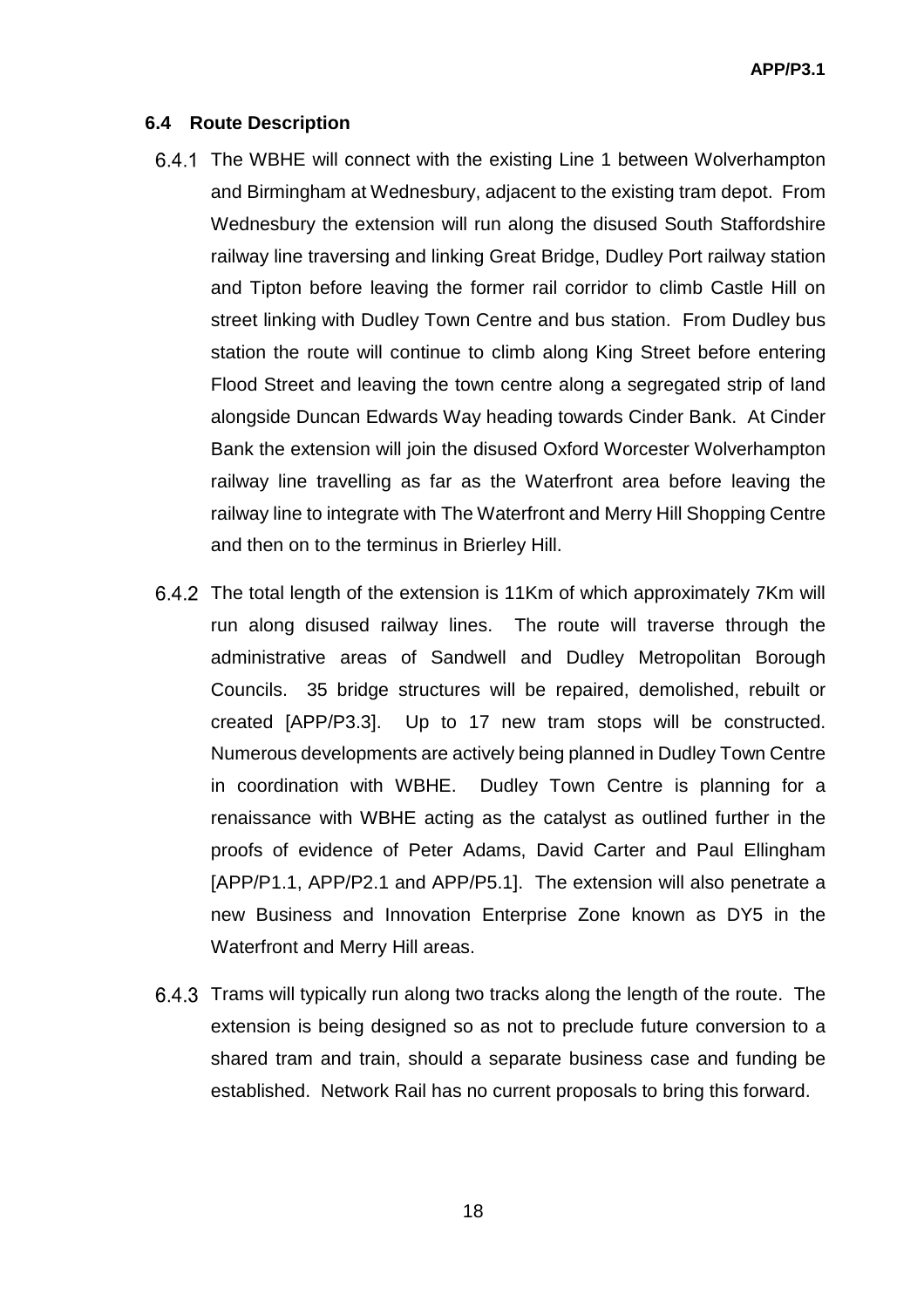## **6.5 Tramway**

#### **Former Railway Corridor**

- 6.5.2 On former railway sections of the route, significant vegetation had taken root in the track ballast, making the route impassable on foot. The majority of this has now been cleared by MMA as part of preparatory works, necessary to access the corridor to undertake investigations and surveys to inform outline designs.
- MMA has undertaken ballast sampling as part of investigative works and are reviewing results to optimise the tramway ballast design and construction details. Given that the top layers of ballast are now contaminated with organic matter, as a minimum, it is expected that the existing top ballast will need to be removed and either recycled or disposed of. Similarly ballast from other areas of the route which have become water logged or have become contaminated with detritus material from unofficial tipping will need to be removed and recycled or disposed of. The exact extent of ballast removal and recycling will be determined in detailed design stages.
- 6.5.4 Network Rail has recently begun to salvage remaining redundant rails along the corridor. Concrete and timber sleepers have been discarded and left on the ballast.
- The typical high level sequence of tramway design and construction being planned along existing ballasted sections is expected to be:
	- Route cleared of utility services by utility undertakers as advanced works.
	- Remove any residual railway rails and sleepers.
	- Remove, recycle and if not possible dispose of ballast.
	- Install trackside drainage to existing or new outfalls.
	- Replace ballast, including using recycled material, and install concrete sleepers.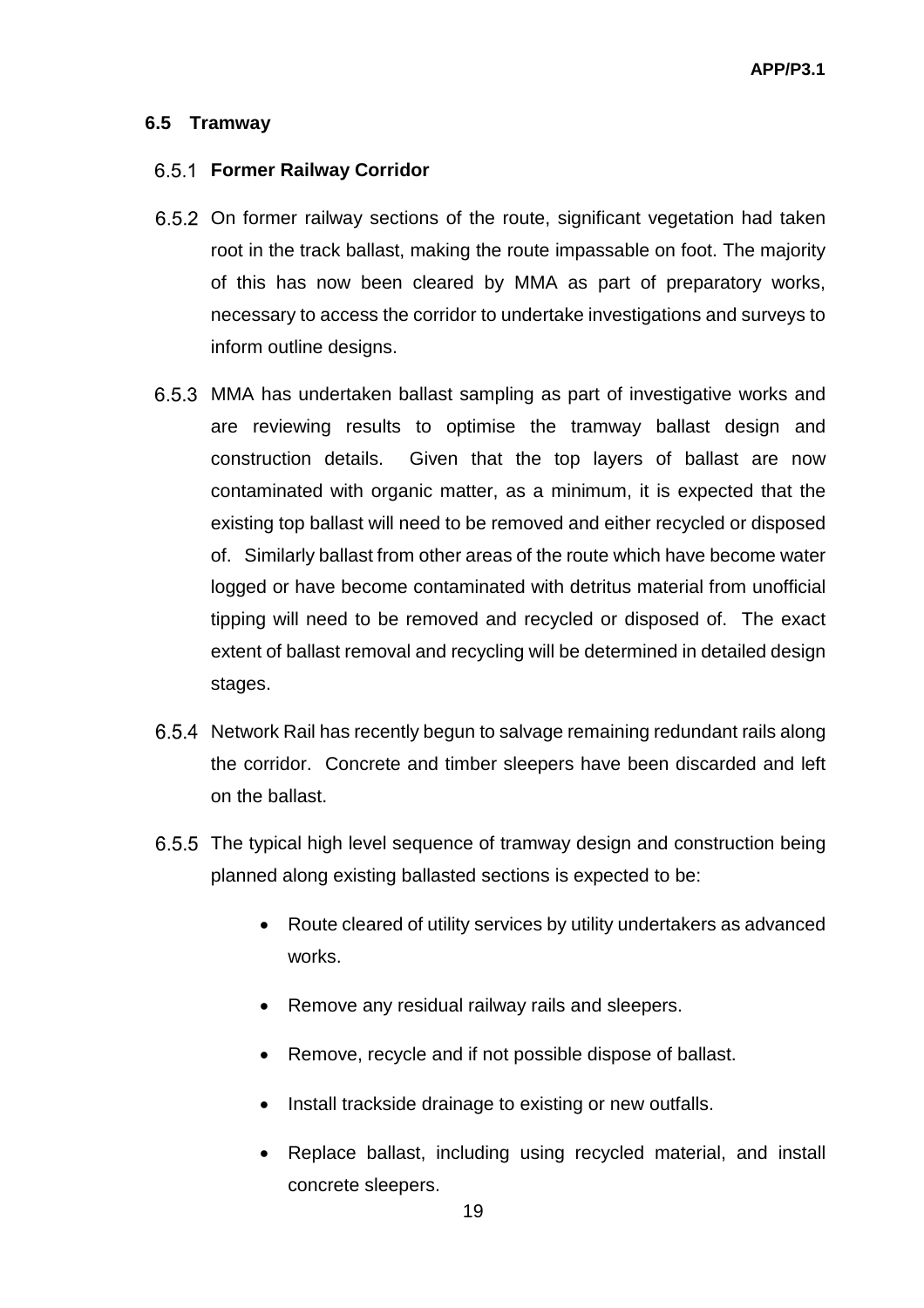- Fix and weld rails to concrete sleepers.
- Install ducting/troughing for lineside services, power and communication cabling.
- Tamp and line rails to finished design alignment.
- Install overhead line poles and equipment from rails.

## **Highway and Segregated Sections**

- MMA's standard trackform on highway and segregated sections generally involves using encapsulated rails to reduce stray current, noise and vibration, the encapsulation material is normally an elastomer or other resilient material.
- The typical high level sequence of tramway design and construction being planned on street or segregated sections is expected to be:
	- Route cleared of utility services by utility undertakers as advanced works.
	- Install traffic management and safety fencing/hoardings to safely segregate pedestrians and road users from work sites.
	- Excavate for tramway construction, drainage and ducting for lineside services, power and communication cabling.
	- Construct track foundations using stone, bound stone or concrete.
	- Construct in-situ or install prefabricated track slab ready to receive rails.
	- Install and fix prefabricated and encapsulated rails to correct line and level.
	- Pour concrete around rails.
	- Construct final road surface.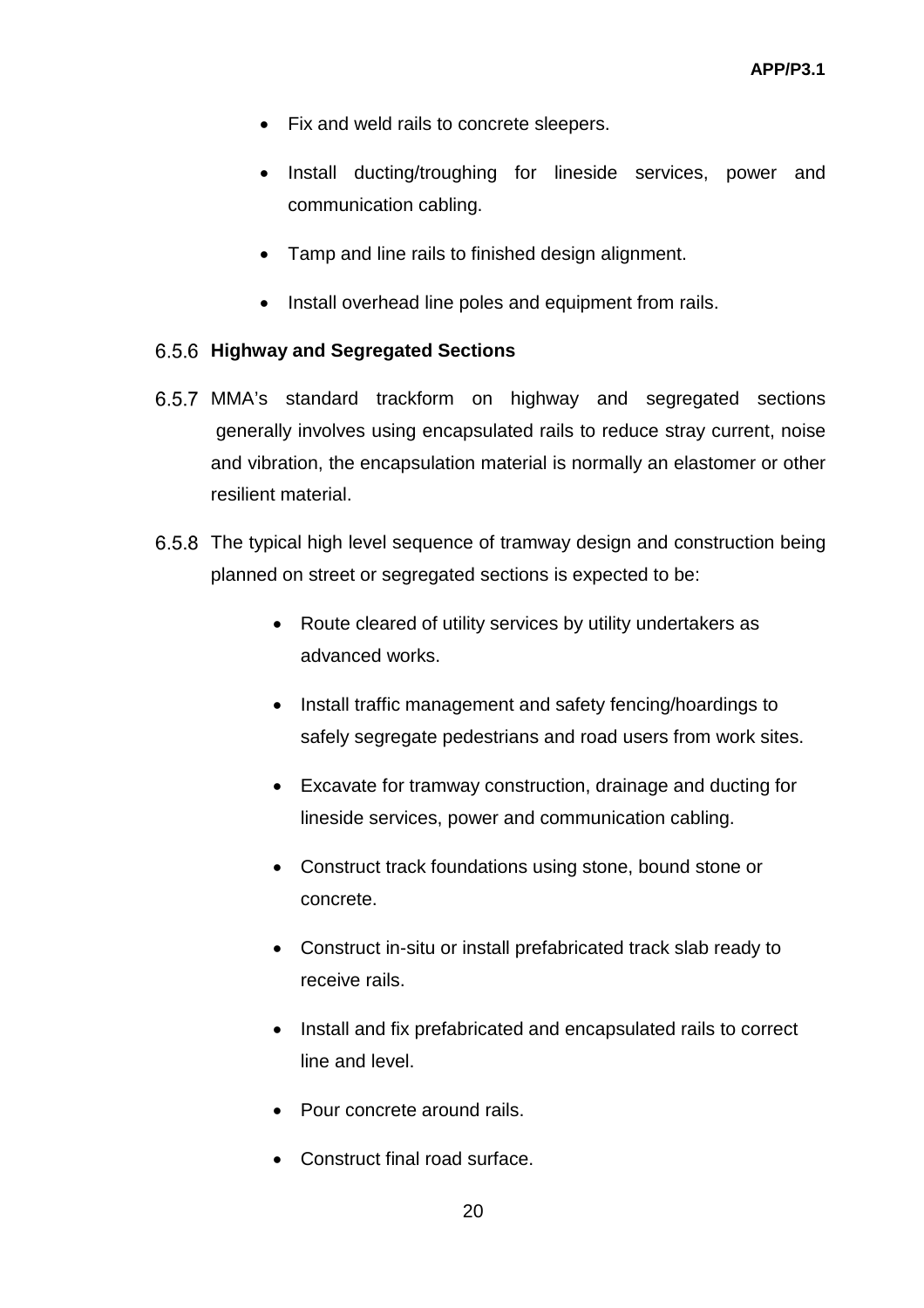- Remove any existing unwanted street furniture and install new including road signs and junction controls.
- Install overhead line poles and equipment.
- 6.5.8 Trams progress along the highway and through highway signal controlled junctions in the same manner as other road vehicles. Trams will be provided with an agreed level of priority with Dudley Council, provided via a ground loop detection and an on-board transponder system.

## **6.6 Structures**

- 6.6.8 As discussed at 5.4.1, 30 existing bridge structures are affected by WBHE, an additional 5 completely new structures are also required to enable the tramway to traverse between Wednesbury and Brierley Hill, these are summarised in the appendix to my proof and located on route alignment drawings A1 through to I2 [APP/P3.3]:
- Approximately 4000m of retaining walls of various lengths and heights are proposed to replace existing or is required to be constructed to support the tramway along its route over narrow sections.
- 6.6.10 All structures will be developed further by MMA as part of detail design, together with all associated approvals, including discharging conditions 2, 3, 4, 7, 8 and 9, 12 of the deemed planning condition [WBHE/B7], as required, with Sandwell and Dudley Council's.

## **6.7 Tram Stops**

- $6.7.1$ WBHE will benefit from up to seventeen new tram stops at:
	- 1. Golds Hill
	- 2. Great Bridge
	- 3. Horseley Road
	- 4. Dudley Port
	- 5. Sedgley Road East
	- 6. Birmingham New Road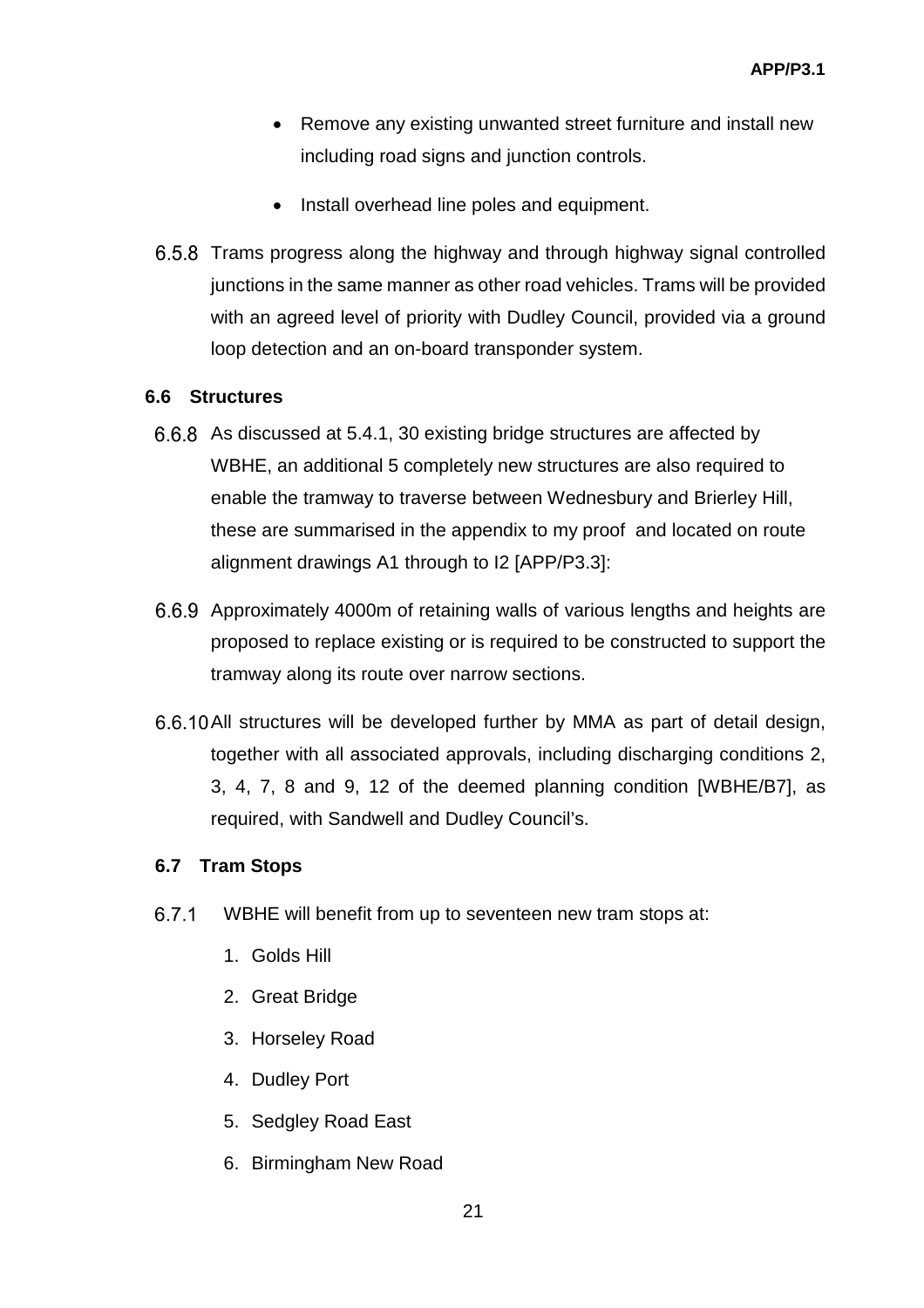- 7. Tipton Road
- 8. Station Drive
- 9. Dudley Town Centre
- 10.Flood Street
- 11.New Road
- 12.Cinder Bank
- 13.Pedmore Road
- 14.Canal Street
- 15.Waterfront
- 16.Merry Hill
- 17.Brierley Hill Terminus
- 6.7.2 The proposed locations of these tram stops are shown on the route alignment drawings A1 through to I2 [APP/P3.3].
- 6.7.3 The final positions of tram stops in Dudley Town Centre (Tipton Road to Flood Street) are part of ongoing consultations with stakeholders and Dudley Council to coordinate with and complement planned developments to be delivered by others.
- Design criteria for tram stops requires platforms to be located on straight or near straight sections of track so that the gap between the tram door and the platform is very small. This is consistent with existing Midland Metro network requirements.
- 6.7.5 WBHE tram stops will be designed to complement those on the existing Metro network and will include either canopies or shelters with seating, passenger information, help points, lighting and CCTV. Cycle racks will be provided at stops where reasonably practicable.
- 6.7.6 Tram stops will be up to 35m in length. Side platforms will be a minimum of 3.0m deep and centre platforms, if used, a minimum of 4.5m deep. Tram stop platforms will be 300mm higher than the tram rail, this to provide near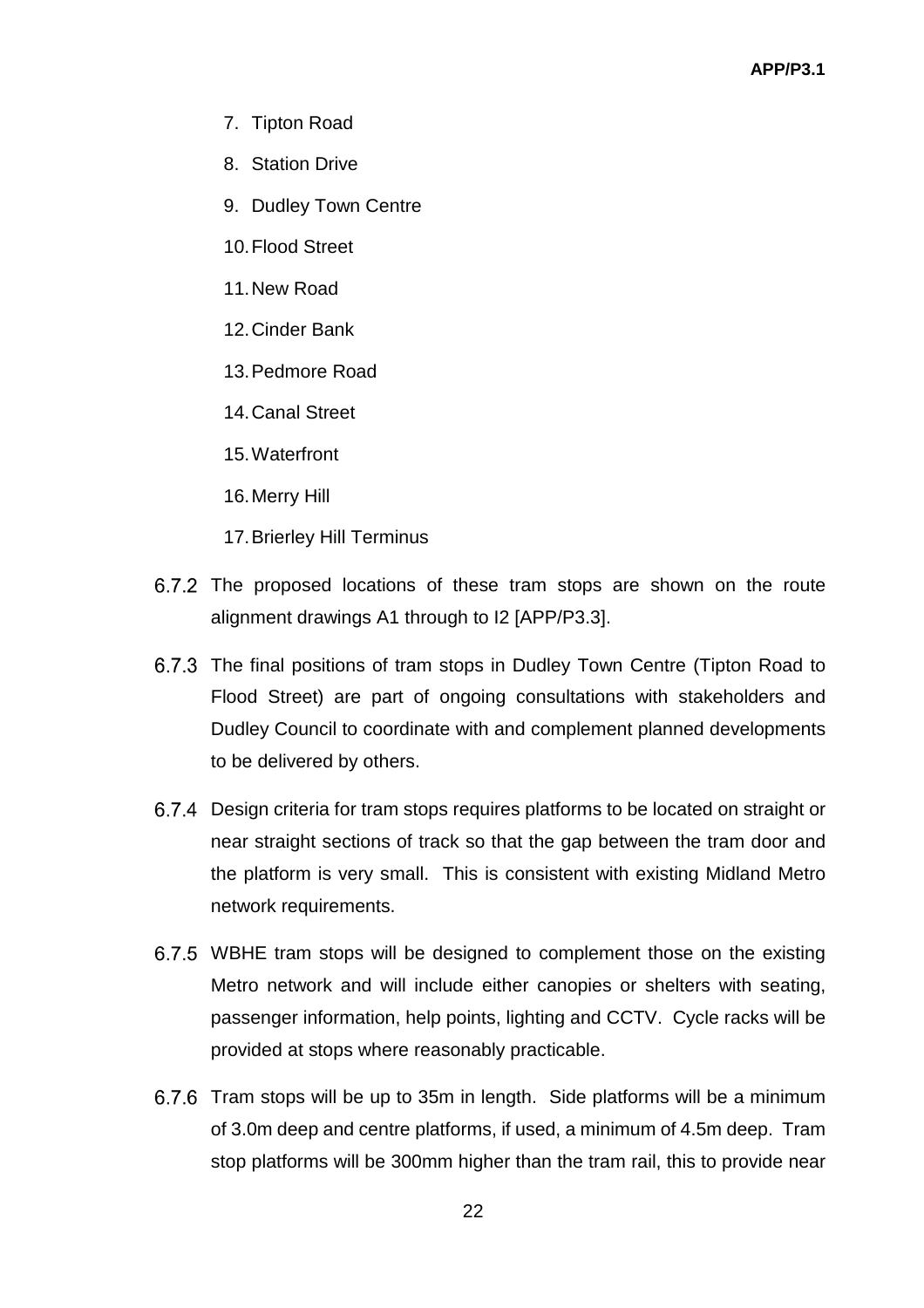level boarding access. The paved surface of platforms in on-street sections will be integrated with the adjacent footway to provide a single continuous surface. Ramps at the interface between platform and footway may be necessary to compensate for any differences in level but such ramps will be formed in the footway surface, without there being an obvious change of gradient.

6.7.7 High quality materials and finishes will be employed to provide integration with the surrounding areas. The detailed design of the tram stops is a reserved matter under the deemed planning permission [WBHE/B7] at conditions 3 and 4. MMA will discharge these conditions with Dudley and Sandwell Councils as part of detailed design.

## **6.8 Bus Facilities**

- Two existing bus shelters along Castle Hill will be relocated towards the rear of footway if required to facilitate spatial integration of the tramway which will run past them.
- A single existing bus stop pole in Flood Street will be relocated immediately opposite its current location along a realigned section of Flood Street to be constructed as part of tramway works.
- 6.8.3 All existing public transport facilities in close proximity to WBHE tram stops will be signed and way marked to integrate public transport modes.

## **6.9 Dudley Town Centre Planned Developments**

- 6.9.1 Dudley Metropolitan Borough Council's (DMBC's) Chief Executive Officer, in her letter of support, describes the town as being "on the verge of a renaissance" [WBHE/F1]. The level of projects planned to happen in the town at or around the same time and adjacent to the WBHE are unprecedented, as outlined further in the evidence of Peter Adams, David Carter and Paul Ellingham[APP/P1.1, APP/P2.1 and APP/P5.1], and amongst others include:
	- Very Light Rail National Innovation Centre new training college and test facility.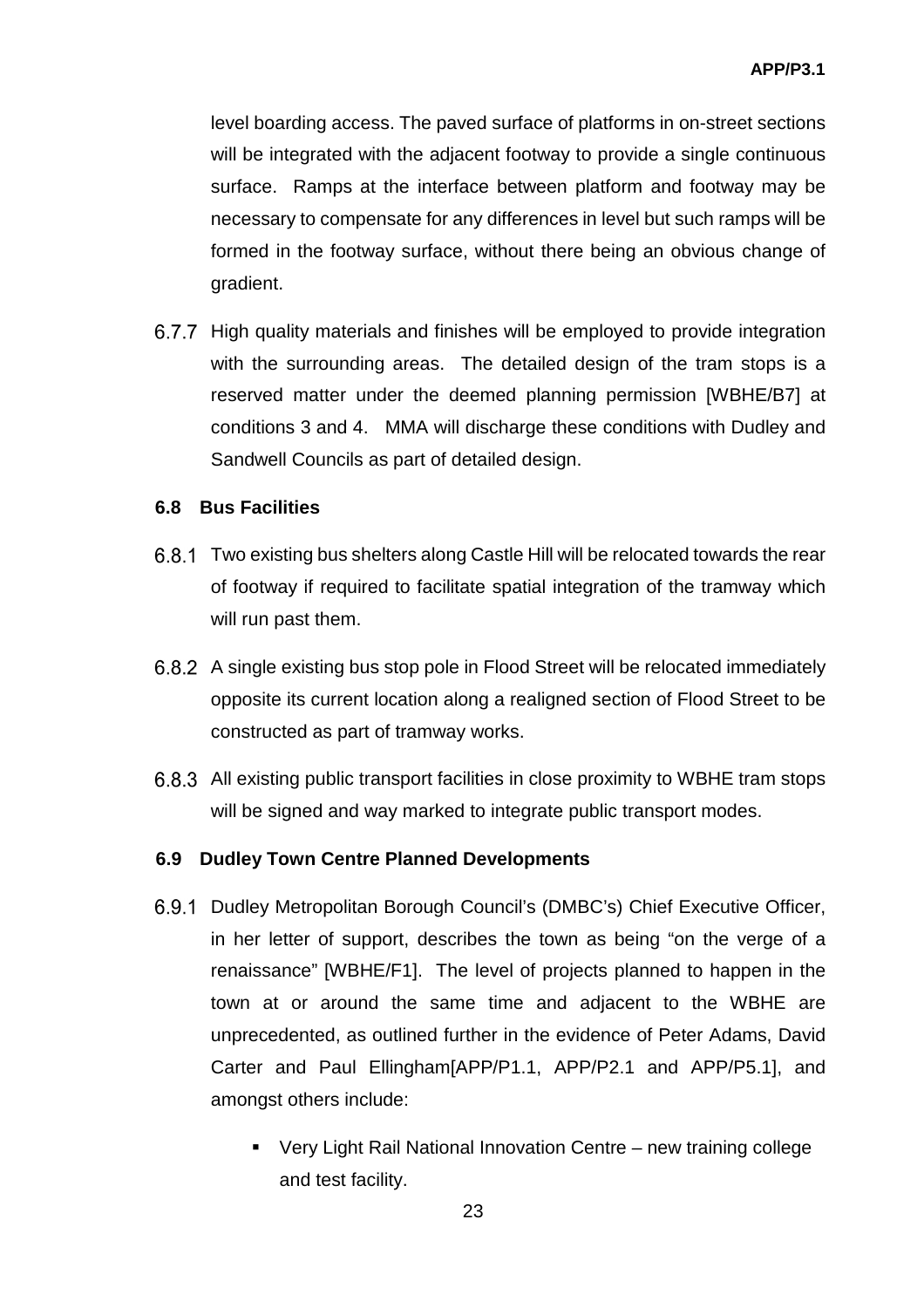- Black Country Living Museum new entrance and visitor attractions.
- Dudley College Research and Development facility.
- Portersfield mixed use residential and commercial development.
- Dudley Bus Interchange rebuild of existing bus station.
- Churchill Shopping Centre external façade improvements.
- **Dudley Leisure Centre new leisure centre.**

## **Dudley Coordination Board**

- 6.9.3 To manage the coordination of multiple planned works in Dudley, DMBC has organised a Coordination Board which meets six weekly to manage proposed and planned works in the town centre. DMBC, private developers, WMCA and MMA attend this meeting. Through this forum DMBC has agreed to employ a dedicated Project Coordinator, to take a helicopter view, to control and manage all town centre projects so the effects of construction are reduced so far as is reasonably practicable on the day to day activities of those visiting or working in Dudley.
- 6.9.4 An evolving high level programme detailing all key developments being coordinated through the Dudley Coordination Board is attached in the appendix to my proof [APP/P3.3]. By way of example, there is a desire to bring forward WBHE works in Flood Street so as to clear the area for the adjacent planned leisure centre development and in advance of significant highway works to be undertaken to create the space and access for the Portersfield development. This is reflected in MMA's latest high deliverables and milestone schedule attached in the appendix to my proof [APP/P3.3].
- 6.9.5 DMBC are fully committed to WBHE and support the scheme as demonstrated in their letter dated 13 February 2019, as attached in the appendix to my proof [APP/P3.3].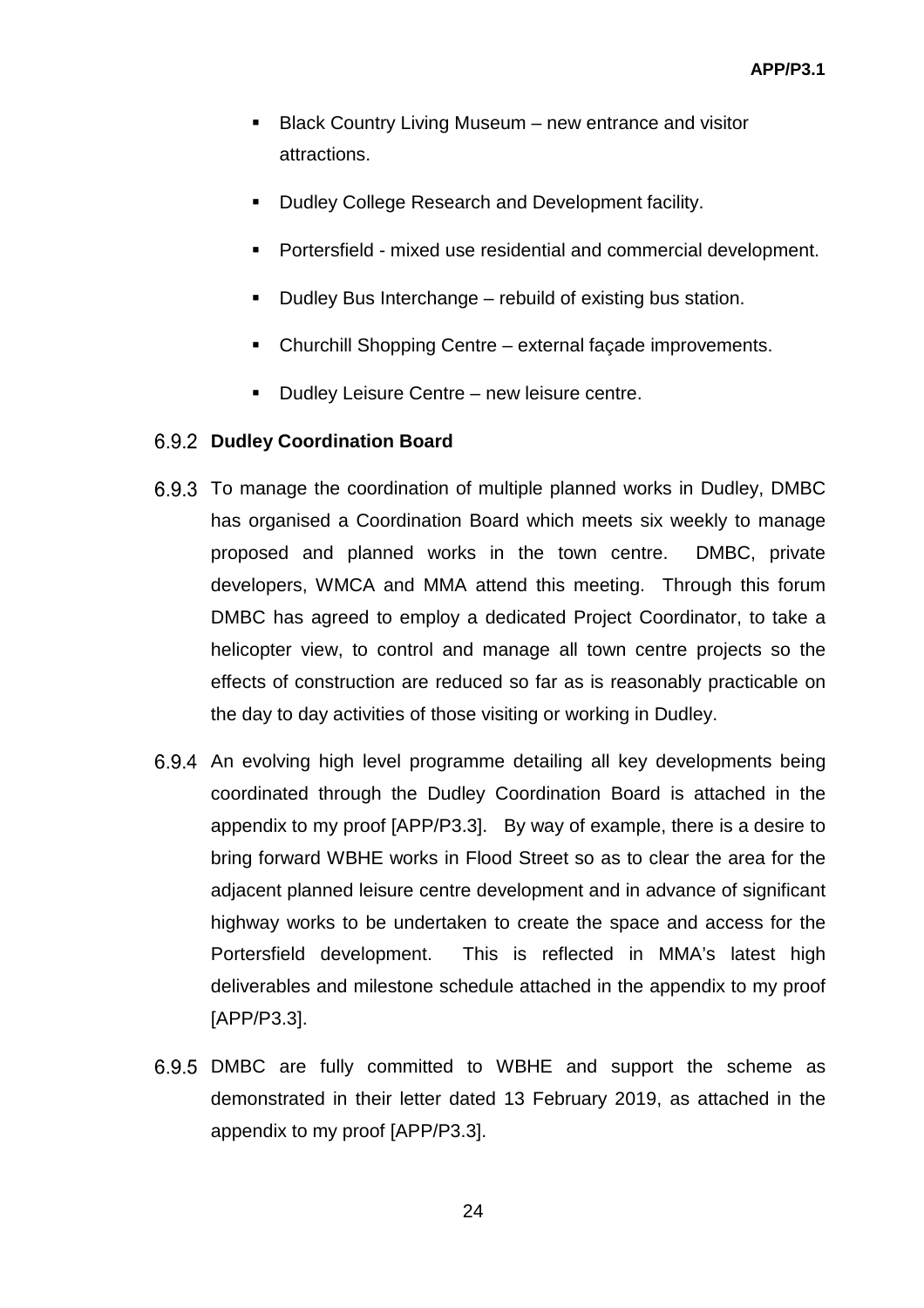#### **6.10 Bus Interchange, Portersfield and Churchill Shopping Centre**

- 6.10.1 The existing Dudley Bus Station is to be redeveloped by WMCA as part of the Dudley Interchange scheme. This is a separate project to WBHE. The tramway alignment will sever the existing bus station turning circle. This is consistent with the 2005 Order. However, in 2004 retaining walls were planned as part of WBHE through the bus station and the bus station was planned to be redeveloped on the remainder of the land unaffected by WBHE including new land acquired or to be acquired by Centro the predecessor organisation to WMCA.
- 6.10.2 The Portersfield development is located immediately opposite and to the rear of the existing bus station and involves; the demolition of a multi-storey vacant eye sore building, significant earthworks and regrading and new town centre road layouts. This has provided an opportunity to rethink connectivity proposals between the respective developments and the intention now is an earthworks regrade of the whole area removing the need for the retaining walls proposed as part of the 2005 Order design in order to create flat pedestrian access between the new Bus Interchange, WBHE's Dudley Town Centre tram stop and Portersfield's development.
- 6.10.3 As part of new road layout plans in the area, not part of WBHE scheme, Dudley Interchange will benefit from a new rear entrance by the extension of St Joseph's Street which will feed directly onto Duncan Edwards Way and new roads to run adjacent to Duncan Edwards Ways enabling Trindle Road to be closed, in part, to provide land for the Portersfield development.
- 6.10.4 Dudley Council, WMCA, Portersfield's developers and MMA have worked closely to integrate and coordinate ground and road levels. Finished levels for the St Joseph's Street rear entrance, the intersection of WBHE with Dudley Interchange, and levels along WBHE through the Dudley Town Centre tram stop and up to King Street near to Churchill Shopping Centre have been agreed between with the parties.
- 6.10.5 Churchill Shopping Centre (owned by LCP Estates Limited) is planning to improve its external facade and provide a new entrance close to the Dudley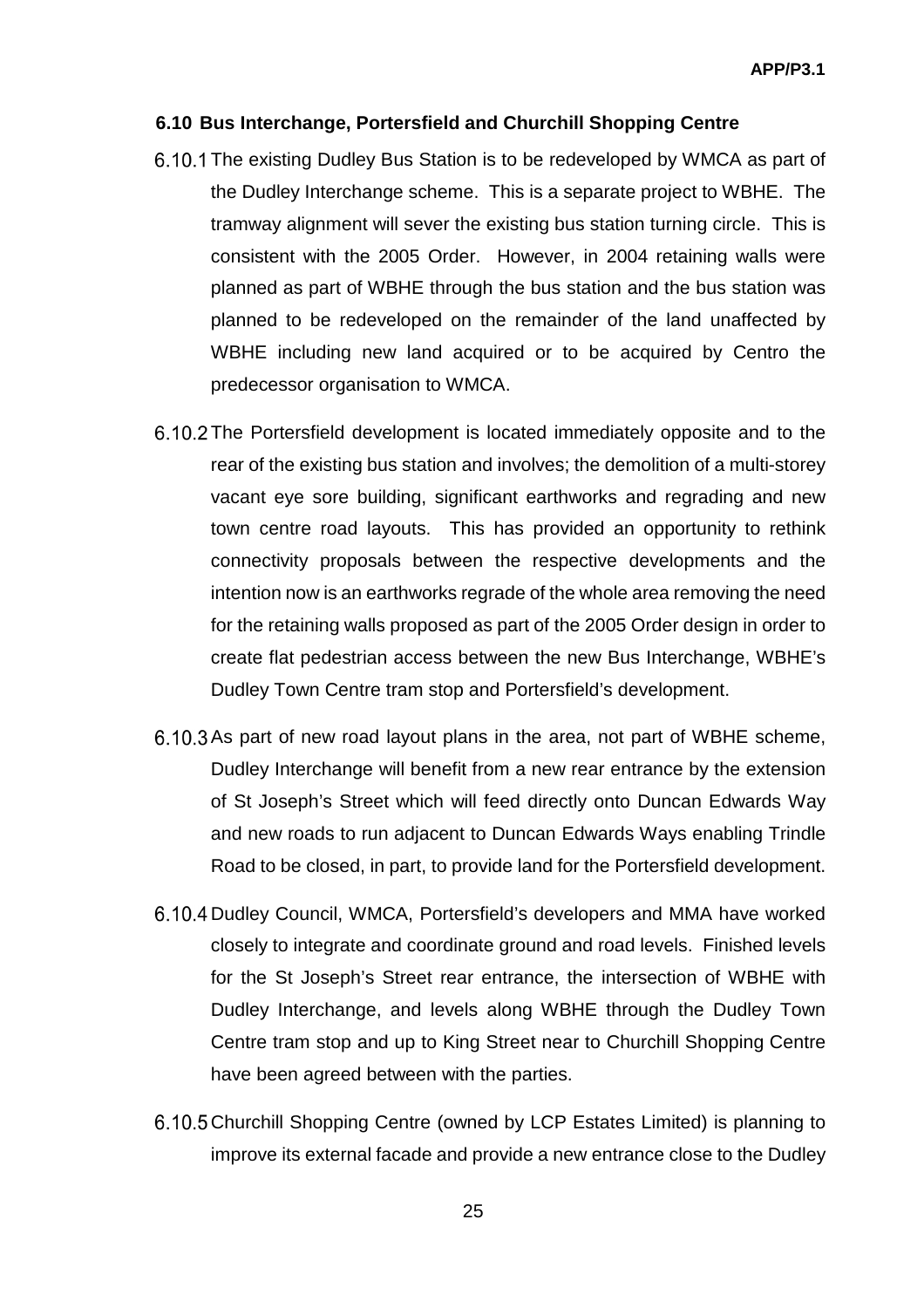Interchange and tram stop more closely and seamlessly linking with the Portersfield development

6.10.6 The Portersfield development, Churchill Shopping Centre and Dudley Interchange project, like WBHE, are in outline development stages.

## **6.11 Parking & Loading**

- 6.11.1 Thirteen existing on street parking spaces, perpendicular to the highway, are located along Birmingham Street, Dudley. It is currently proposed that these spaces will be removed to make space for the tramway. MMA is consulting with DMBC on its wider regeneration plans for the town centre and DMBC has advised MMA of its intention to compensate for this loss of on street parking provision in the immediate local area. The MMA outline design in this area is consistent with the design at the time of the 2005 Order which also planned to remove these spaces.
- 6.11.2 An existing former bus stop lay by area is located outside Churchill Shopping Centre, Dudley. The bus stop pole has been removed but road markings and lozenge paving remain. The lay by falls within plot 174 which is required temporarily for construction of WBHE. Regeneration plans for Dudley town centre anticipate that the former facility and the greater part of plot 174 will become a pedestrianised area. The MMA outline design is consistent with the design at the time of the 2005 Order in this area.
- Existing parallel on street parking for approximately three vehicles can be found along King Street, Dudley adjacent to the existing footbridge which links the Churchill Shopping Centre with the opposite large, open air, public car park accessed off Flood Street. These spaces are one hour short duration. The adjacent large, open air, car park is operated by DMBC and it is currently free to park for up to two hours here. The 2005 Order provided for kerb lines to be realigned in this area removing the parallel parking provision in order to form a new junction with Flood Street. The MMA outline design is consistent with the design at the time of the 2005 Order in this area.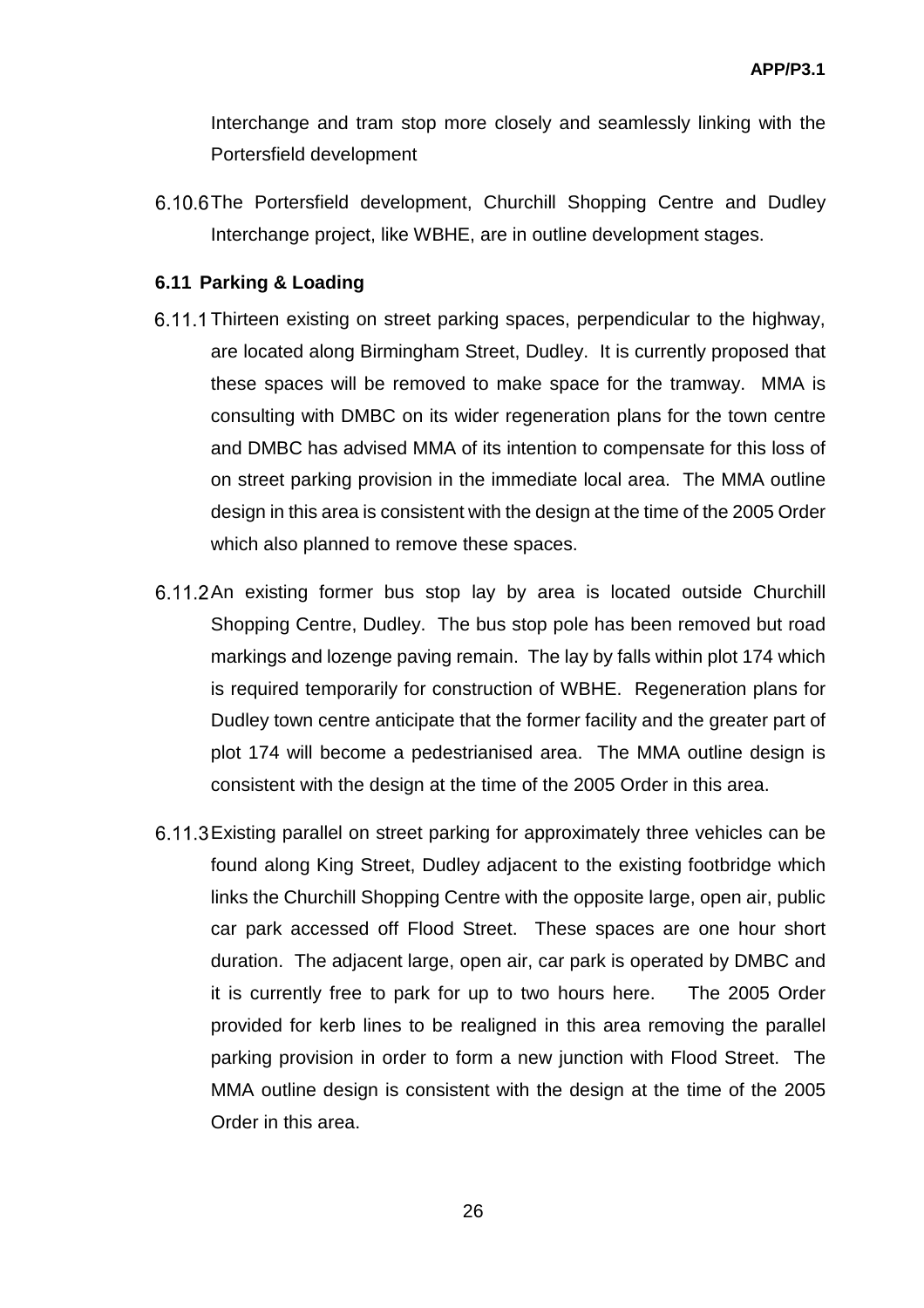- Existing parallel on street parking for approximately 8 vehicles can be found on Flood Street, Dudley on the approach lane to King Street. These spaces are not currently intended to be replaced by the scheme.
- 6.11.5 The required realignment of Flood Street, Dudley, to provide adjacent segregated tramway running will necessitate a new access and egress point for the large open air public car park off Flood Street opposite the existing location. The existing car park will be rationalised as required to accommodate the tramway. The MMA outline design is consistent with the design at the time of the 2005 Order in this area.
- 6.11.6 Where WBHE traverses the rear of the Waterfront complex, Brierley Hill, through the existing car park, car parking spaces will need to be rationalised to accommodate the tramway. Some spaces will inevitably be lost. The MMA outline design is consistent with the design at the time of the 2005 Order in this area. Where WBHE terminates at Brierley Hill, adjacent to Cottage Street, the existing car park will need to be rationalised to accommodate the tramway. DMBC are the Owners of this car park which primarily serves an adjacent building that will be demolished to accommodate the tramway terminus. The MMA outline design is consistent with the design at the time of the 2005 Order in this area.

## **6.12 Cycle Facilities**

- 6.12.1 Pedal cycles will generally have unrestricted access to streets in which the Metro is not segregated from the highway. There will be signs on the approaches to the tram that will warn of the presence of trams and their tracks as are found along the existing Midland Metro network.
- Where reasonably practicable, cycle racks will be provided at tram stops and this will be part of MMA's detailed planning discussions and submissions with DMBC and Sandwell Metropolitan Borough Council (SMBC) as required by conditions 3 and 4 of the deemed planning permission..
- 6.12.3 Local authority designated cycles routes were noted in section 5.3 of this proof and whilst some parts of these routes may need to be temporarily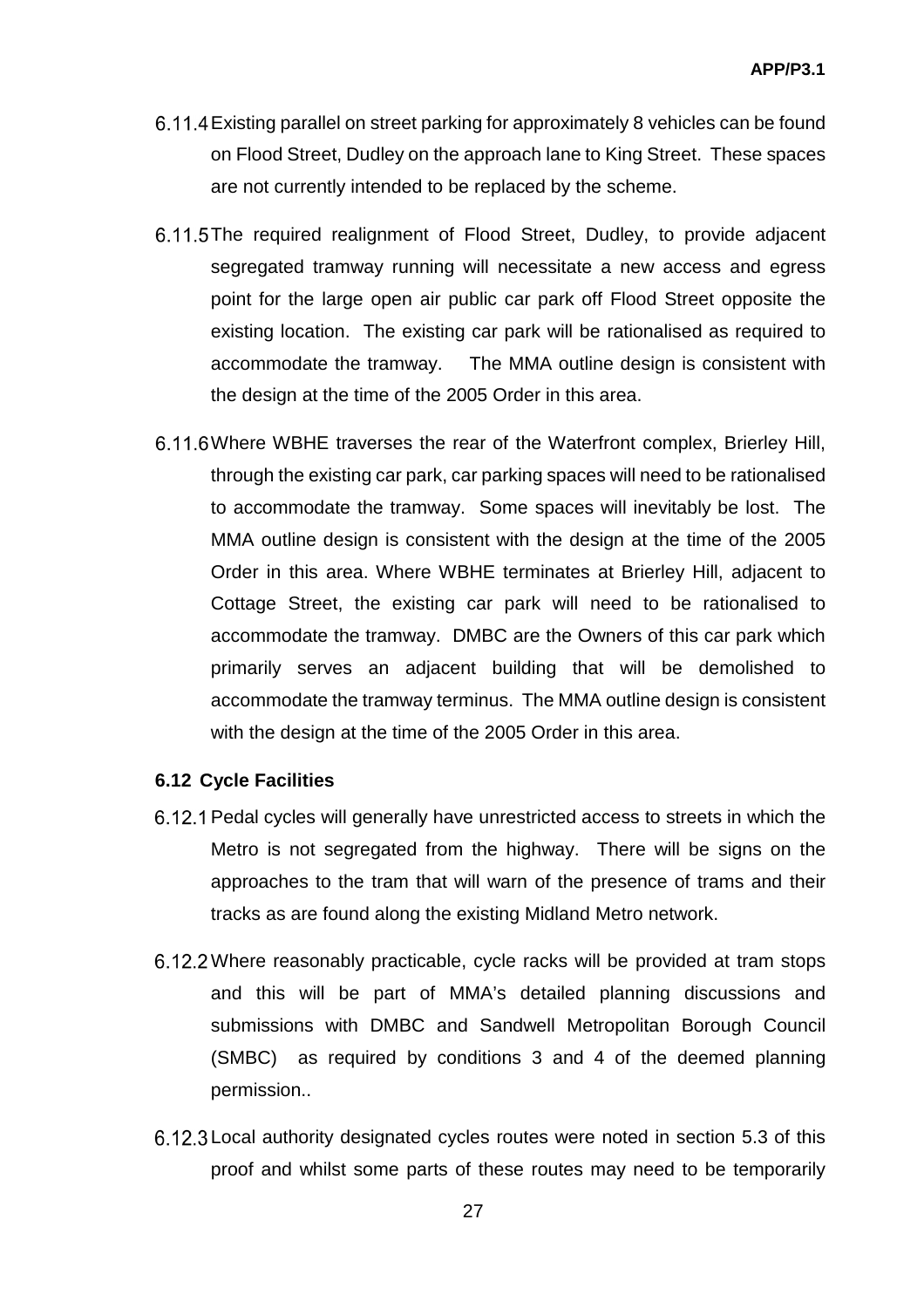diverted during construction works for the safety of users they will otherwise be unaffected by the tramway during future operation.

## **6.13 Pedestrian Facilities**

- Existing pedestrian facilities will be rationalised and new signalised pedestrians crossings will be provided where traffic conditions require them.
- 6.13.2 It is anticipated new pedestrian signalised crossings will be provided in the following locations:
	- Station Drive
	- Waterfront Way x2
	- Level Street
- 6.13.3 Although Metro is a line of sight driven system and access is generally not restricted along its route pedestrians will be discouraged from walking along the railway corridor sections of WBHE. Pedestrians will also be discouraged from walking along parts of the route adjacent to Duncan Edwards Way where the trams will be segregated from traffic, in keeping with the current "pedestrian free" environment of this stretch of highway land. Pedestrians will also be discouraged from walking along the corridor alongside the embankment over Dudley Canal towards Brierley Hill. The intention to discourage pedestrian movements in these areas is consistent with the design at the time of the 2005 Order in this area.

#### **6.14 Future Freight Passive Provision**

- Freight trains are fundamentally controlled by signals and the driver's ability to view and react to signals. In contrast Midland Metro trams generally operate on a driver's line of sight meaning the driver reacts to what they see up ahead, similar to a highway vehicle. Trams also have much shorter breaking distances than freight trains when travelling at speed.
- 6.14.2 Passive provision for future conversion of the tramway to a shared tram and heavy freight corridor is being considered by MMA as part of design development.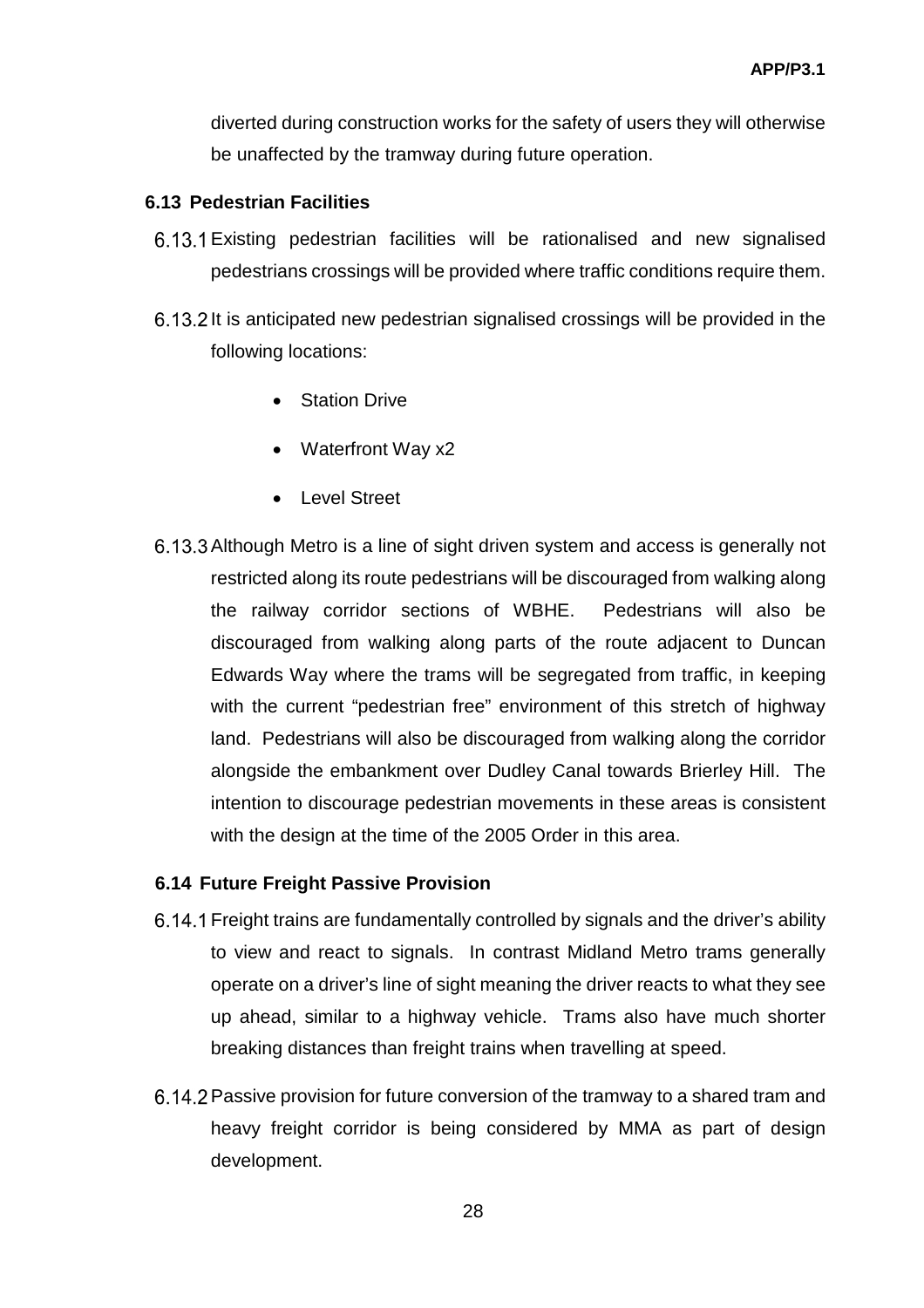Former railway corridor sections of the route are now being designed for 2 tracks with passive provision for future conversion to allow joint tram and train running along the corridor. Originally 3 tracks were planned. This is a change from the design at the time of the 2005 Order.

## **6.15 Highway**

- 6.15.1 The detailed design of WBHE will include highway alterations including highway realignment where required and reinstatement / repaving of highway footpaths and dedicated cycle paths. WBHE will also include for modifications to highway signalling, the final designs of which will be agreed with SMBC and DMBC, by MMA, in discharging condition 9 of the deemed planning conditions [WBHE/B7].
- 6.15.2 The horizontal and vertical alignment of the carriageway and associated footways is being developed to facilitate the safe on-street operation of WBHE as well as the needs of all other road users including heavy goods vehicles, private vehicles, passenger service vehicles, cyclists and pedestrians. Consultation has been undertaken with both SMBC and DMBC as the local highway authorities for any additional requirements and will continue as WBHE is taken forward.
- 6.15.3 The construction and operation of WBHE will require the introduction of and modification to some highway junctions along the route. The ability to undertake these modifications is included within the Order. All modifications will require the approval of either SMBC or DMBC in accordance with condition 9 of the deemed planning permission [WBHE/B7], and will incorporate pedestrian and cycle facilities as appropriate. Himanshu Budhiraja deals with post construction highway impacts for all highway junctions in Dudley in his proof of evidence [APP/P4.1].
- 6.15.4 The installation of infrastructure enabling the operation of WBHE, such as overhead line poles, will require the reconstruction of the immediate carriageway and footway and other areas local to the scheme resulting from associated accommodation and utility diversion works. In the case of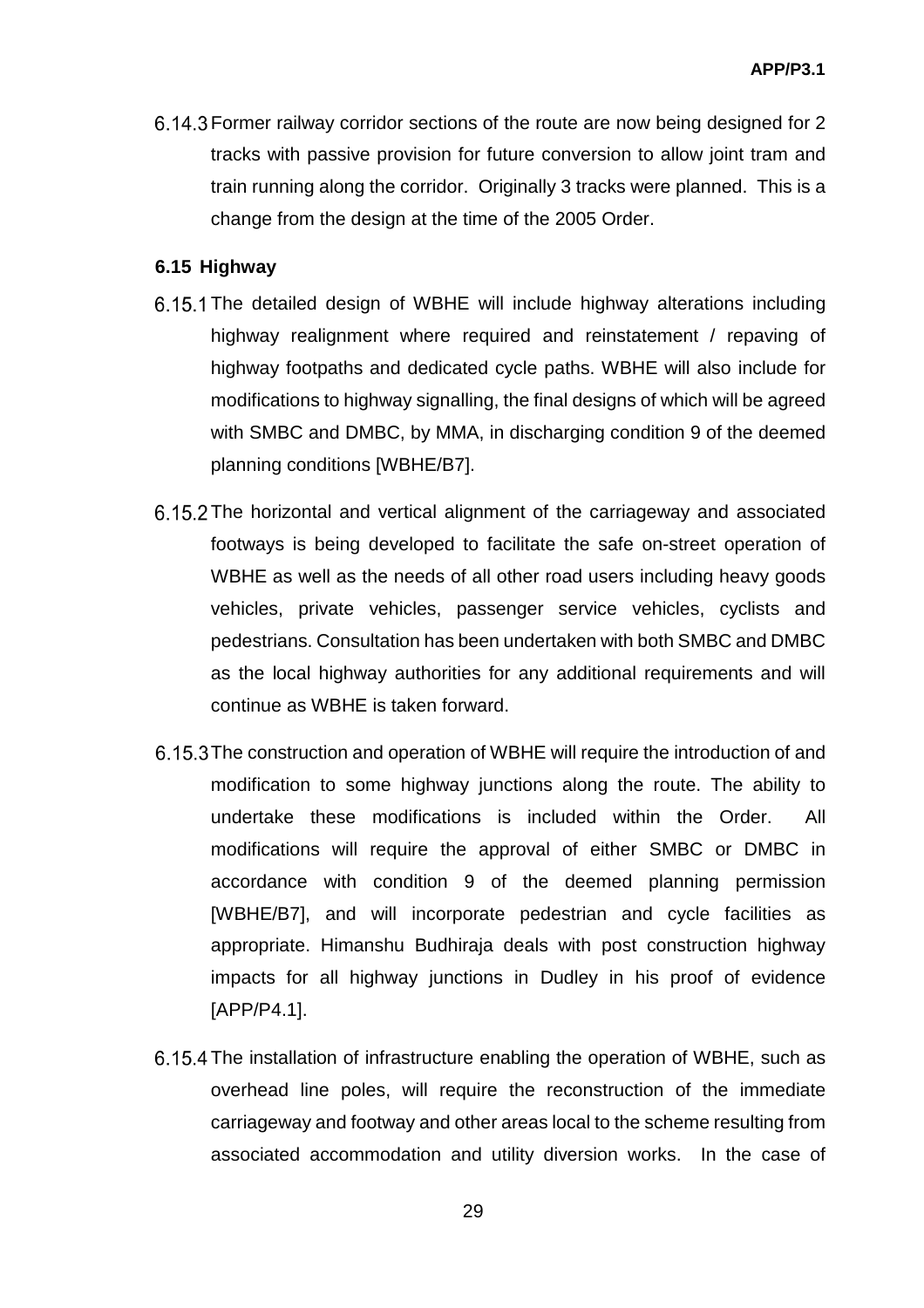external appearances, choice of materials and landscaping, MMA has begun consultations with SMBC and DMBC to discharge conditions 3 ,4 and 5 of the deemed planning conditions [WBHE/B7] and this consultation will continue as WBHE is taken forward.

## **6.16 Urban Realm and Landscaping**

- WBHE benefits from a deemed planning consent [WBHE/B7]. Urban Realm and Landscaping conditions are contained within the deemed planning consent at:
	- Condition 3 Design and External Appearance
	- Condition  $4 -$  Materials
	- Condition  $5 -$  Landscaping
- 6.16.2 MMA is actively consulting with SMBC and DMBC and will discharge these conditions, and others, as part of detailed design.
- WBHE also benefits from a SMBC and DMBC approved Street Design Guide [WBHE/F17, WBHE/F18 and WBHE/F19]. This document establishes the extent of hard and soft landscaping at tram stops and within the tramway corridor. This document is being used by MMA in its discussions with SMBC and DMBC as an important reference document to start to progress aesthetic design solutions.
- 6.16.4 The general approach to urban realm is the creation of a high quality public realm creating visual continuity and promoting a distinct identity for the tram. This will typically involve the replacement of existing surface materials, the removal and replacement of street furniture and sensitive integration of the tram infrastructure. This is outlined further in the approved Street Design Guide [WBHE/F17].

## **6.17 Traction Power**

6.17.1 Vehicles on the Metro network are powered by 750V dc overhead electric lines and for WBHE this is proposed to be fed by current drawn from up to five substations. These five substations are proposed at Horseley Heath,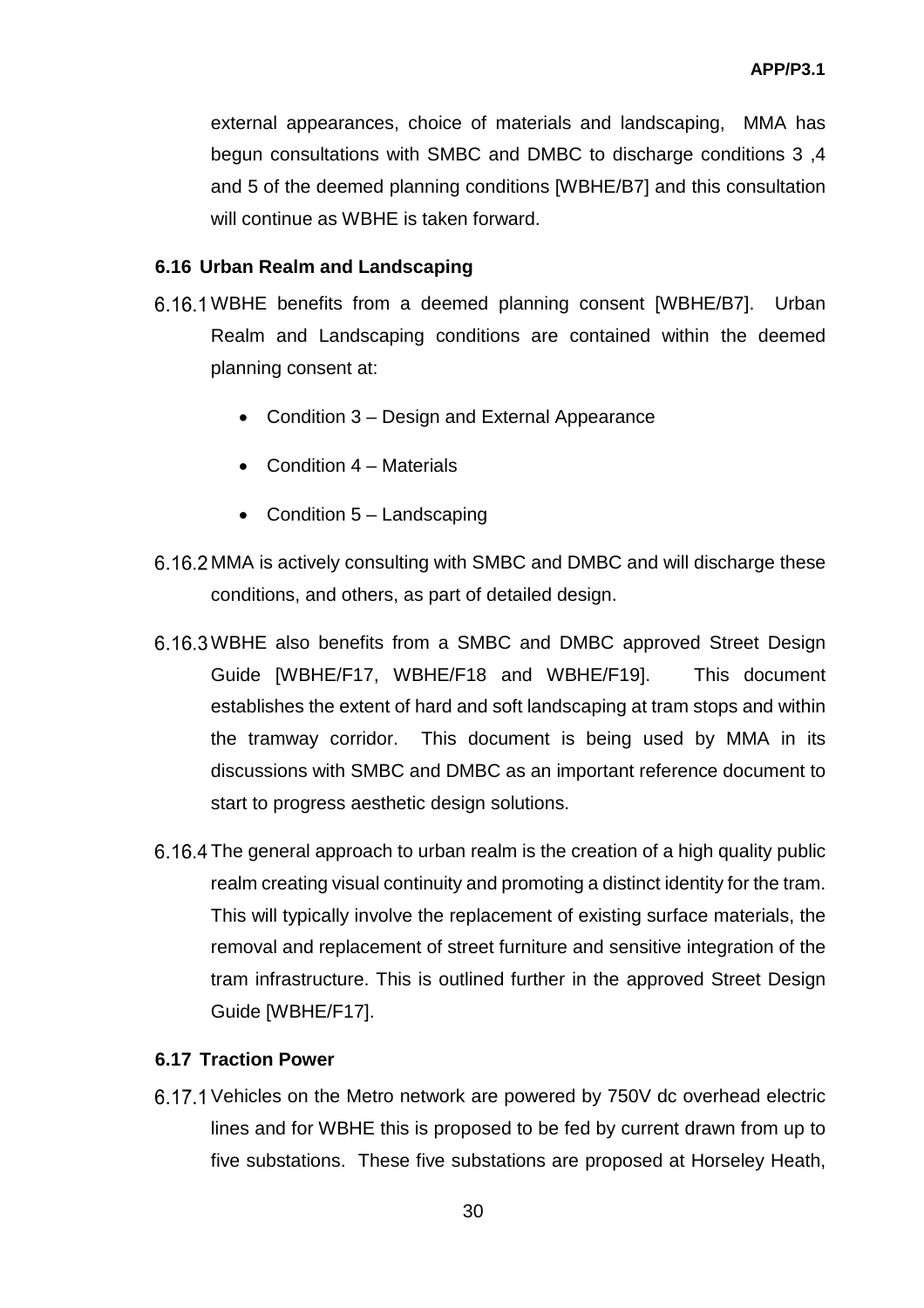Tipton Road, Thornleigh Trading Estate, Pedmore Road tram stop and Level Street, Merry Hill and will be linked to the power supply on Line 1. This is consistent with the design at the time of the 2005 Order.

- 6.17.2 The method of supporting the overhead line, where required, will generally be by poles, the majority of which will be located along and to the side of the tram tracks. Where possible, building fixings will be used to reduce street clutter. This is consistent with the design at the time of the 2005 Order.
- 6.17.3 WMCA has commenced a programme of retrofitting the West Midlands Metro existing tram fleet with batteries so they have the capability to run catenary free, the first in the UK. Tram batteries will be charged as they travel along overhead line sections and at certain tram stops where charging points would need to be provided. WMCA intend to procure future trams with similar battery capability so they may also run wire free. WBHE could benefit from this innovative approach along the route, particularly on railway corridor sections of the route, if for example, vertical clearances through existing over bridge structures become the key factor for costly rebuild or retain decisions. It is however unlikely that catenary free running will be practical on steep sections of WBHE given current battery limitations. Power simulation models confirming the substation and power requirements are being progressed and potential for and the extent of wire free running will be developed further in later design stages. This is a change from the design at the time of the 2005 Order, borne out of advancements in technology and could have potential aesthetic, time and cost benefits for the scheme.

#### **6.18 Street Lighting**

6.18.1 The most appropriate class of lighting for the various sections of route will be determined by MMA in consultation with, and for the approval of, SMBC and DMBC as required by deemed planning conditions 3, 4 and 9 [WBHE/B7].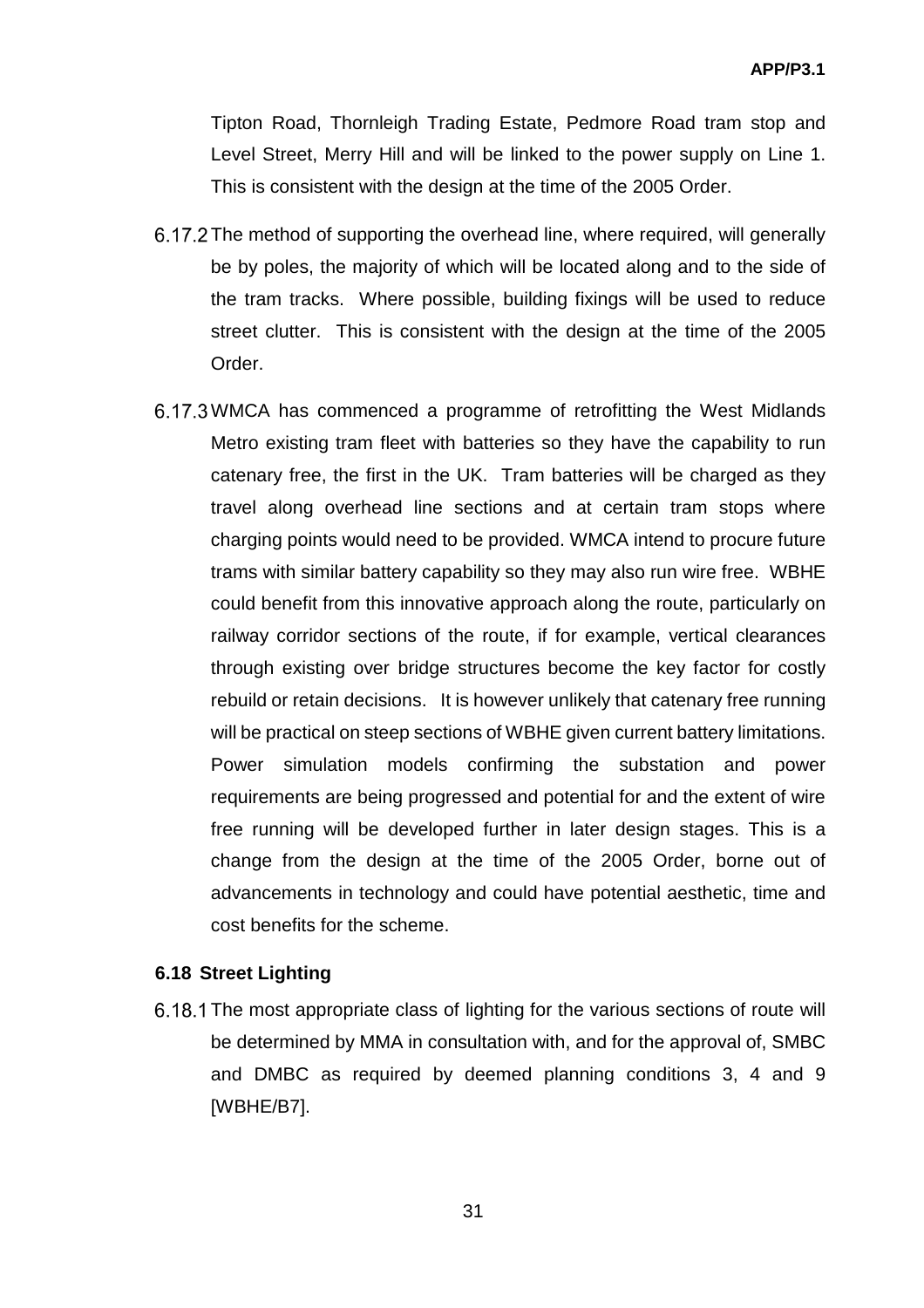## **6.19 Drainage**

- 6.19.1 A new drainage system will be installed throughout the railway corridor. Existing outfalls will be reinstated or where these do not exist or cannot be found new connections will be made to public sewers.
- Existing highway and hard standing surface water drainage systems will be used for off rail corridor sections. If necessary new connections will be made.

## **6.20 Tram Signalling, Communication and Electrical Equipment**

- WBHE will include for the design and construction of tram signalling, communication and electrical equipment as well as the installation of parallel feeders (cables and ducting that will run parallel to the route) necessary for the safe operation of the tram.
- 6.20.2 It is envisaged that most of the enabling equipment will be hidden underground in a network of ducts being visible only at discrete lineside cabinets, periodically along the former railway corridor and in highway land.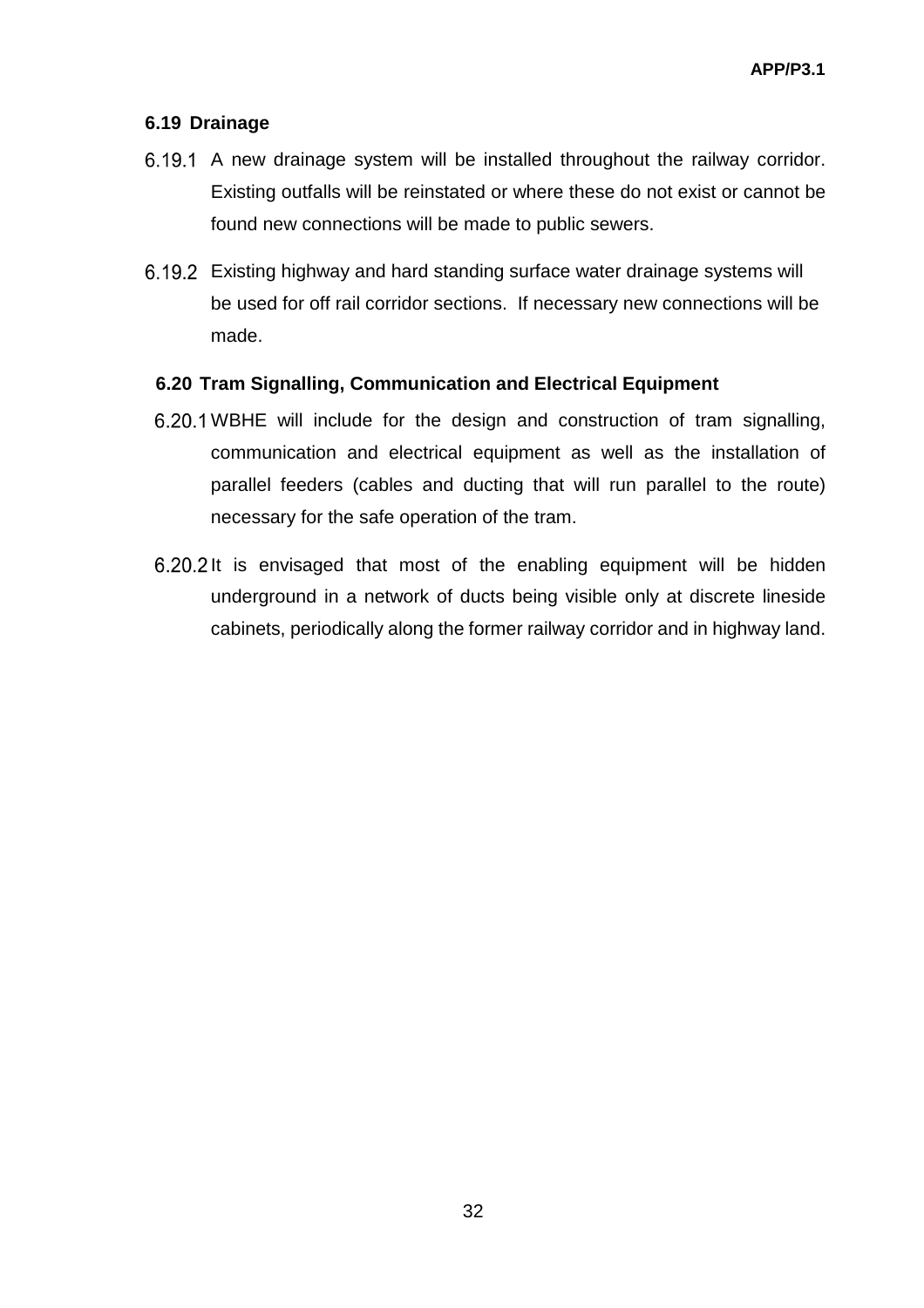#### **7. STATUTORY UNDERTAKERS EQUIPMENT**

- 7.1.1 As noted at paragraph 6.5.8 of my proof, the sequence of tramway construction on the public highway will generally commence with the diversion of utility services. To facilitate this, utility companies were initially contacted to request information about the location of their apparatus and to determine the nature and extent of any diversions they considered to be necessary as a result of the construction and operation of the WBHE. Responses received from the utility companies were used to plot composite utilities plans against the route of the WBHE, thereby determining the locations of any potential clashes between such apparatus and the tramway. Further enquiries were made requesting outline details of any diversions or protections required by the utility company concerned together with budget costs for those works. These details are being, and will continue to be, refined.
- 7.1.2 The undertaking of utility diversion and protection works in advance of the tramway works, where reasonably practicable to do so, has both a time and cost benefit for the project. It significantly de-risks the construction of the tramway since the act of undertaking the diversions or protections gives greater certainty of ground conditions and provides a "clear site". WMCA will co-ordinate the utility companies' programmes, in consultation with MMA, and in conjunction with DMBC and SMBC pursuant to their statutory roles as local highway authorities.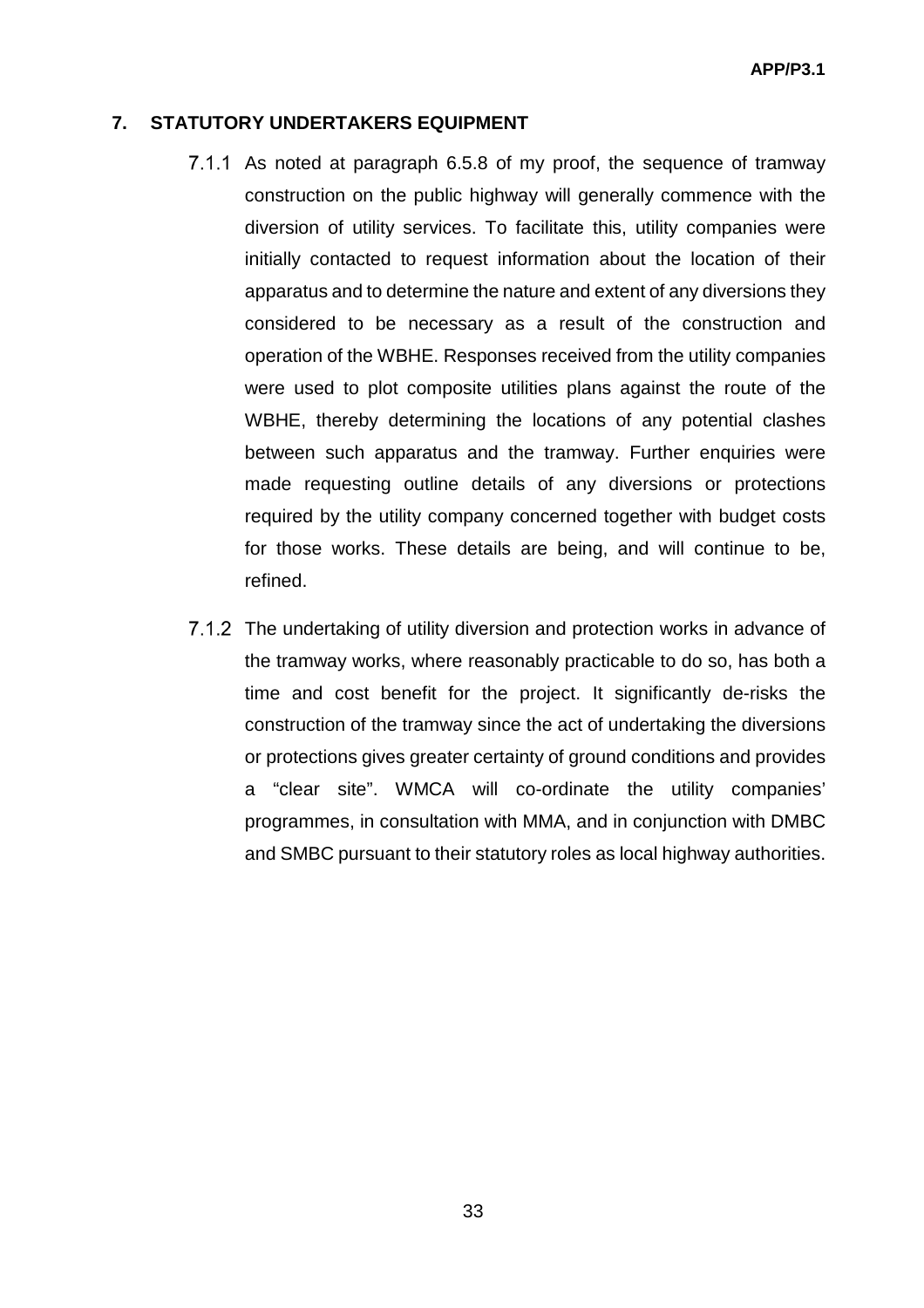## **8. CONSTRUCTION**

#### **8.1 Introduction**

- As stated at section 6.2 and in the Proof of Peter Adams [APP/1.1] MMA was formed to design and construct a programme of Midland Metro enhancements including WBHE.
- MMA is in the process of preparing construction plans and schedules. The following issues are amongst those being considered:
	- a. Former railway corridor sections of the route will now be designed and constructed for 2 tracks with passive provision for future conversion to allow joint tram and train running along the corridor. Originally 3 tracks were planned.
	- b. Bridge refurbishments and constructions, mainly along the former railway corridor, have been reassessed given a) above, and in light of further ground and structural investigations undertaken by MMA. In the current scheme there is opportunity to retain and modify existing structures as additional corridor width is no longer required.
	- c. Locations of three tram stops in Dudley Town Centre are being reviewed with DMBC and stakeholders against Dudley Town Centre planned developments.
	- d. Dudley Town Centre. Numerous new developments are planned to happen at or around the same time as WBHE, including the Bus Station Interchange and Portersfield. DMBC will coordinate all developments including WBHE in Dudley Town Centre. This may impact the phasing and timing of WBHE design and construction activities, necessary to suit the final coordination plan for Dudley Town Centre. A high level programme drafted by the Dudley Coordination Board for key Town Centre developments is attached in the appendix to my proof [APP/P3.3].
	- e. Former earth and retaining wall embankments planned at Canal Street and adjacent to The Embankment, Brierley Hill, have been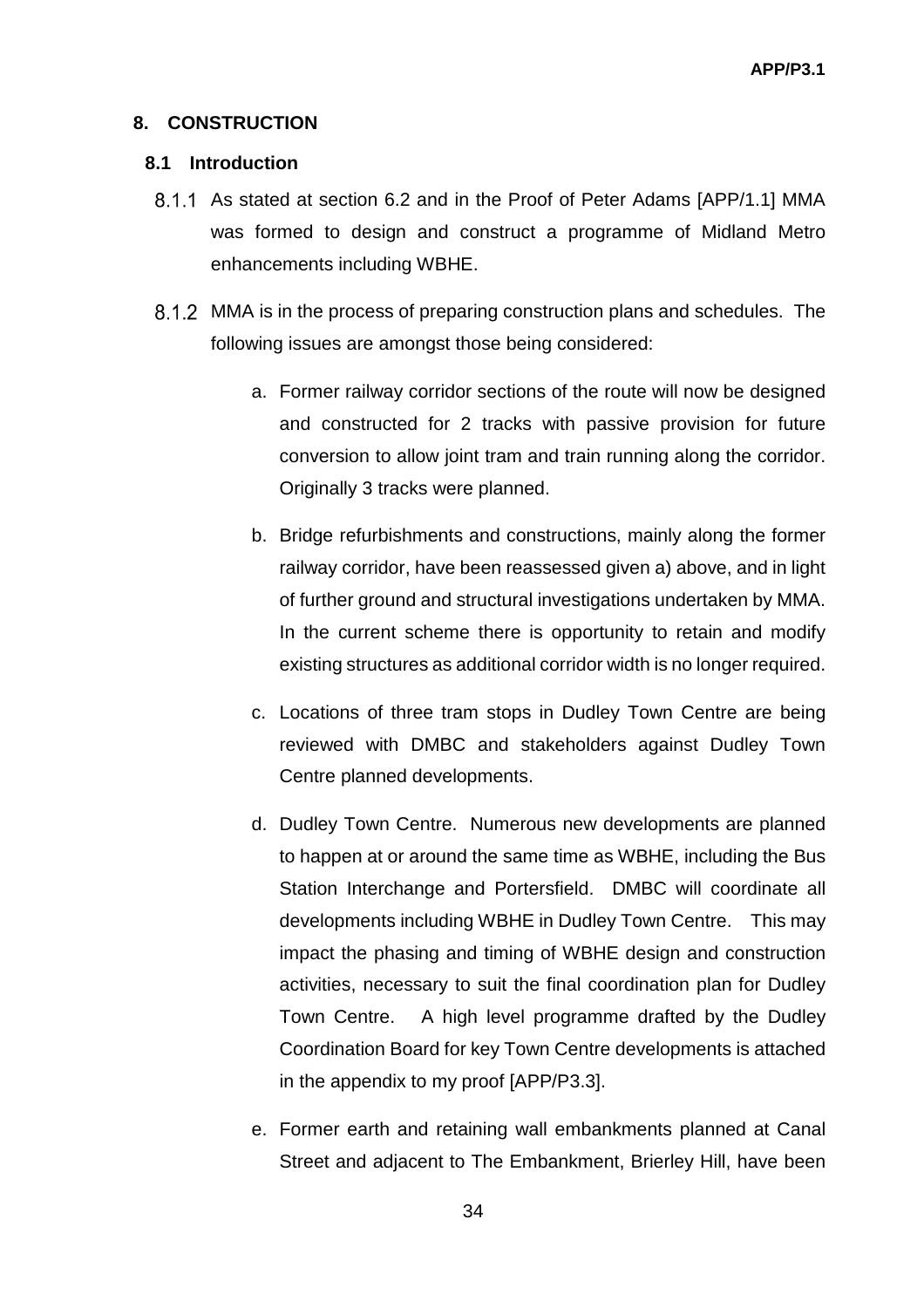reassessed in light of further ground and structural investigations undertaken by MMA and viaduct solutions are now planned.

f. The planned introduction and procurement of innovative battery operated trams may make it possible for certain sections of the route to be wire free.

## **8.2 Code of Construction Practice**

- 8.2.1 The deemed planning conditions, that were granted with the 2005 Order, [WBHE/B7] at condition 7 state "Development shall not begin until Part 1 of the Code of Construction Practice has been submitted to and approved in writing by the local planning authority. Before any stage of the works begins, Part 2 of the Code of Construction Practice with respect to that stage shall be submitted to and approved in writing by the local planning authority. The development shall be carried out in accordance with Part 1 of the Code of Construction Practice, together with the relevant provisions of Part 2 of that Code."
- 8.2.2 Centro, predecessor organisation to WMCA, obtained the approval of SMBC and DMBC of Part 1 of the Code of Construction Practice (CoCP) [WBHE/C1] following the granting of the 2005 Order [WBHE/F28 and WBHE/F27].
- 8.2.3 The CoCP Part 1 [WBHE/C1] sets down a series of measures to reduce the potential impacts of construction of WBHE on the environment. It defines minimum standards of construction practice acceptable to WMCA, SMBC and DMBC, required of a Concessionaire who is now the MMA , and contemporaneously deals with:
	- Roads, footways and cycleways
	- Protection of the water environment
	- Noise and hours of working
	- Vibration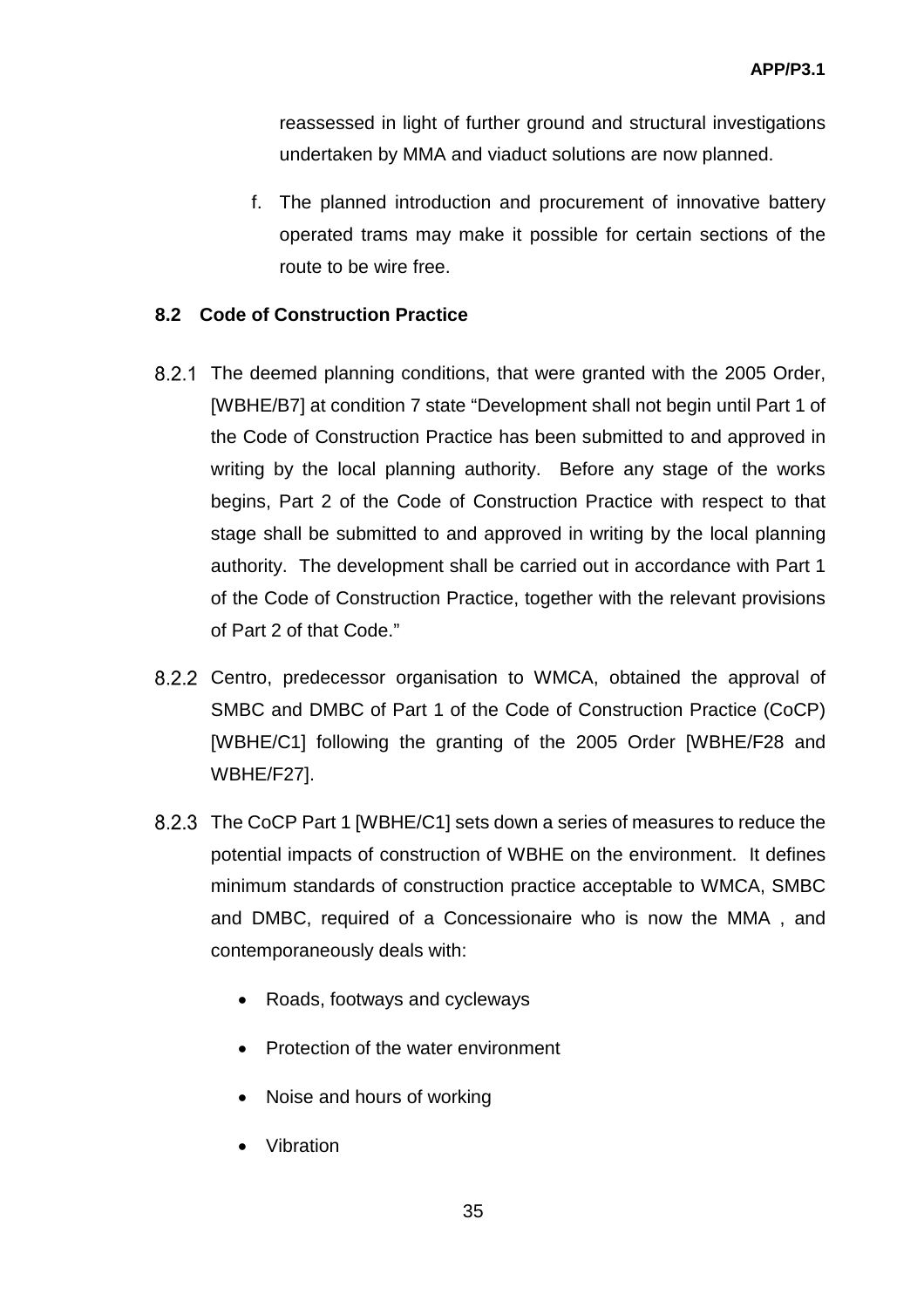- Dust and air pollution
- Disposal of waste and contaminated material
- Urban ecology
- Archaeology
- Site boundaries/hoardings
- Site activities
- Safety
- Lighting
- Protection of existing installations
- Liaison with the local authorities (including emergency services) and public
- MMA has begun consultations with SMBC and DMBC as required by the CoCP Part 1 [WBHE/C1] and will agree and obtain SMBC and DMBC written approval of CoCP Part 2 for planned works in any section before work commences. Approval of CoCP Part 2 will ensure MMA's construction plans that could affect the environment, amenity and safety of local residents, businesses and the general public and the surroundings in the vicinity of the proposed works and associated worksites have been appropriately considered and mitigation provided for.
- 8.2.5 The CoCP Part 2 does not address MMA's responsibility for the safety and welfare of those visiting site and working on site which are regulated through other statutory controls.

## **8.3 Utilities Diversion**

8.3.1 As stated at Section 7 of this proof diversion and protection of utility company equipment will generally take place in advance of the main construction works where reasonably practicable to do so.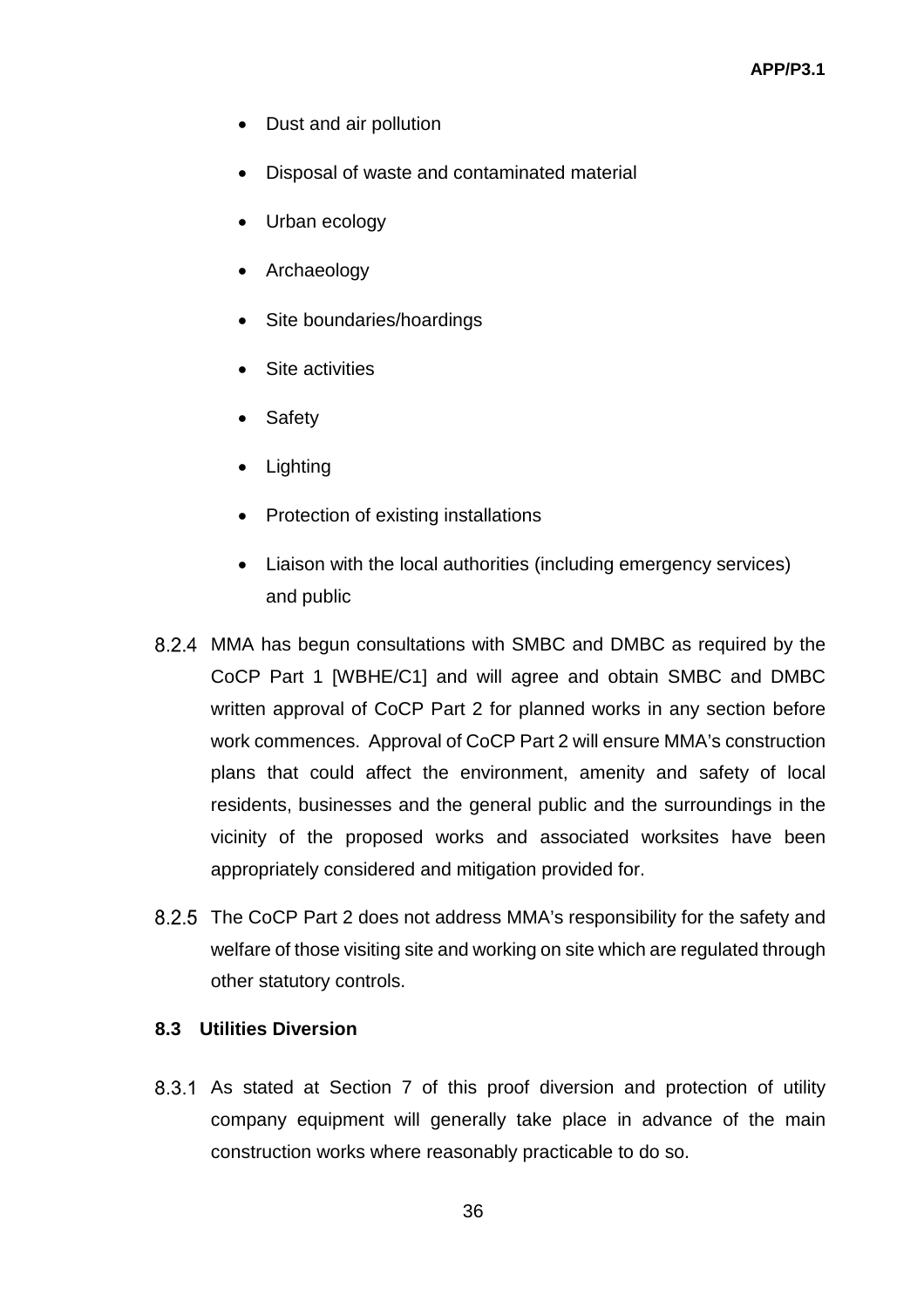Utility diversion and protection work is required to provide suitable safe access to apparatus for maintenance on completion of the tram infrastructure and to maintain apparatus at a depth such that apparatus is not at risk from highway loads.

## **8.4 Construction Areas**

- MMA will construct the main infrastructure works within a series of fenced off sections along the route as will be set out in the relevant CoCP Part 2 and as agreed and approved by the relevant local authority in advance, in accordance with the approved CoCP Part 1 [WBHE/C1, approvals WBHE/F27 and WBHE/F28] and in particular section 10.
- 8.4.2 The phasing and timing of all infrastructure works is currently being assessed and reviewed by MMA as part of developing design solutions. A high level deliverables and milestone schedule is attached in the appendix to my proof [APP/P3.3].

#### **8.5 Site Compounds**

- MMA intends to use worksites as proposed in the 2005 Order and now included in the proposed Order. Changes in land use since the making of the 2005 Order means that some worksites are no longer available.
- 8.5.2 Worksites available and subject to this Order are shown on MMA route alignment drawings A1 through to I2 [APP/P3.3] using the same numbering system referenced in the 2005 Order, all as listed below:
	- Worksite 2 Plots 36, 40, 41 and 43. Temporary land adjacent Gold's Hill tram stop. MMA access to corridor and compound.
	- Worksite 3 Plot 60. Temporary land adjacent Eagle Lane. MMA compound.
	- Worksite 4 Plot 96. Permanent land adjacent Horsley Road, intended for car park. MMA compound.
	- Worksite 5 WMCA owned land and existing car park adjacent Dudley Port. MMA access to corridor and compound.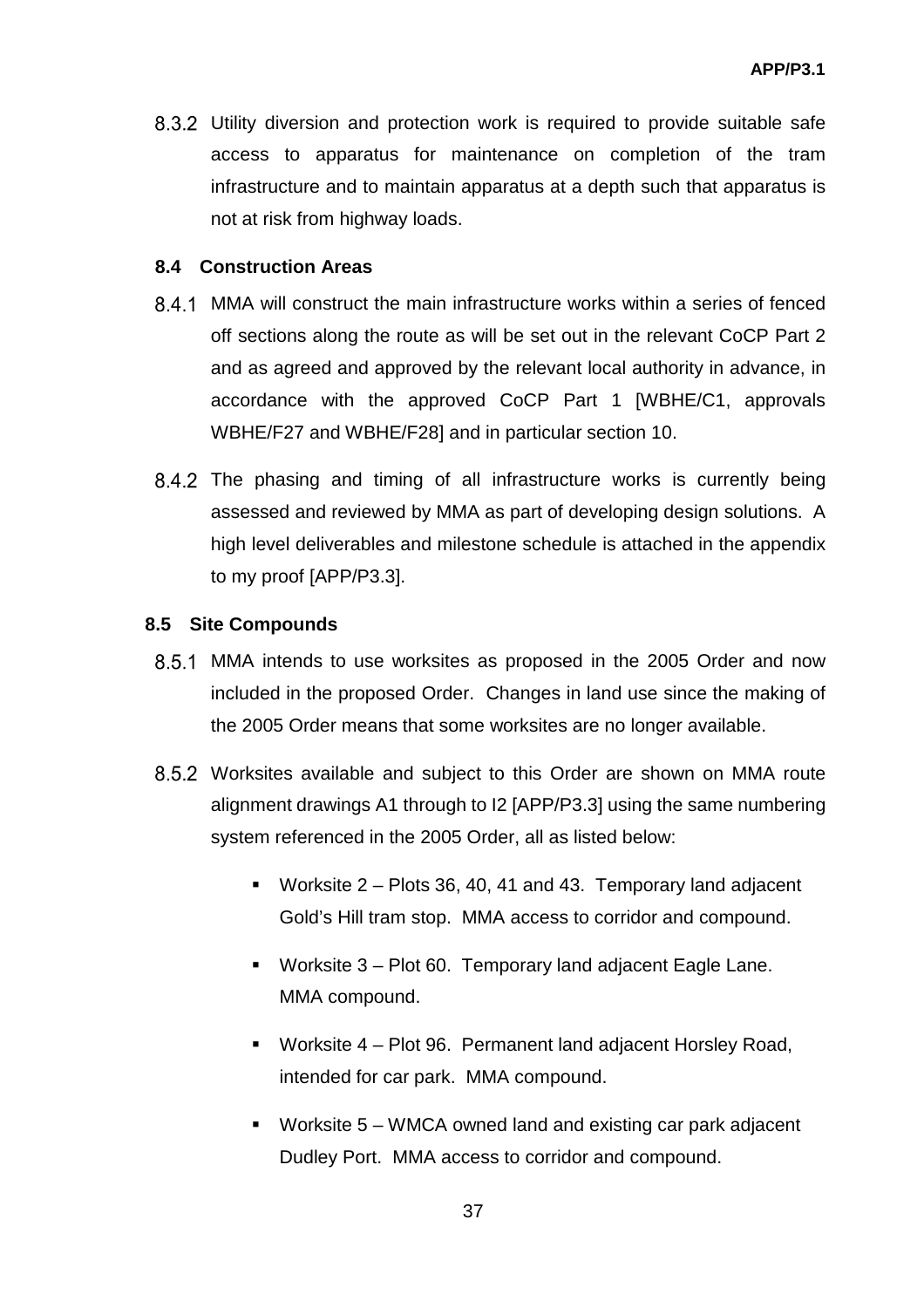- Worksite 6 Plot 129. Temporary land adjacent Sedgley Road East. MMA access to corridor and compound.
- Worksite 7 Plot 149. Temporary land, part of Dudley Z00 and Castle car park. MMA compound.
- Worksite 8 Plot 197. Temporary land adjacent Flood Street. MMA access to corridor and compound.
- Worksite 9 Plots 203, 205 and 206. Permanent land adjacent New Road, intended for car park. MMA Compound.
- Worksite 11 Various plots at Parkhead Viaduct. MMA access to corridor and works necessary to undertake Parkhead improvements only. Not to be used by MMA as compound.
- Worksite 13 Plot 313. Temporary land adjacent Canal Street. MMA access to corridor and compound.
- Worksite 13 Plot 322, 323 and 324. Permanent land adjacent the Gateway. MMA access to corridor and compound.
- Worksite 14 Plot 352. Permanent land adjacent Brierley Hill tram stop. MMA access to corridor and compound.
- 8.5.3 Additional construction offices and compounds may be established elsewhere along the route away from the corridor subject to acquiring agreement with the necessary land owner and obtaining any necessary local authority permissions.

## **8.6 Traffic Management**

MMA will develop traffic management proposals for the approval of SMBC and DMBC in their capacity as highway authorities, as required by the CoCP Part 1, section 2 [WBHE/C1].

## **8.7 Sequence of Operations**

WBHE will be delivered as a programme of works with multiple sites being open at any one time. MMA will develop and confirm a detailed schedule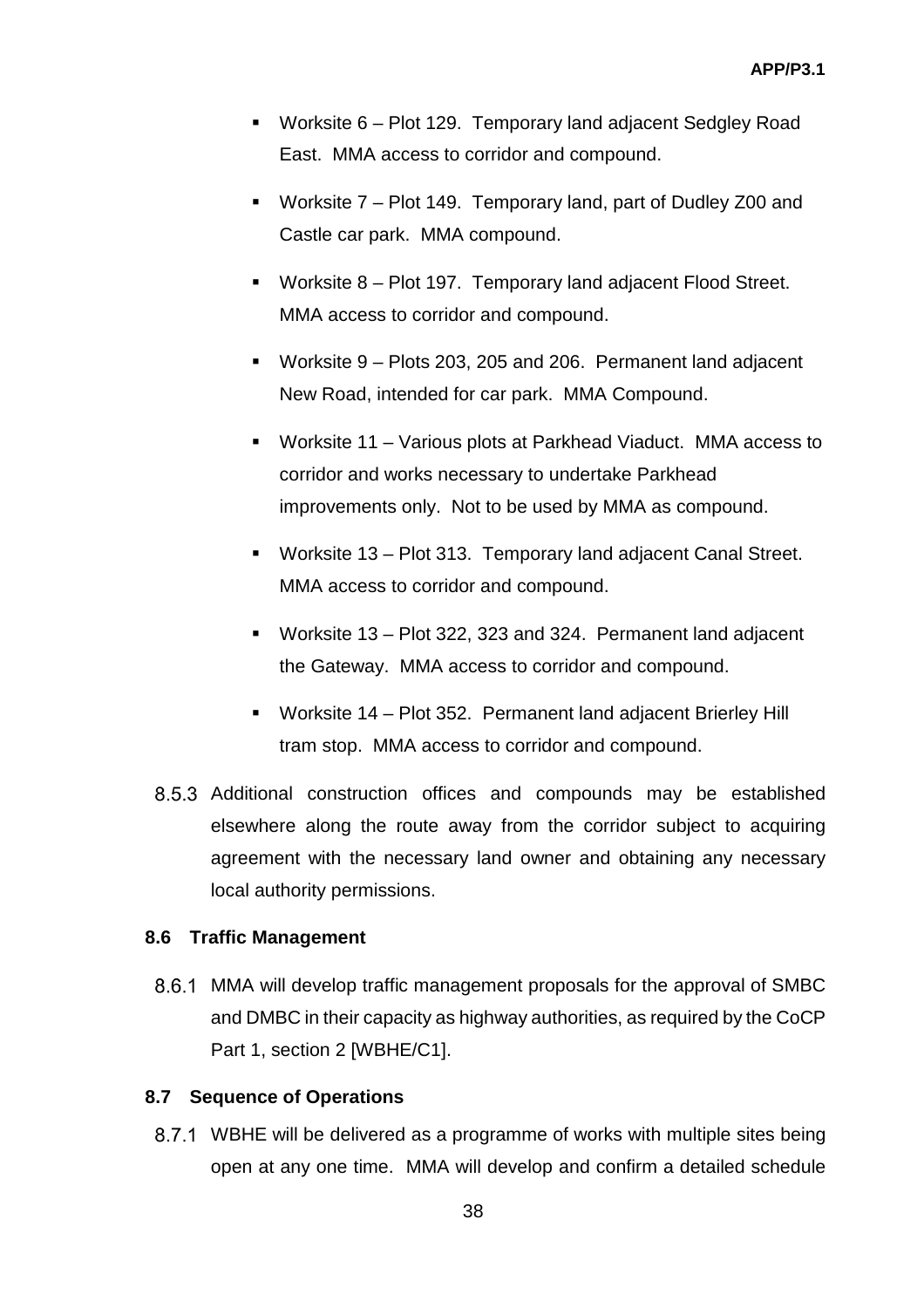as part of detailed design considerations and consultations with others who could impact the build, for example multiple development sites in Dudley Town Centre.

- Assuming design is complete and approved for construction, the typical sequence of construction operations will be:
	- Plan labour, resource and materials.
	- Order and commence advanced utility diversions and protections. Utility diversion and protections are discussed in more detail at Section 7 of this proof.
	- Apply for and obtain necessary approvals eg NRSWA Notices, Highway diversion routes and CoCP Part 2.
	- Site establishment construct secure compounds, establish offices and welfare and secure sites with suitable hoardings and fences as detailed in approved CoCP Part 2.
	- Site clearance clear working areas of vegetation, detritus material, street furniture etc.
	- Commence excavations and recycling/replacement of ballast in former railway corridor.
	- Commence installation of new drainage.
	- Bridge, retaining walls and viaduct construction, including any necessary highway diversions.
	- Construct tram tracks. Typical tramway design and construction methods are discussed in more detail at section 6.5 of this proof for both Railway Corridor and Highway sections.
	- Install overhead poles, street furniture and street lighting including signage and waymarking.
	- Install power and telecoms.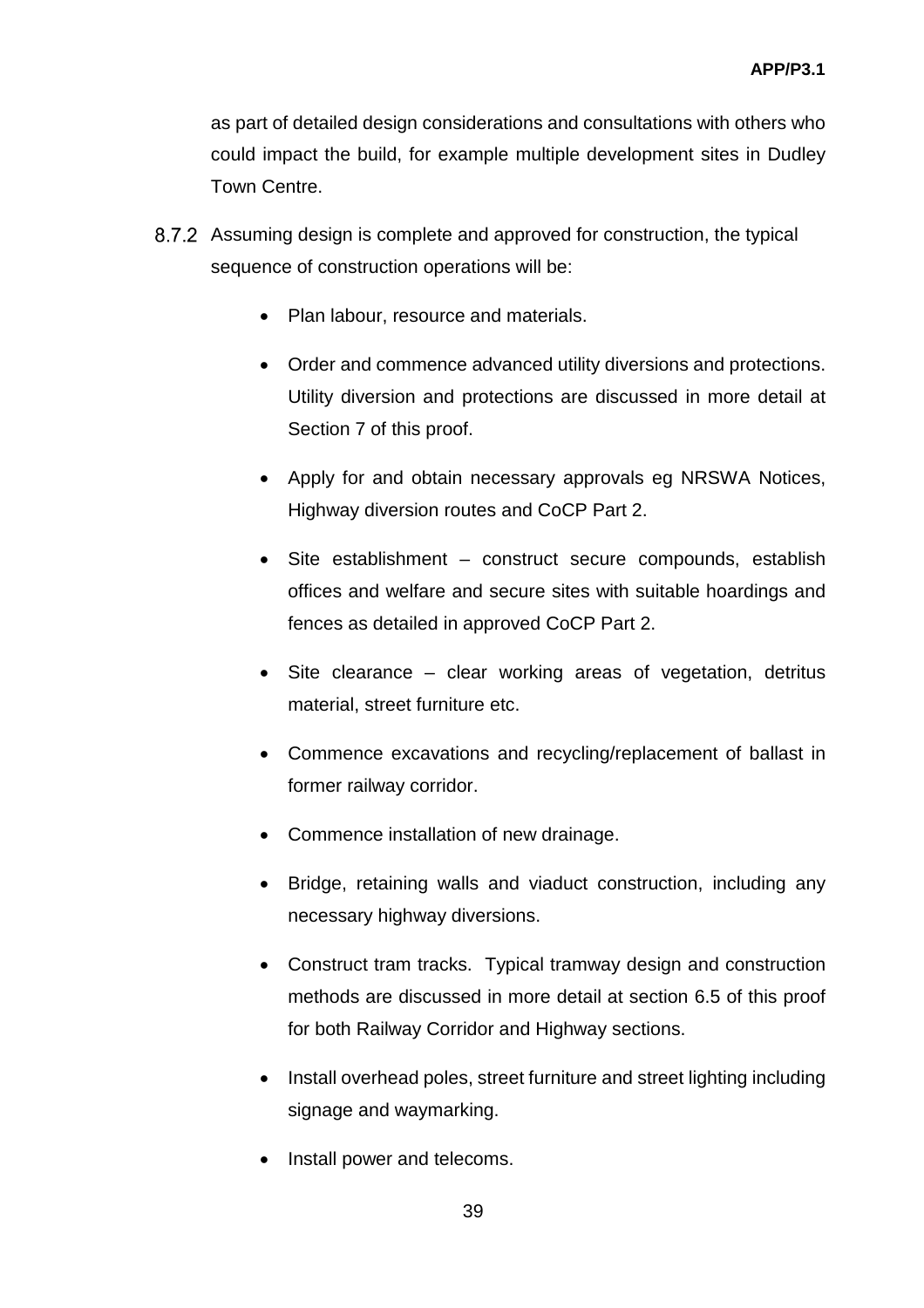- Fit out tram stops. Install shelters, help points, lighting, pedestrian access facilities and CCTV.
- Trial running, driver training and testing. Ensure system (including trams) works as it should and obtain safety authorisations and approvals from Office of Rail and Road pursuant to Railway and Other Guided Systems Regulations.
- Site demobilisations. Clear site compounds and reinstate areas.
- Open WBHE to passenger service
- 8.7.3 The total duration for all construction works is estimated to be up to 4 years with an opening to passenger service in December 2023. A high level schedule is attached as part of my appendix proof [WBHE/P3.3].

## **8.8 Former Railway Corridor Construction Impacts**

- 8.8.1 Given the almost remote nature and location of the railway corridor it is not envisaged that construction works will significantly affect businesses and residents situated along and lying just off the railway corridor.
- 8.8.2 Highway bridge rebuilds and repairs may require highway closures and/or local diversions. In accordance with Section 15 of CoCP Part 1, MMA's WBHE dedicated Engagement Team will consult with all businesses, residents and general public likely to be affected in advance of the works and will put in place mitigation measures to reduce potential impacts, so far as is reasonably practicable. Consultation by MMA's WBHE Engagement Team has already begun and is noted in the Consultation Report [WBHE/A5]. For businesses this could be re-phasing or timing of the works, advanced advertising that businesses remain open in local press or websites or could be more physical street signage interventions confirming the same. For local residents WBHE's dedicated Engagement Team will consult with local residents in advance of planned works to mitigate the potential impact of the works on them. This could be by understanding residents working hours and exploring the possibility reducing noisy works during certain times, so far as is reasonably practicable. Additionally no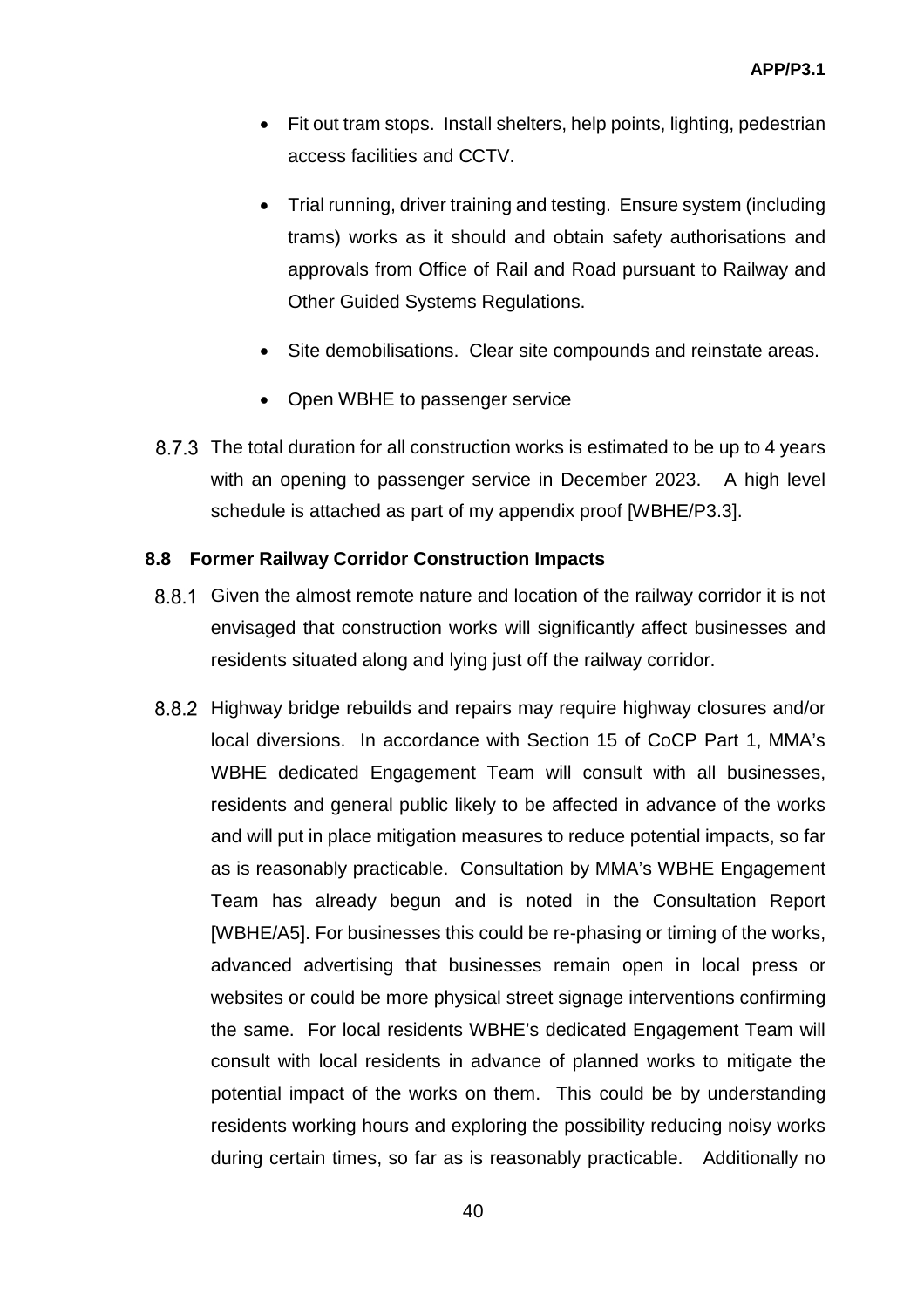works will be commenced without the approval of CoCP Part 2 from SMBC or DMBC as appropriate.

8.8.3 Highway sections of the route, particularly in Dudley Town Centre, will be more challenging to plan than railway corridor sections. Section 8.9 of this Proof discusses Highway section planning further.

## **8.9 Highway Construction Impacts**

- 8.9.1 Construction works on highway sections of the route in Dudley Town Centre will be programmed in discrete self-contained sections. This will be necessary to maintain access to frontages, businesses, places of worship, car parks, general public and emergency service vehicles, so far as is reasonably practicable. Himanshu Budhiraja deals with post construction highway impacts for all highway junctions in Dudley in his proof of evidence [APP/P4.1].
- 8.9.2 The approach to tramway construction In Dudley Town Centre will be to limit work sections to no more than 100m in length with appropriate spacing between consecutive work sections to ensure the town continues to function whilst the works are constructed. This is in line with the approach taken on other Metro extensions and tramway construction elsewhere in the UK. Limiting sections to no more than 100m in length generally ensures emergency service access to those properties immediately fronting the work section. Each section is then typically completed, before moving on to break new ground. MMA will consult with DMBC, emergency services and frontagers in advance of the works. No works will be commenced without the approval of CoCP Part 2 from DMBC.
- 8.9.3 As noted above MMA already has a dedicated WBHE Engagement Team who will continue to facilitate the construction of the WBHE by identifying key stakeholder groups and/or individuals, identifying the key messages applicable to each and proactively engaging with them using timely, consistent and relevant methods of communication in order to establish and maintain goodwill and mutual understanding throughout the whole project life-cycle.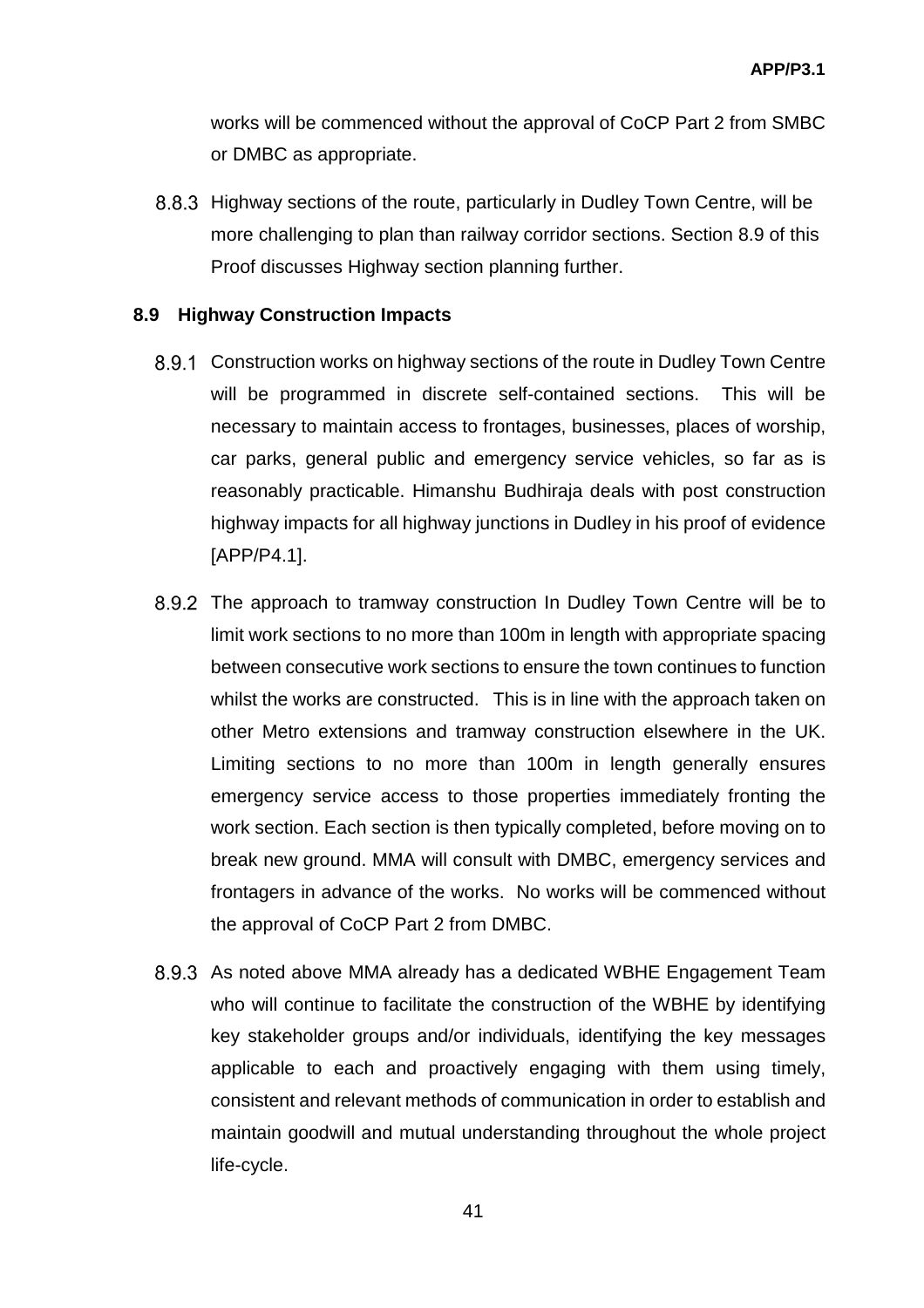- MMA will employ dedicated traffic marshals for each section of the planned highway works. They will be responsible for ensuring traffic management is maintained and that access to frontagers is also maintained at all times. They will also provide a point of customer contact and engagement during the work feeding into WBHE's dedicated Engagement and Construction Teams on specific customer requests.
- Whilst the design is still developing the following explanations are offered as possible construction methodologies for each affected street in Dudley, the final plans will be confirmed following detailed design and agreed with DMBC as part of CoCP Part 2 approvals.
- 8.9.6 I anticipate that the works along Station Drive, the existing condition of which is described in section 5.2.3 of this proof, will be constructed under a temporary road closure. This is not a thoroughfare road so traffic flows will not be affected. There are no accesses to premises off Station Drive. Pedestrians will be directed safely around the works along existing footways. On completion only trams are currently planned to be permitted along Station Drive.
- 8.9.7 The tramway alignment along Castle Hill, the existing condition of which is described in section 5.2.4 of this proof, is likely be constructed in phases. Phase 1 could be to restrict traffic to the outer lane in one direction whilst utility diversions and kerb lines are realigned along the inner lane creating increased road space to one side of Castle Hill. During this period, the other dual lane would operate normally. Phase 2 would then be to swop sides and carry out the same operations in the opposite direction. Phase 3 would then be removal of the central reservation, subject to confirmation of safe passing clearances. This would then allow contra flows to be established around future phased works whilst maintaining traffic flows. Phase 4 would be to arrange a 2 lane contraflow of traffic on say the uphill side of Castle Hill enabling the downhill side to become the work site. The downhill side could then be excavated for ducting and drainage. Phase 5 would be to swop sides and carry out the same operations in the opposite direction. Phase 6 would then, subject to confirmation of safe passing clearances, be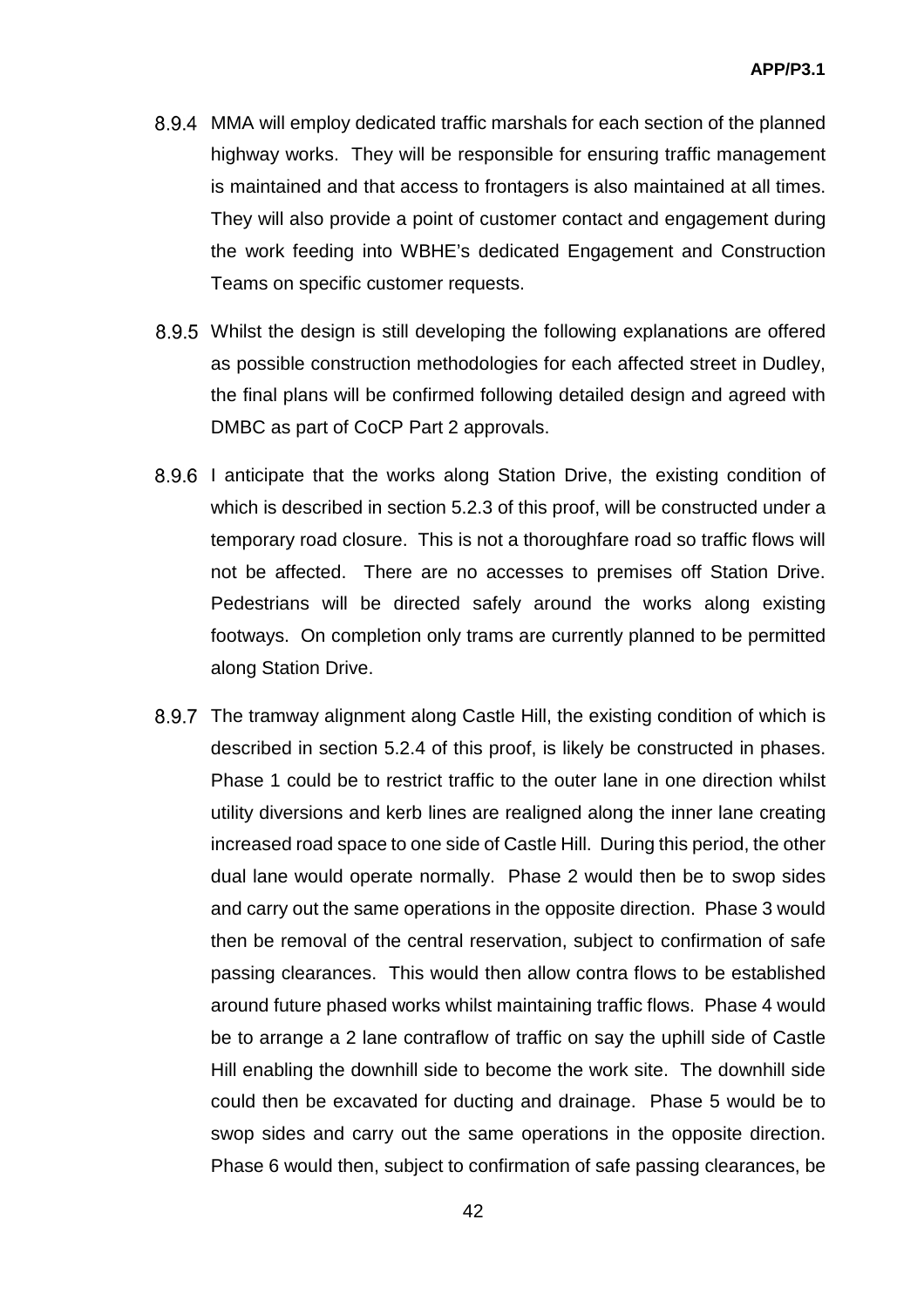to divert traffic onto single outside lanes running in both directions enabling construction of the track slab and new central reservation. If safe passing clearances are not achievable this last phase will need to be carried out under a temporary road closure. The length of phases will depend on the location of existing accesses off Castle Hill. Where necessary temporary alternative accesses will be provided during the works. Existing owners and occupiers of premises fronting King Street will be consulted in advance and during the works by WBHE's Engagement Team. Pedestrians will be diverted safely around the works along existing footways throughout all phases. On completion the tramway will be segregated from general traffic along the centre of Castle Hill. Traffic will run on single lanes either side of the tramway.

- Construction works at the wide Castle Hill/Trindle Road/Station Drive junction could be carried out as a discrete section of works and could be constructed in halves to maintain traffic flows around the works under temporary traffic lights and temporary traffic management arrangements.
- 8.9.9 Prior to carrying out any works on Birmingham Street, the existing condition of which is described at section 5.2.7, a new junction between Bourne Street and Trindle Road will be constructed as well as a new turning head on Bourne Street as authorised by the 2005 Order. This will allow for traffic to flow continuously in a one way direction from Castle Hill along Birmingham Street towards Bourne Street during tramway construction works on Birmingham Street.
- 8.9.10 Works affecting Birmingham Street would be carried out as a discrete section of works. Existing owners and occupiers of premises fronting Birmingham Street will be consulted in advance and during the works by WBHE's Engagement Team. Pedestrians will be safely directed around the works, to the footway on the Mosque side of Birmingham Street during the works.
- 8.9.11 Construction works at the Birmingham Street/Castle Hill junction would be carried out as a discrete section of works. Given that the tramway route alignment is generally alongside Birmingham Street, through the existing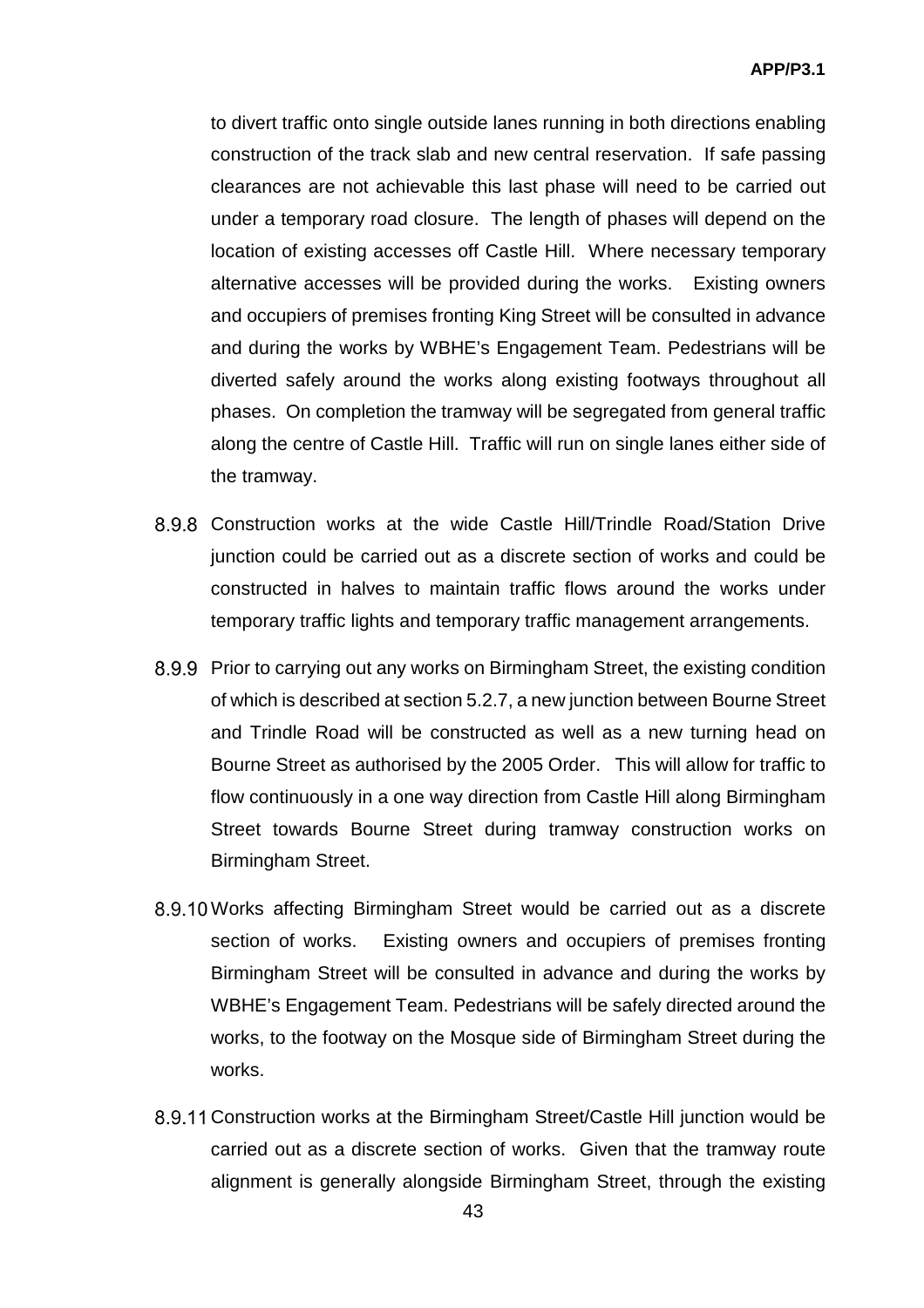parallel parking spaces, sufficient road space should be available to provide one way access along Birmingham Street at all times off Castle Hill. A contra flow arrangement around the works on the downhill side of Castle Hill could be provided to enable the works. Existing owners and occupiers of premises fronting King Street will be consulted in advance and during the works by WBHE's Engagement Team. Pedestrians will be diverted safely around the works along existing footways throughout all phases.

- 8.9.121 expect that the single bus only lane to the bus station would need to be temporarily closed, I would expect this to be scheduled with the Bus Interchange redevelopment works, and temporary access to existing car parks could be made over the adjacent wide footway suitably protected with pedestrians safely directed to the opposite wide footway until final arrangements are constructed. On completion the tramway will be segregated from general traffic which will run one way along Birmingham Street towards Bourne Street. Only trams will be permitted to access the Bus Interchange from the rear of Birmingham Street. Bourne Street will be opened to bi-directional traffic from its new junction with Trindle Road as far as the new turning head.
- 8.9.13 MMA currently estimates, including and allowing for utility diversion works, the duration for all construction works in Station Drive, Castle Hill, Birmingham Street and Bourne Street will be around 14 months.
- 8.9.14 King Street, the existing condition of which is described at section 5.2.9, is a wide road. The proposed tramway alignment lends itself to maintain traffic flows through a contraflow arrangement around the works, although this may require some central reservations to be removed in advance. Works along King Street will be phased and managed as discrete packages of works. Existing owners and occupiers of premises fronting King Street will be consulted in advance and during the works by WBHE's Engagement Team. Pedestrians will be diverted safely around the works along existing footways throughout all phases.
- 8.9.15 Construction works at the wide King Street/Fisher Street/Trindle Road/Hall Street would be carried out as a discrete section of works and could be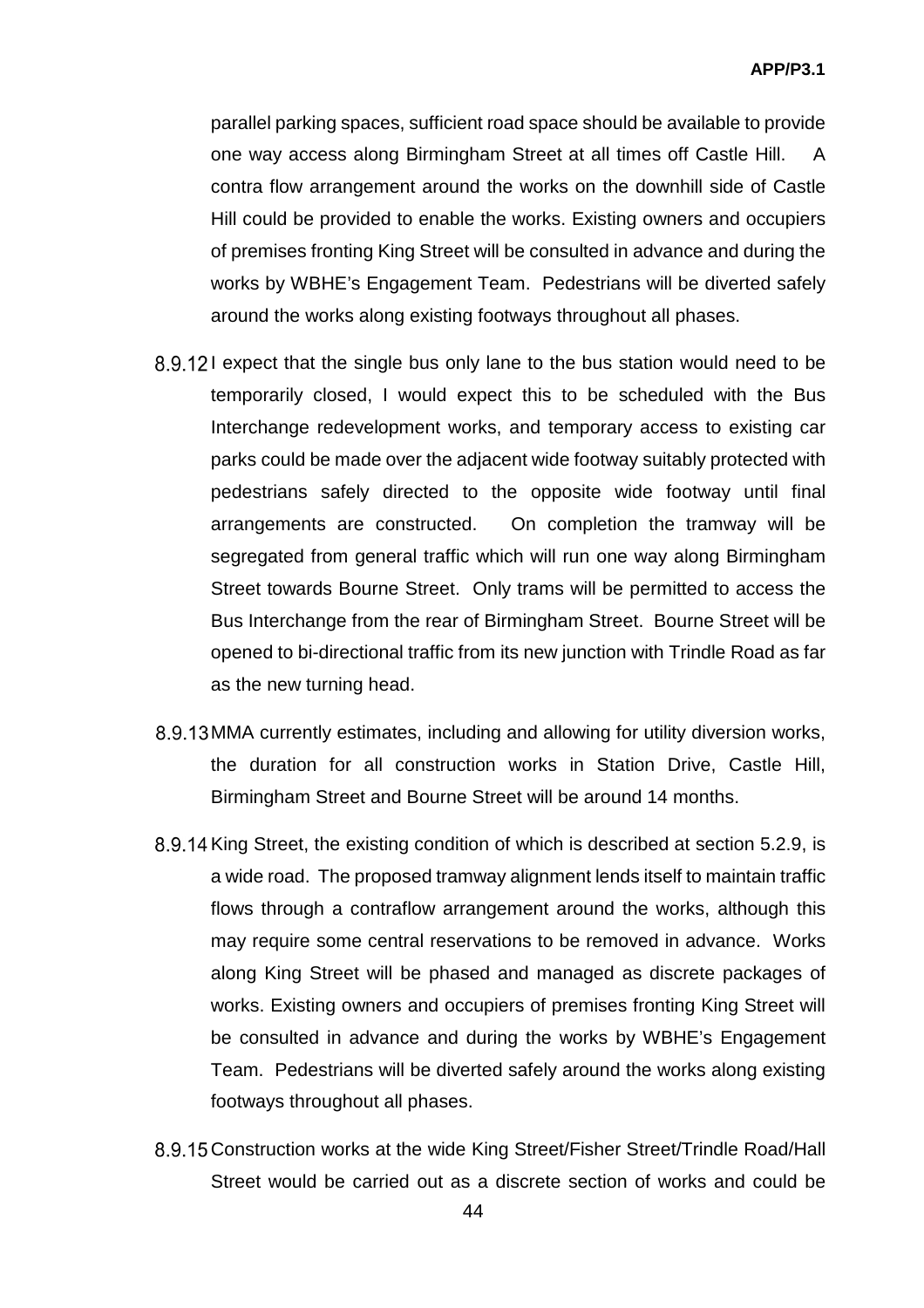constructed in halves to maintain traffic flows around the works under temporary traffic and pedestrian lights and traffic management arrangements. Pedestrians will be diverted safely around the works along existing footways throughout all phases.

- 8.9.16 Construction works at the King Street/Flood Street/Churchill Shopping Centre staff car park and loading bays junction would also be carried out as a discrete section of works and could be constructed in halves to maintain traffic flows to provide continuous access to the Churchill Shopping staff car park and loading bays. This work could be phased to benefit from additional road space offered by both the new Flood Street realignment junction and existing Flood Street junction which will become dedicated to tramway running, this additional space could enable traffic to be moved around the works sufficiently to maintain access to Churchill Shopping Centre staff car park and loading bays. LCP, owners of the Churchill Shopping Centre, will be engaged and consulted over junction construction proposals in advance and during the works by WBHE's engagement team. Pedestrians will be diverted safely around the works along existing footways throughout all phases. On completion the tramway will be segregated from general traffic along King Street. Single lane bi-directional traffic will run alongside the tramway.
- 8.9.17 MMA currently estimates, including and allowing for utility diversion works, the duration for all construction works in King Street will be around 15 months.
- 8.9.18 Works at Flood Street, the existing condition of which is described at section 5.2.12, will be carried out as a discrete package of works.
- 8.9.19 There is a strong local political desire to commence works along Flood Street this calendar year to clear the area for a proposed new leisure centre in this area for which a planning application has been made. This has been discussed with DMBC and WMCA and at Dudley Coordination Board and is shown on MMA's high level deliverables and milestones schedule attached in the appendix to my proof [APP/P3.3].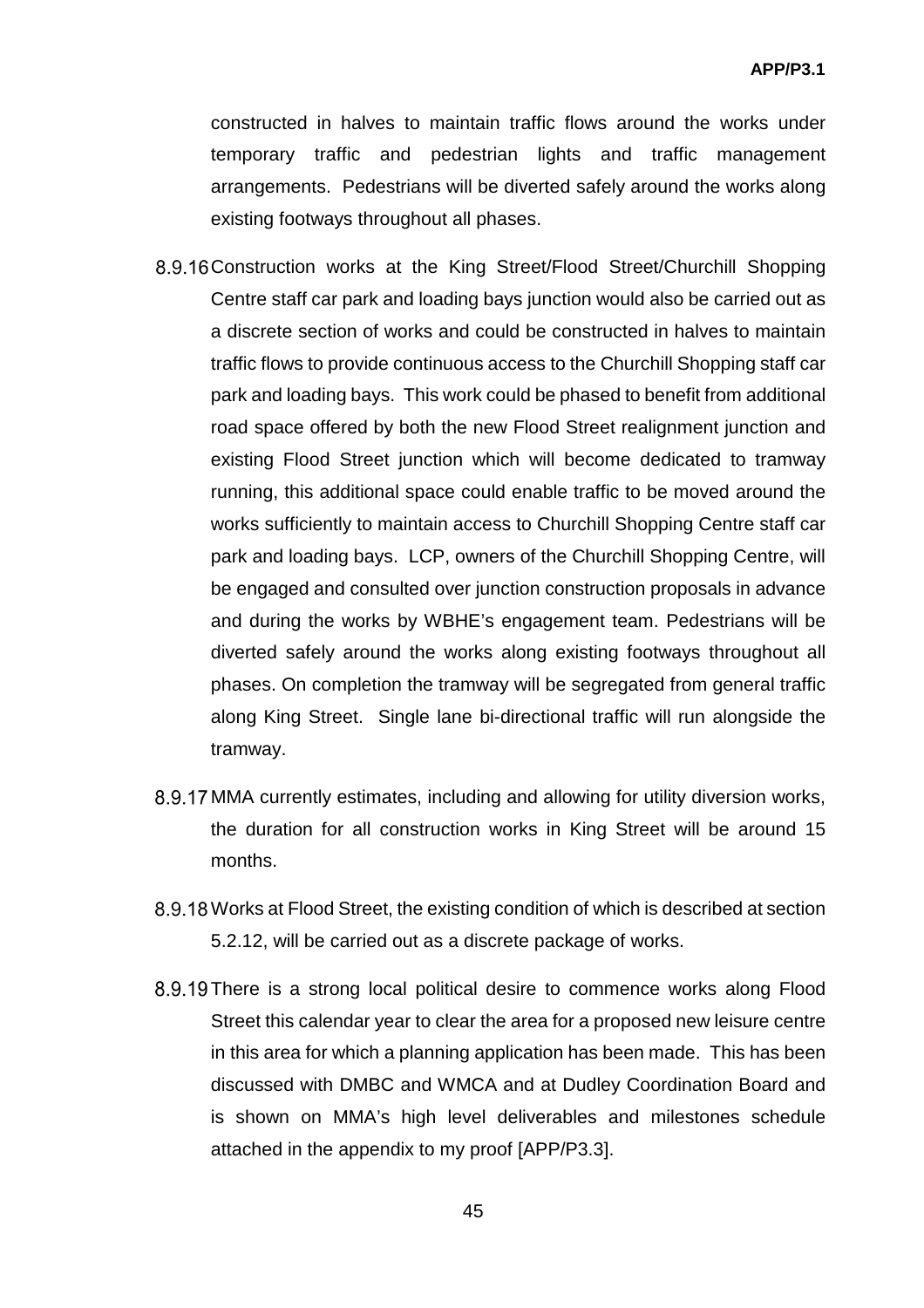- 8.9.20 The new Flood Street road alignment could be established and utilities could then be diverted into the area of the new footway being on land which is currently part of the existing Flood Street Car Park, clearing the existing Flood Street footway to give a clear site. Following this the new Flood Street would be constructed. As part of the new Flood Street layout, The Minories junction will be relocated to be opposite the Oakeywell Street junction and the New Mill Street junction with Flood Street will be closed. The new Minories highway layout will be a bi-directional highway and will link with both Constitution Hill and New Mill Street. The new leisure centre, not part of WBHE, is proposed to be located adjacent Constitution Hill. The phasing of the works would be planned to ensure access to car parks and premises is maintained at all times in this area. Existing owners and occupiers of premises fronting Flood Street will be consulted in advance and during the works by WBHE's Engagement Team. Pedestrians will be diverted safely around the works along existing footways throughout all phases.
- Following completion of the new Flood Street traffic flows could be diverted on to the new Flood Street allowing relatively unfettered access to the old Flood Street to construct the tramway. The existing Flood Street Car Park would be rationalised on completion. Existing premises fronting Flood Street will be consulted in advance and during the works by WBHE's Engagement Team. Pedestrians will be diverted safely around the works along existing footways throughout all phases.
- MMA currently estimates that, including and allowing for utility diversion works, the total duration for constructing the new Flood Street and the new tramway within the old Flood Street will be around 14 months.
- 8.9.23 The road crossing to Tata Steel/Norish access road will be constructed under a temporary road closure following construction of a new temporary access to these properties through plot 326 which will maintain traffic flows and access through out.
- 8.9.24 Road crossings at Waterfront Way and Venture Way could be constructed in two halves with traffic flows maintained around the works under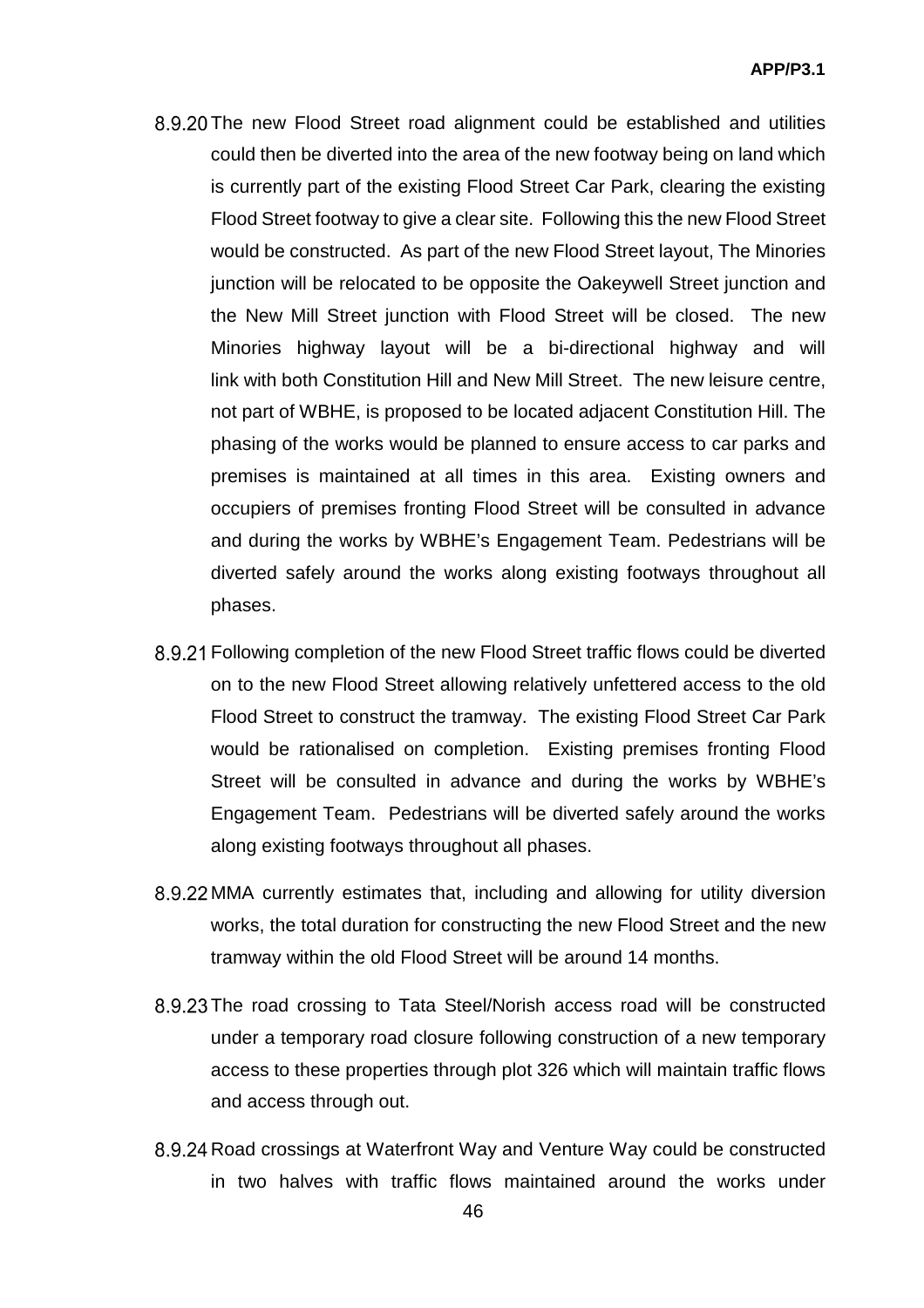temporary traffic lights. Pedestrians will be diverted safely around the works along existing footways throughout all phases.

- 8.9.25 MMA currently estimates that, including and allowing for utility diversion works, the duration for a single road crossing will be around 2 months.
- 8.9.26 Level Street Crossing and The Embankment is discussed in more detail at 8.12 of this proof.
- Whilst there will inevitably be some disruption during construction of highway works, the intention of MMA will be to maintain all existing accesses and to reduce disruption to local residents and businesses, so far as is reasonably practicable.

#### **8.10 Site Construction Considerations**

- 8.10.1 As well as the consultation that was undertaken as part of the TWAO process (see Consultation Report [APP/A5]) MMA through its dedicated Engagement Team has already begun communicating and engaging with residents, businesses and stakeholders near to the corridor and with commuters who use the existing highway network and who may be affected by WBHE construction operations. As construction ramps up MMA's customer engagement will be aligned in tandem with this using all appropriate media including face to face contact to consult with those affected in advance. This will enable MMA to consider comments to optimise construction methods to the mutual benefit of those making comment and MMA wherever reasonably practicable to do so. As well as generally accepted good construction practice MMA's approach to communication and engagement is also a requirement of Section 15 of the CoCP Part 1 [WBHE/C1].
- 8.10.2 Considerations in respect of noise sensitive receptors, protection of the water environment, hours of work, dust, general site housekeeping, archaeology and general safety including unexploded ordnance arising from construction operations are all dealt with by the approved CoCP Part 1 [WBHE/C1]. MMA will develop, consult and gain approval from SMBC and DMBC in respect of a CoCP Part 2 where appropriate.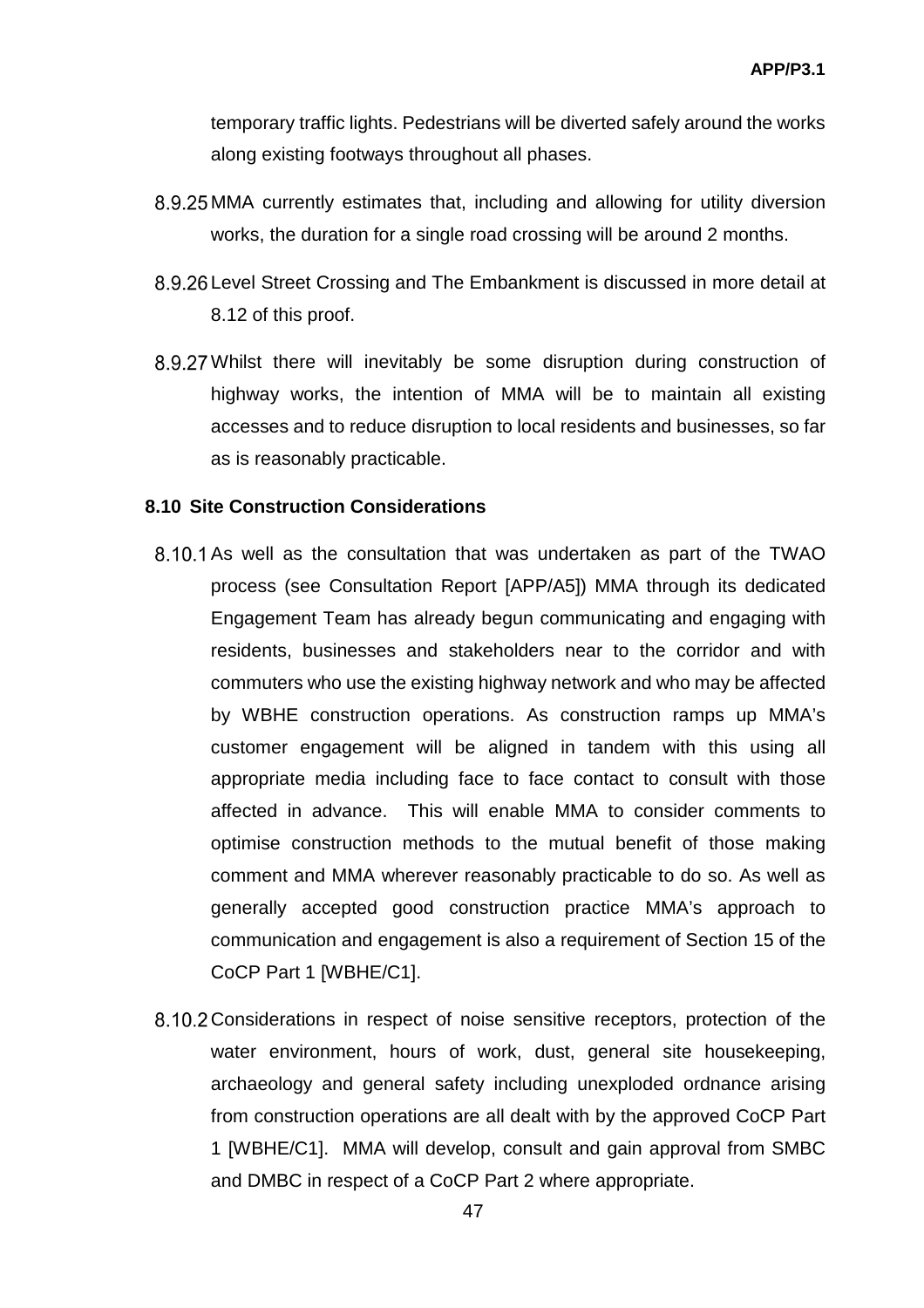8.10.3 Subject to detail design a floating trackform might be required to be designed and constructed in specified locations requiring attenuation of vibration from the tramway. The system would incorporate a concrete track slab with grooved rails fixed on tied twin-block sleepers embedded in concrete. The track slab will be placed on an elastomeric floating slab mat of specified stiffness and supported within a concrete trough element. This will be considered as part of detailed design development and in discharging conditions 10 (Airborne Noise) and 11 (Ground-Borne Noise) of the deemed planning conditions [WBHE/B7].

## **8.11 Land Requirements**

- 8.11.1 Land requirements for WBHE are based on the design and engineering details available at the time of the submission of the Proposed Order [WBHE/A2], and are described in the Proposed Order Schedules and Book of Reference [WBHE/A8] as well as being shown on the land plans [WBHE/A7] submitted with the application for the Proposed Order.
- 8.11.2 Only land that is considered necessary for the construction, operation and maintenance of WBHE has been included in the draft Order [WBHE/B2]. The amount of third party land required has been considered and reduced from that required for the 2005 Order. The land take will continue to be reviewed and, where reasonably practicable, reduced during the process of detailed design.

#### **8.12 Level Street and The Embankment**

- 8.12.1 Due to the complexities of the Level Street junction, the MMA has undertaken dialogue with Intu and DMBC to progress the design and plans for the construction of the WBHE in the vicinity of this junction. A developing Indicative Construction Plan is attached in the appendix to my proof [APP/P3.3]. Himanshu Budhiraja's proof of evidence deals with post construction operational highway impacts at Level Street roundabout and more generally Merry Hill in his proof of evidence [APP/P4.1].
- 8.12.2 As the design of the scheme and construction strategy is still emerging as explained above, it is currently proposed that initial access will be required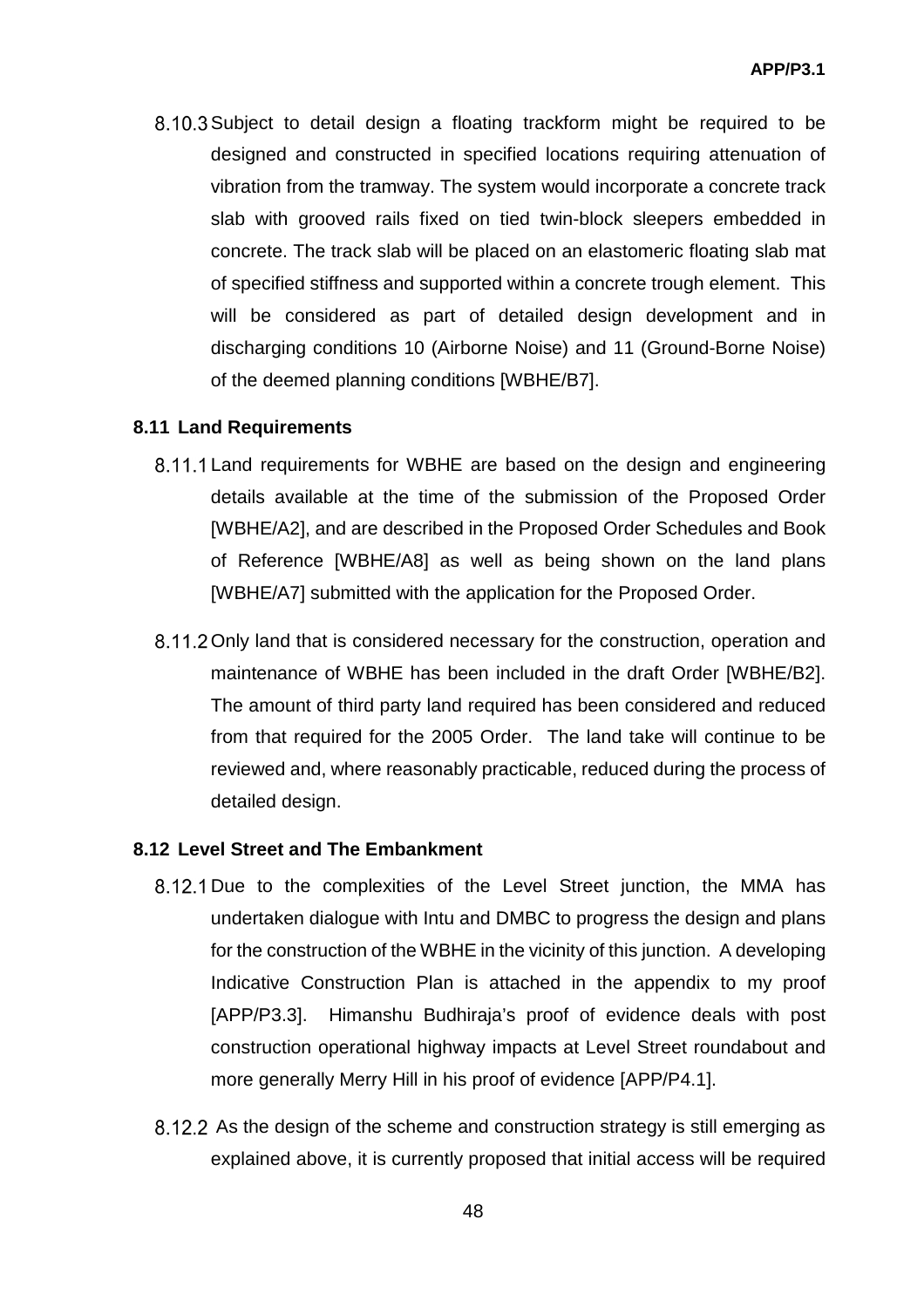for construction off either The Embankment or Level Street to construct a new abutment for the new underbridge MMA1 Dudley Canal South. The abutment on the opposite side of MMA1 Dudley Canal South will be constructed with access gained from Venture Way. Once the bridge abutment has been constructed on the Merry Hill side of Dudley Canal, MMA will proceed to work out and away from the underbridge towards Level Street. Given the existing topography of the embankment either substantial earthworks and retaining walls or a viaduct will be required to support the tramway. A general arrangement drawing for Level Street to Brierley Hill is attached in the appendix to my proof [APP/P3.3].

- MMA, in its outline design has proposed a viaduct solution instead of the retaining wall and mass fill solution discussed at the 2004 Public Inquiry. A 2005 concept design for the retaining wall can be viewed on page 120 of the approved Street Design Guide [WBHE/F17]. The reason for this change is borne out of concerns over poor underlying ground conditions confirmed by MMA ground investigations in this area. In my opinion the proposed change will provide construction opportunities to benefit from offsite modular construction methods, de-risking and reducing construction durations on site for these works and also reducing impacts for occupiers of the Merry Hill Shopping Centre.
- 8.12.4 Given the close proximity of the tramway alignment to the Embankment road in this area partial road closures will be required to site mobile plant, lifting equipment and to receive and off load materials for lifting onto the working area. This is necessary for the safety of the general public and MMA work force. This is consistent with the 2005 Order. Intu, the owners of Merry Hill Shopping Centre, will be consulted by MMA on the timing and phasing of these works. MMA will discharge deemed planning condition 7 [WBHE/B7] by agreeing a Code of Construction Practice Part 2 with DMBC in advance of this stage of the works. These consultations and approvals will form part of the future detailed design and planning stages for the scheme.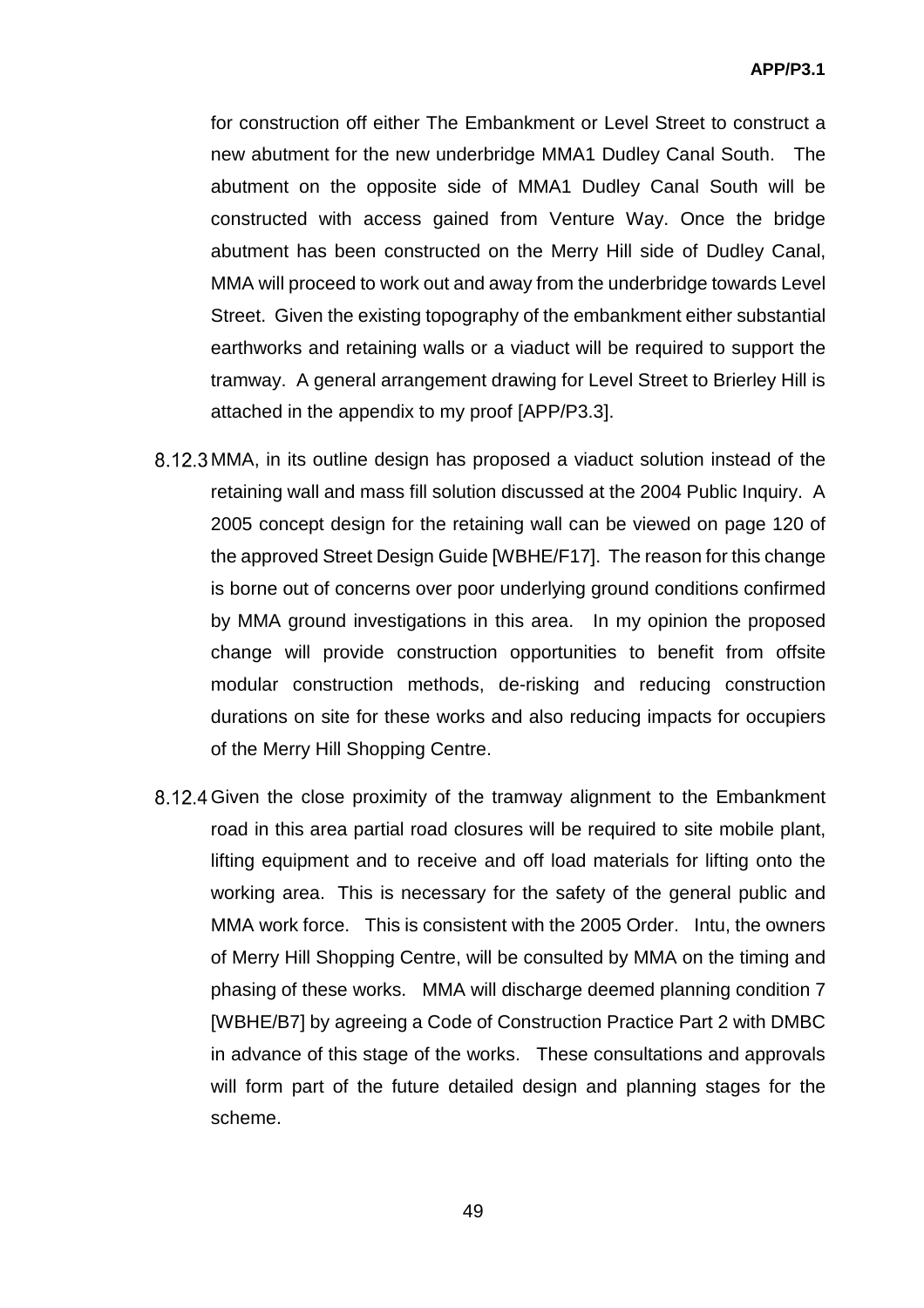- 8.12.5 The Level Street Indicative Construction Plan [APP/P3.3] demonstrates MMA's intention to maintain vehicular access at all times during the highway works, thereby allowing continuous use of this route by lessees at the shopping centre throughout construction subject to such temporary interference as cannot be reasonably avoided but which would be scheduled to take place at such times as would reduce the impacts upon existing users.
- 8.12.6 MMA currently estimates that, including and allowing for utility diversion works, Shopping Centre embargos and bridge abutment and viaduct construction, the continuous duration for all construction works at Level Street and the Embankment will be around 30 months.
- 8.12.7 There is no current intention to change the layout or functionality of The Embankment road following the works. The junction with Level Street will become a permanent signalised traffic crossing, necessary to manage the safe interaction between tram and road vehicle.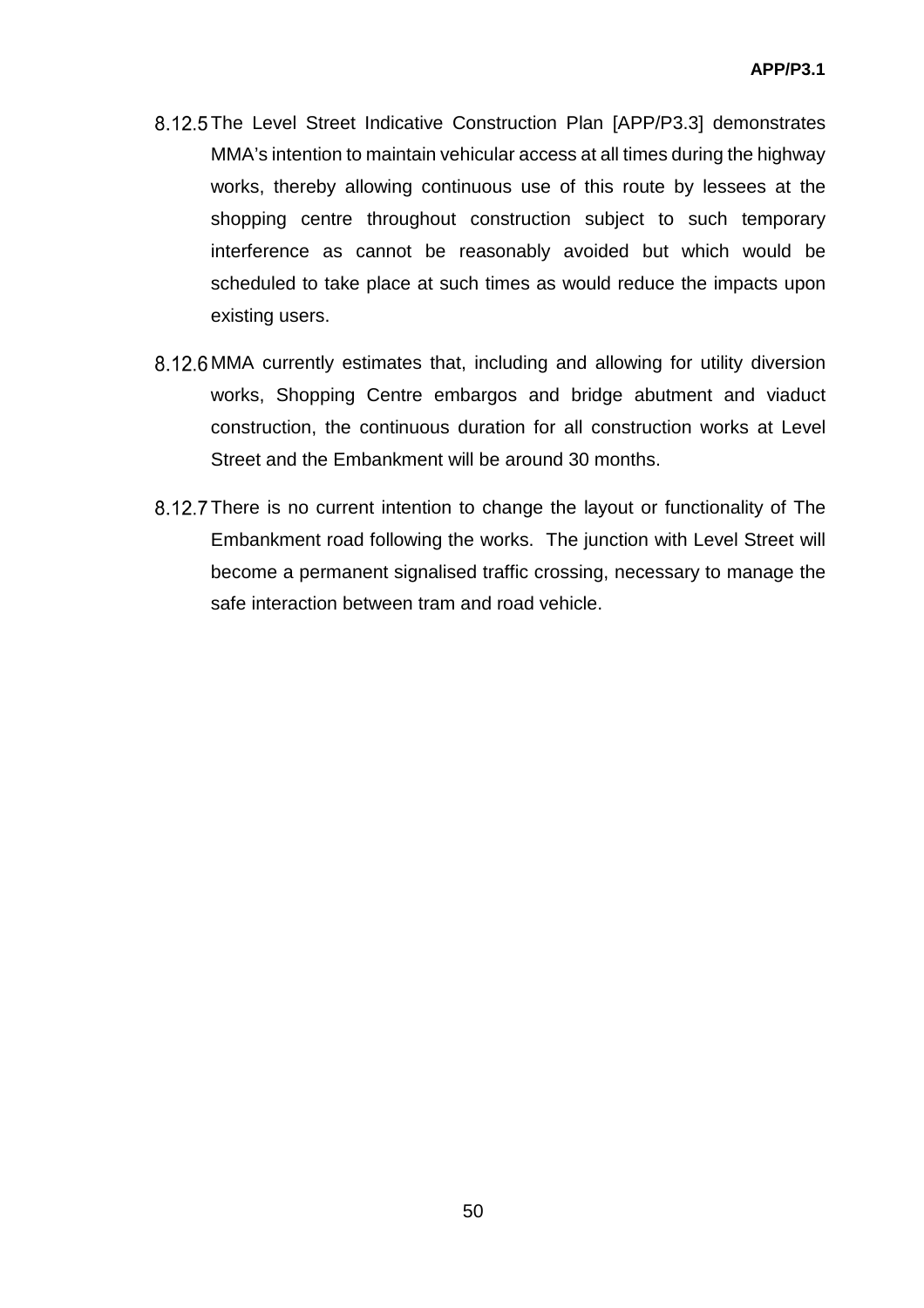## **9. OPERATIONS**

- WBHE's proposed tram frequency will be a peak six-minute service along the route, with alternate trams heading to Birmingham and Wolverhampton
- 9.1.2 The operational hours of WBHE are assumed to be similar to those of Midland Metro Line 1:

Monday to Friday inclusive from 05:15 to 00:30

Saturday from 05:15 to 01:00

Sundays and Bank Holidays from 07:45 to 00.00.

Terminus and turn back arrangements are proposed at Brierley Hill.

- 9.1.3 Bus interchange along WBHE will be facilitated through the location of tram stops, existing bus stops, pedestrian facilities and signage. As stated earlier in my proof, the new Dudley Interchange will be constructed in Dudley Town Centre adjacent to WBHE's tram stop.
- 9.1.4 Train interchange along WBHE will be facilitated at Dudley Port with access to the West Coast Main Line.
- 9.1.5 Maximum tram speeds will be :
	- 70 km/h on off-street (former railway) running sections.
	- 48 km/h (30 mph) on segregated / integrated on-street running sections.
- 9.1.6 In certain areas, speeds will be lower due to:
	- o Visibility constraints,
	- o Tramway alignment ; curves and steep gradients,
	- o Degree of segregation from cars, buses and pedestrians,
	- o Pedestrian zones (Dudley Town Centre, Merry Hill and Brierley Hill),
	- o Crossing junctions (road traffic and tramway pointwork),
	- o Arriving at and leaving tram stops,
	- o Dwell times at tram stops (to allow for passenger exchange).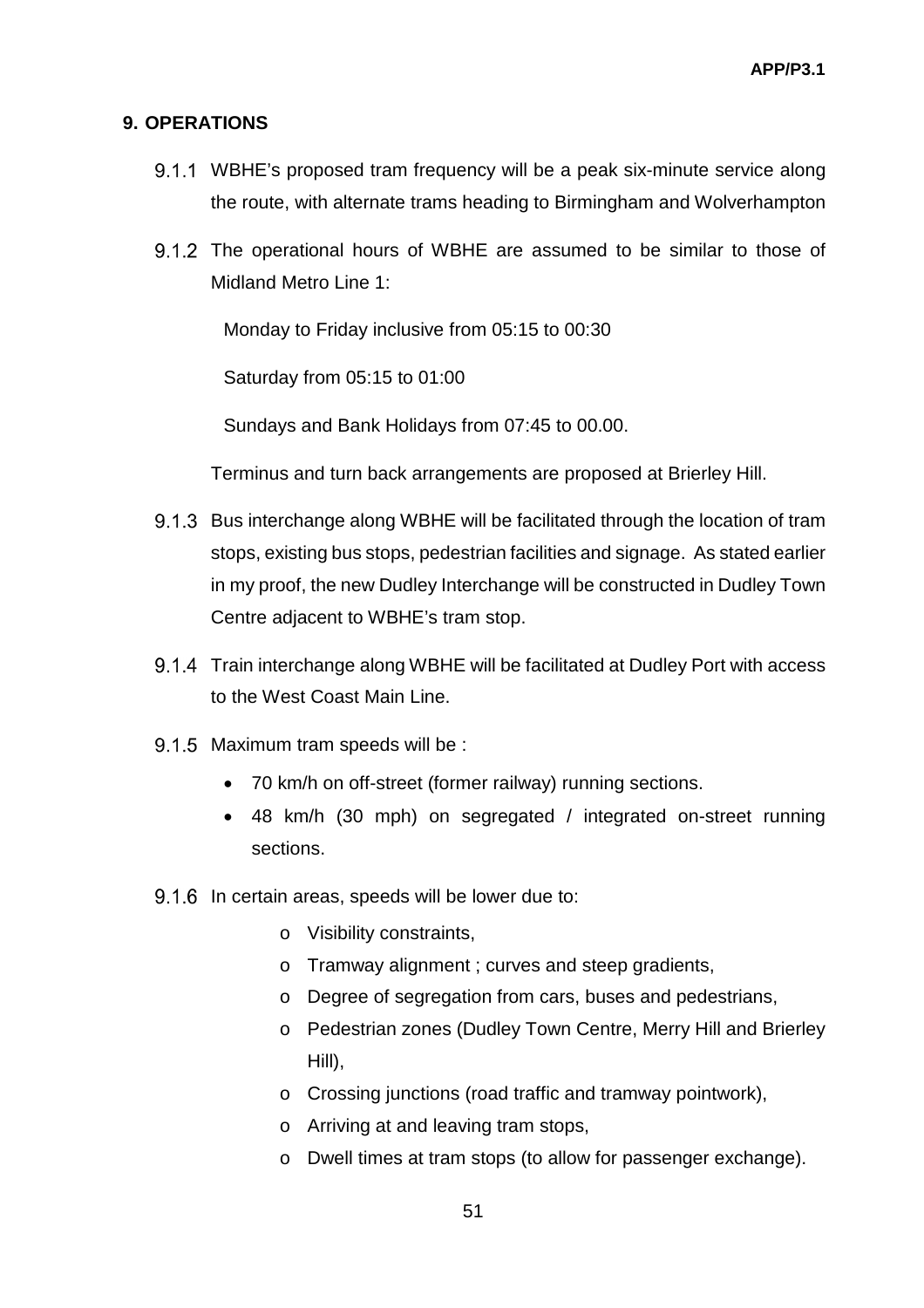#### **10. STATEMENT OF MATTERS**

#### **10.1 Matter 4a**

- 10.1.1 Impacts on access to and within the area, including the effects on local roads, access to businesses and car parks, and access by emergency vehicles has generally been discussed in my Proof of Evidence and in particular at sections 8.8, 8.9, 8.10 and 8.12.
- 10.1.2 It is not envisaged that works will sever accesses to businesses and car parks. Works will be planned and executed in such a manner to maintain traffic flows, so far as reasonably practicable. Works will be planned and executed in consultation with the emergency services so construction works do not impact on emergency response times in the event of an incident. Access to frontagers will be maintained at all times. A dedicated MMA Engagement Team has already begun to communicate with land owners, residents, businesses and occupiers along the route to take into account their particular needs, so far as is reasonably practicable. WMCA's dedicated Utility Team has begun consultations with all statutory undertakers along the route.
- 10.1.3 In accordance with condition 7 of the deemed planning conditions [WBHE/B7] MMA is required to obtain the written approval of Dudley and Sandwell Council's for its Code of Construction Practice Part 2 before commencing any works. The importance of this approval to reduce the impact of construction on the environment is discussed at Section 8.2 of my Proof of Evidence.

## **10.2 Matter 4c**

- 10.2.1 Impacts on members of the general public, including users of the Churchill Shopping Centre, Dudley and Merry Hill Shopping Centre, Brierley Hill has generally been discussed in my Proof of Evidence and in particular at sections 6.8 to 6.13 and 8.8, 8.9, 8.10 and 8.12.
- 10.2.2 The Churchill and Merry Hill Shopping Centres will continue to function throughout the tramway construction works. Accesses to shopping centres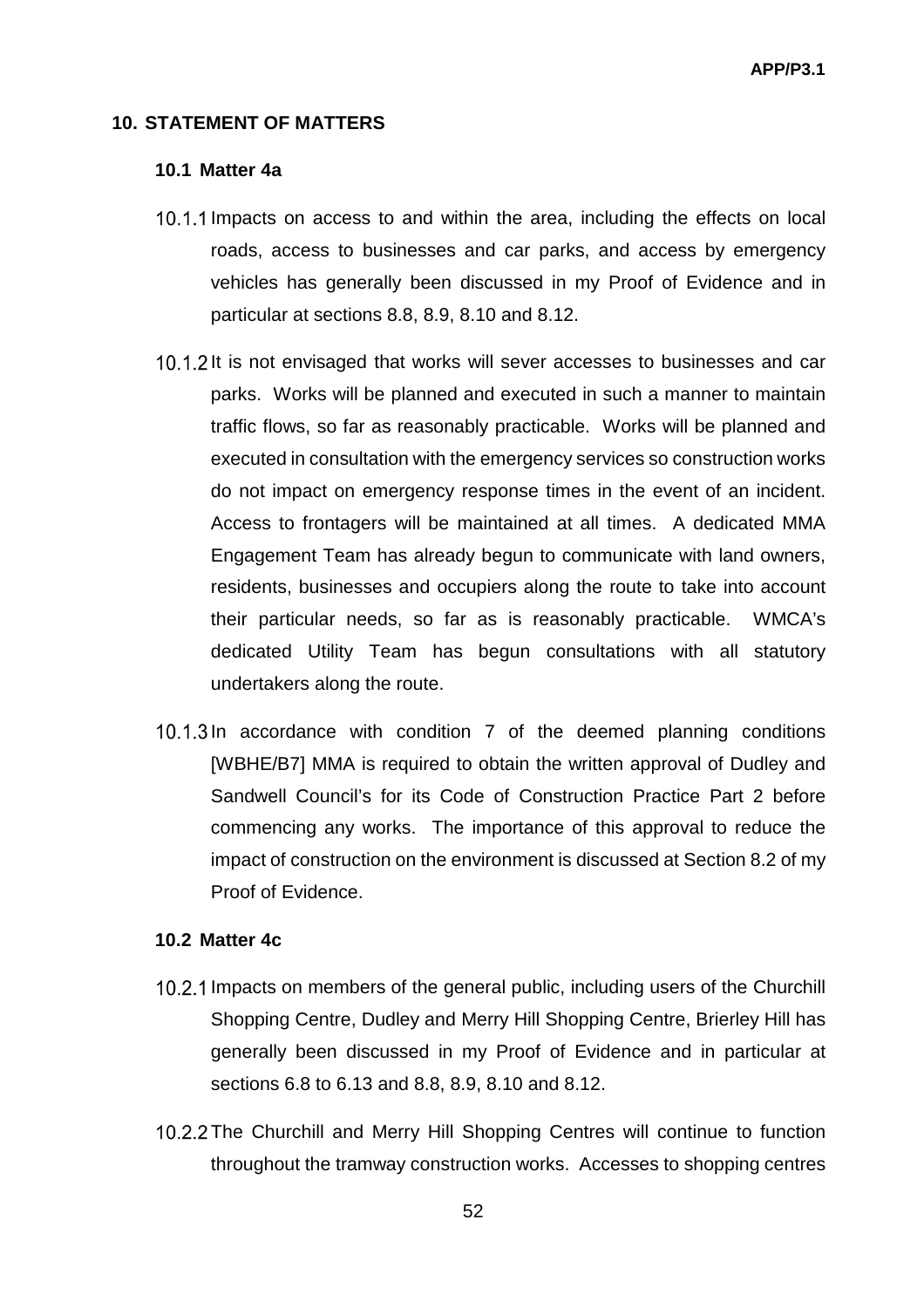and car parks will be maintained and pedestrians will be safely diverted around the works where necessary.

10.2.3 In accordance with condition 7 of the deemed planning conditions [WBHE/B7] MMA is required obtain the written approval of Dudley and Sandwell Council's for its Code of Construction Practice Part 2 before commencing any works. The importance of this approval to reduce the impact of construction on the environment is discussed at Section 8.2 of my Proof of Evidence.

#### **10.3 Matter 4d**

- 10.3.1 Measures proposed to mitigate any significant adverse impacts arising from the exercise of powers in the proposed Order, and whether any such measures are appropriate or sufficient will be dealt with by discharging the deemed planning conditions [WBHE/B7], in particular the CoCP Part 2 discussed at Section 8.2 of this Proof of Evidence.
- 10.3.2 Section 8.10 of this Proof of Evidence discusses site construction considerations.
- 10.3.3 No significant adverse impacts arising from the exercise of powers in the proposed Order are expected.
- 10.3.4 In my opinion the deemed planning conditions [WBHE/B7] are both appropriate and sufficient.

#### **10.4 Matter 5d**

10.4.1 All the land and rights over land applied for in the Order is reasonably necessary to implement the scheme. This is discussed further at section 8.11 of my Proof of Evidence.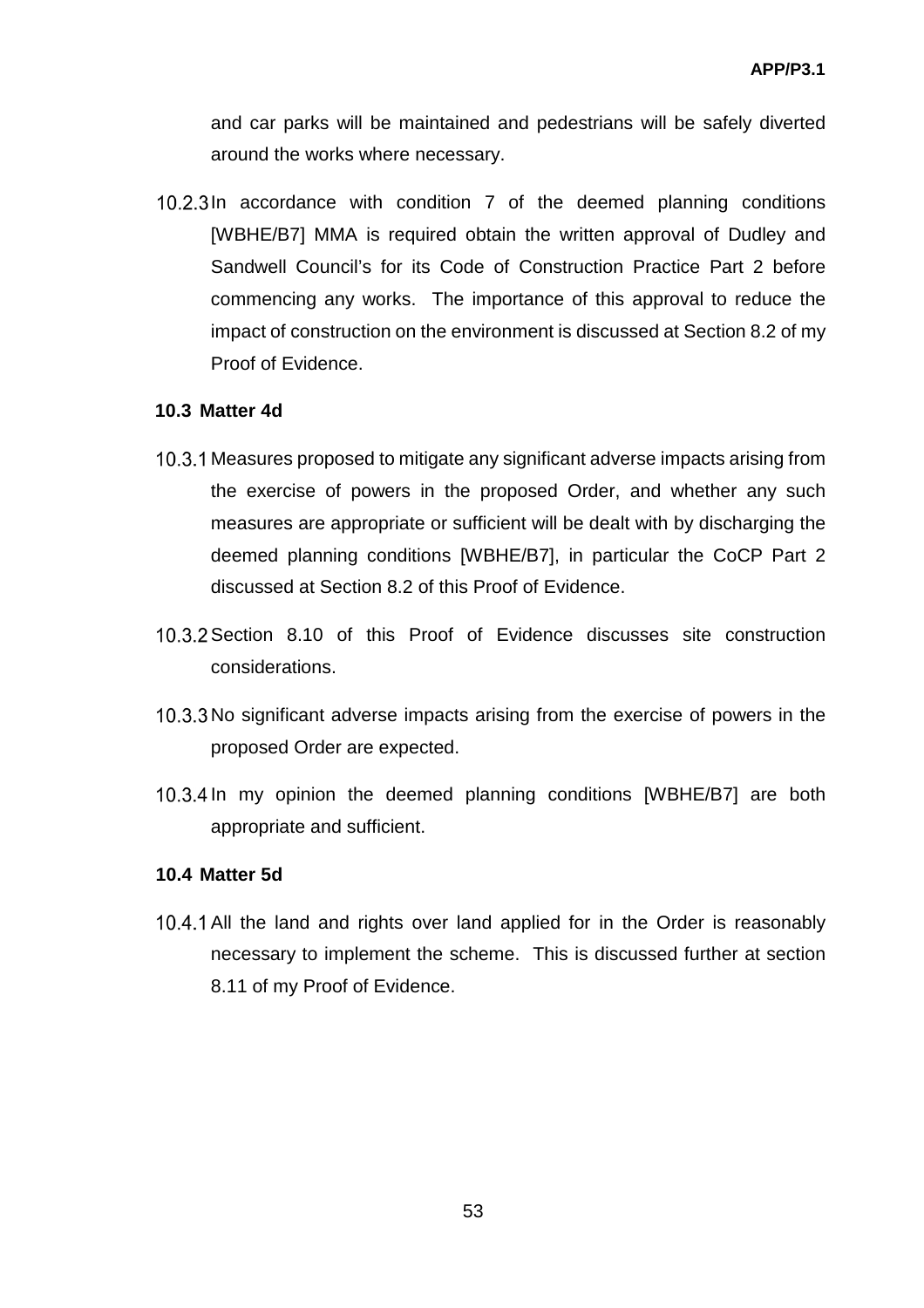## **11. RESPONSE TO OBJECTORS**

#### **11.1 Introduction**

11.1.1 This section addresses civil engineering aspects in response to objections and builds on the responses already provided by Peter Adams in his Proof of Evidence [APP/1.1].

#### **11.2 Jewson Ltd Saint Gobain and SGBD Property Holdings Ltd (OBJ/05)**

- 11.2.1 This objection relates to plots 303 and 307. The objector believes they have additional interests in plots 308, 309, 310 and 311 but have not been able to confirm these interests to WMCA.
- 11.2.2 Plot 303 lies towards the bottom of an existing batter adjacent to the proposed Canal Street tram stop. Plot 303 is permanently required to enable construction and maintenance of new retaining walls to support both the tram stop and to create the running area for the tramway in an elevated area adjacent to the existing heavy freight head shunt. The works will be suitably fenced as required by planning conditions and Section 10 of the Code of Construction Practice Part 1 [WBHE/C1].
- 11.2.3 Plot 307 was temporarily required to provide access to plot 303 during construction works. However, following discussion with the objector and further construction methodology refinement WMCA is no longer seeking powers over plot 307. All construction access and egress will be along the existing rail corridor and plot 303.
- 11.2.4 WMCA has offered assurances through a deed of unilateral undertaking [WBHE/F7] with a view to securing the withdrawal of the objection.

#### **11.3 LCP Estates Limited (OBJ/06)**

The objection relates to plots 174, 175, 179, 180, 182, 183 and 184, which are located within Dudley town centre adjacent to the objector's Churchill Shopping Centre, which as stated earlier is one of the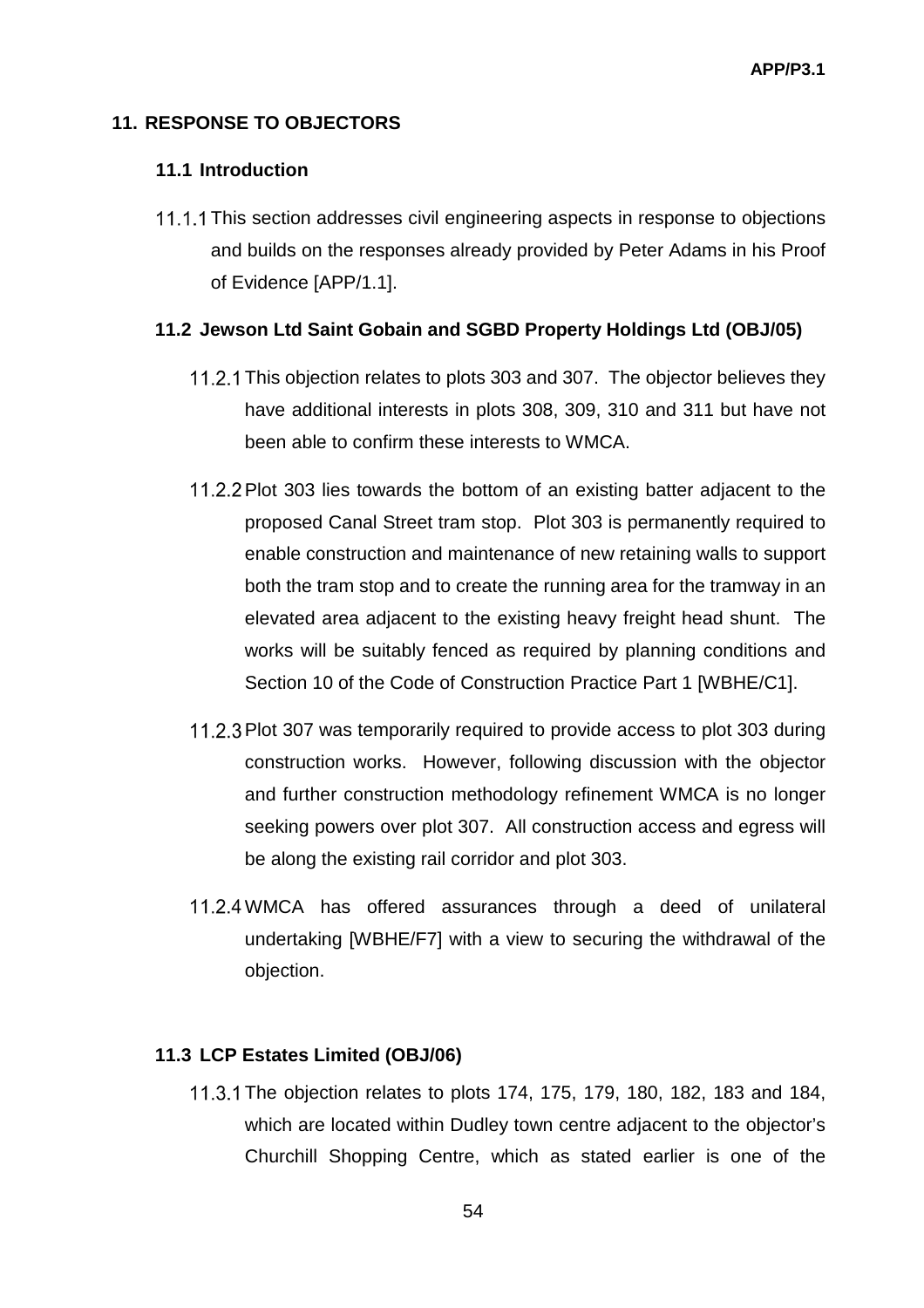developments within Dudley Town Centre. The objector has submitted a Statement of Case, in the form of the original objection letter [OBJ/06/SOC].

- 11.3.2 The objector is a supporter of WBHE. The objection has been raised to gain clarity as to the nature and effects of the proposed tramway.
- 11.3.3 Please also refer to sections 6.9, 6.10 and 8.9 of this Proof of Evidence regarding planned developments in Dudley Town Centre. MMA will consult with the objector, through its dedicated engagement team, on the timing and phasing of all plots on an individual basis and more generally as part of Dudley Town Centre Coordination Board which the objector also attends. MMA will also gain approval for CoCP Part 2 from DMBC as discussed in section 8.2 of this Proof of Evidence in advance of commencing any works.
- 11.3.4 Plots 174 and 175 are located over and along Fisher Street, a road that runs between the existing Dudley Bus Station and the objector's shopping centre. The bus station is planned to be redeveloped at the same time as WBHE is constructed and the objector is planning to reconfigure a new shopping entrance opposite the new Dudley interchange. Plots 174 and 175 are required temporarily to enable construction works of the tramway during redevelopment works.
- 11.3.5 Plots 179 and 180 are located over and along King Street along which the tramway will run and are required for the construction, operation and maintenance of the authorised works.
- 11.3.6 Plot 182 is a parcel of land between the existing pedestrian footbridge over King Street and an entrance into the objector's shopping centre. Plot 182 is required to allow temporary closure of the footbridge whilst construction works take place underneath in the interests of pedestrian safety as well as temporarily providing construction access to install safety features to prevent access to new overhead lines which will pass underneath the footbridge.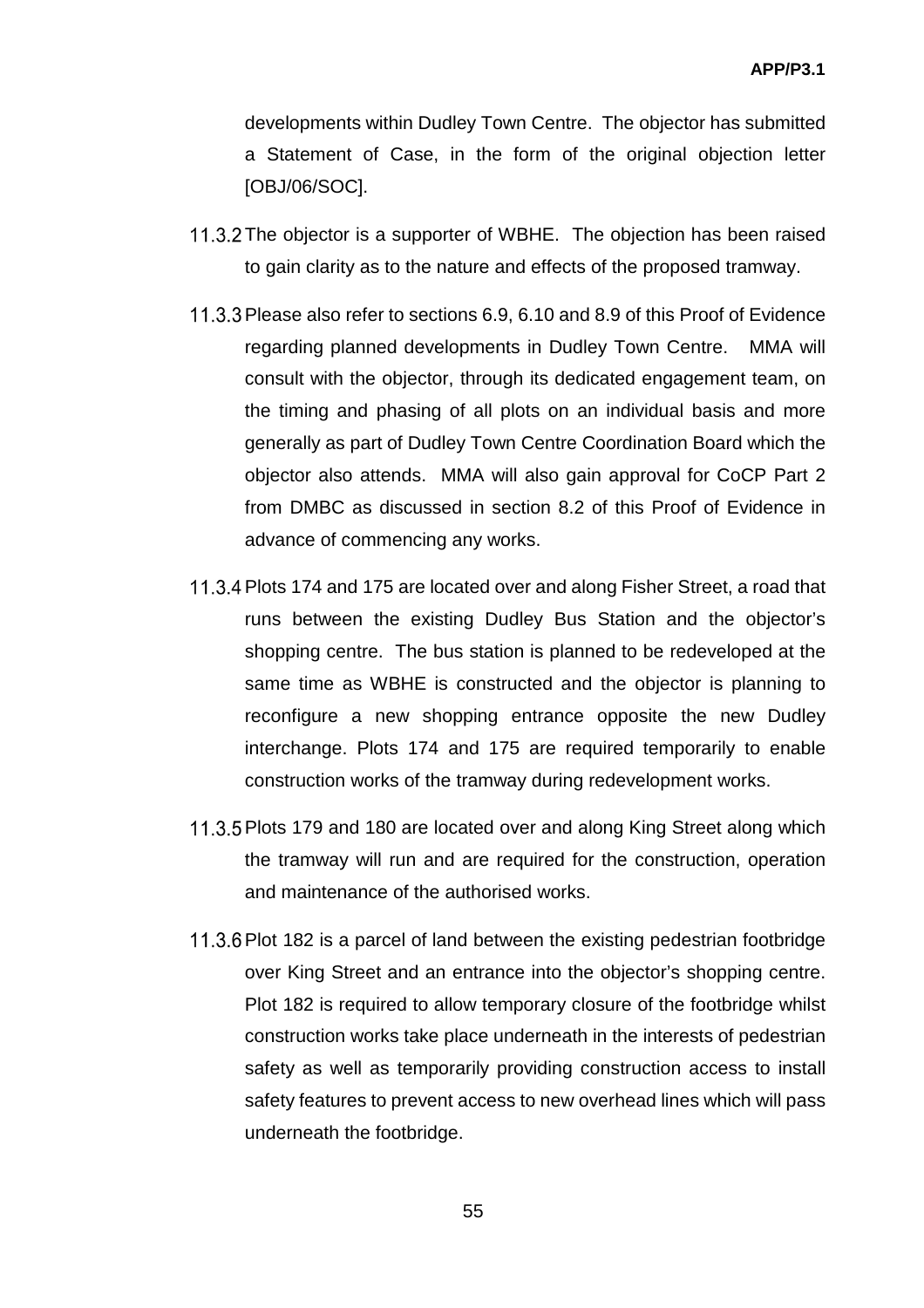- 11.3.7 Plot 183 is a ramped pedestrian access leading to one of the objector's existing shopping centre entrances, located off King Street. Plot 183 is required for the construction, operation and maintenance of the authorised works being immediately adjacent to the route. Construction works in this area will involve utility diversions, installation of overhead line poles and changes in footpath levels, all of which will be refined in later detail design stages.
- 11.3.8 Plot 184 is the objector's single vehicular access way into the shopping centre's service area and car parking facility, located off King Street. Plot 184 is required for the construction, operation and maintenance of the authorised works being immediately adjacent to the route. Construction works in this area will involve utility diversions, installation of overhead line poles and changes in highway levels, all of which will be refined in later detail design stages. MMA will provide continuous access through plot 184 wherever reasonably practicable to do so and this will be in accordance with an agreement negotiated with, and to be executed by, the objector.

## **11.4 Jessops Europe Limited (OBJ/07)**

- 11.4.1 This objection relates to plots 336 and 337. The objector occupies a unit within the Merry Hill shopping centre and has rights of access in common with others over these plots.
	- 11.4.2 A statement of case has been submitted by the objector [OBJ/07/SOC] in which the following grounds are identified:
		- Ground 1 Risk of uncompensated business interruption during works.
		- Ground 2 Costs of making good of damage caused to private roads.
		- Ground 3 Insufficient attempts to reach a private treaty agreement.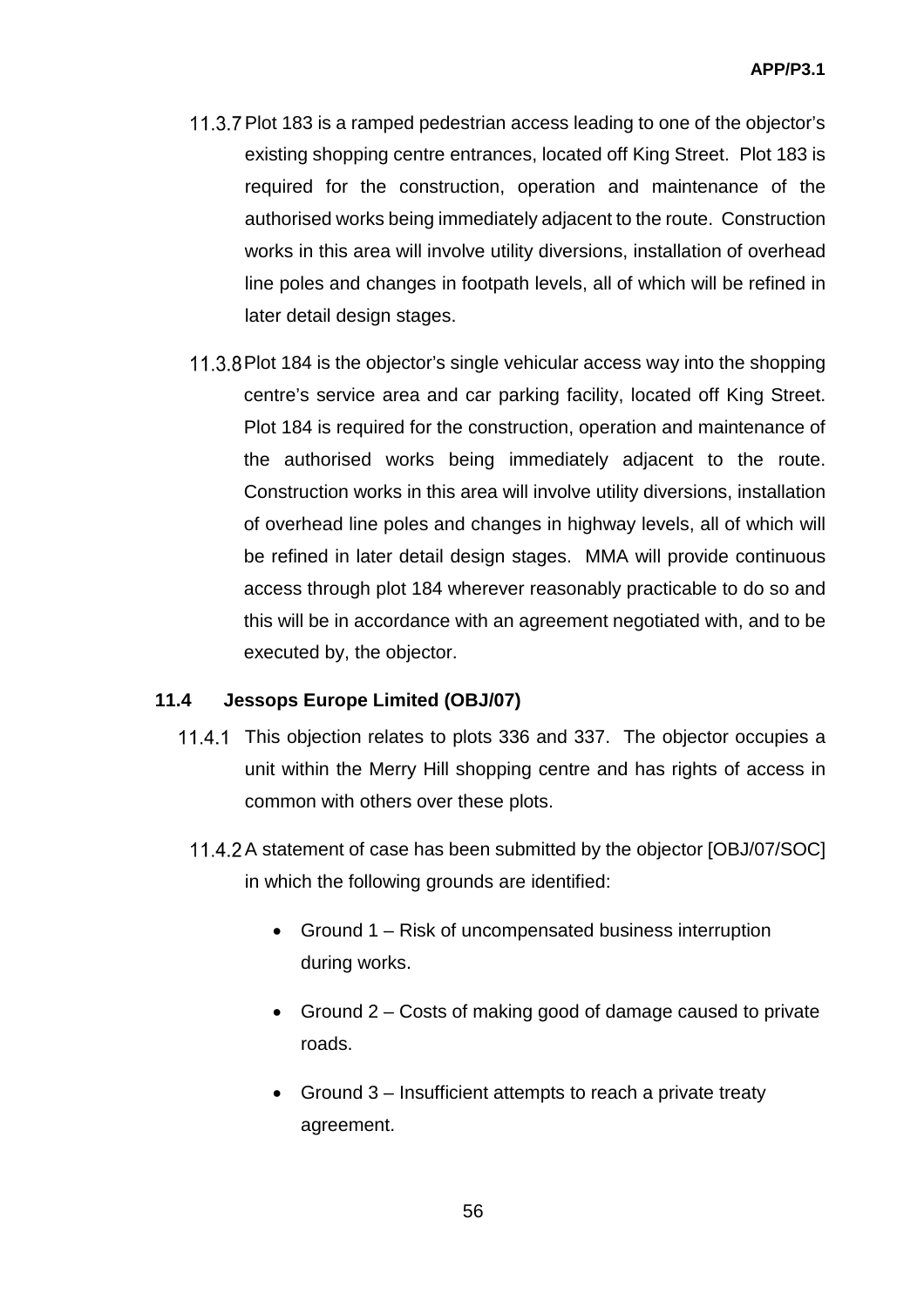- 11.4.3 This evidence will deal with the construction aspects covering Grounds 1 and 2 above.
- 11.4.4 Please refer to sections 8.2 and 8.12 of this Proof of Evidence regarding CoCP approval and construction method in this area.
- 11.4.5 Construction access to plot 336 will be from either Level Street, a publicly adopted road, or from The Embankment along the proposed new structure. As the Embankment is a private estate road, accessed from Level Street and plot 337, this will require rights to be taken over plot 337 for both construction and maintenance access. No works will be carried out within plot 337. No works will take place in Merry Hill Shopping Centre car parks adjacent either plot 336 or 337.
- 11.4.6 A CoCP Part 2, which will include construction strategy and communication plan, will be agreed with and approved by DMBC following consultation with Intu the owners of Merry Hill Shopping Centre, in accordance with condition 7 of the deemed planning conditions [WBHE/B7]. Design of temporary traffic management and advanced communication of any necessary diversions will be a key part of the consultation as will timing and phasing of the works to avoid busy shopping periods. The choice of structure design to support the tramway will also be key to reduce construction timescales and construction vehicle deliveries. Whilst there will inevitably be some disruption MMA will seek to reduce this as far as is reasonably practicable.
- 11.4.7 A pre-condition survey of plots 336 and 337 will be undertaken by MMA and agreed with Intu, owners of the estate, before any works commence in this area and any defects or damages arising from the construction works will be made good by MMA on completion.
- 11.4.8 WMCA has offered assurances through an agreement negotiated with, and to be executed by, the objector.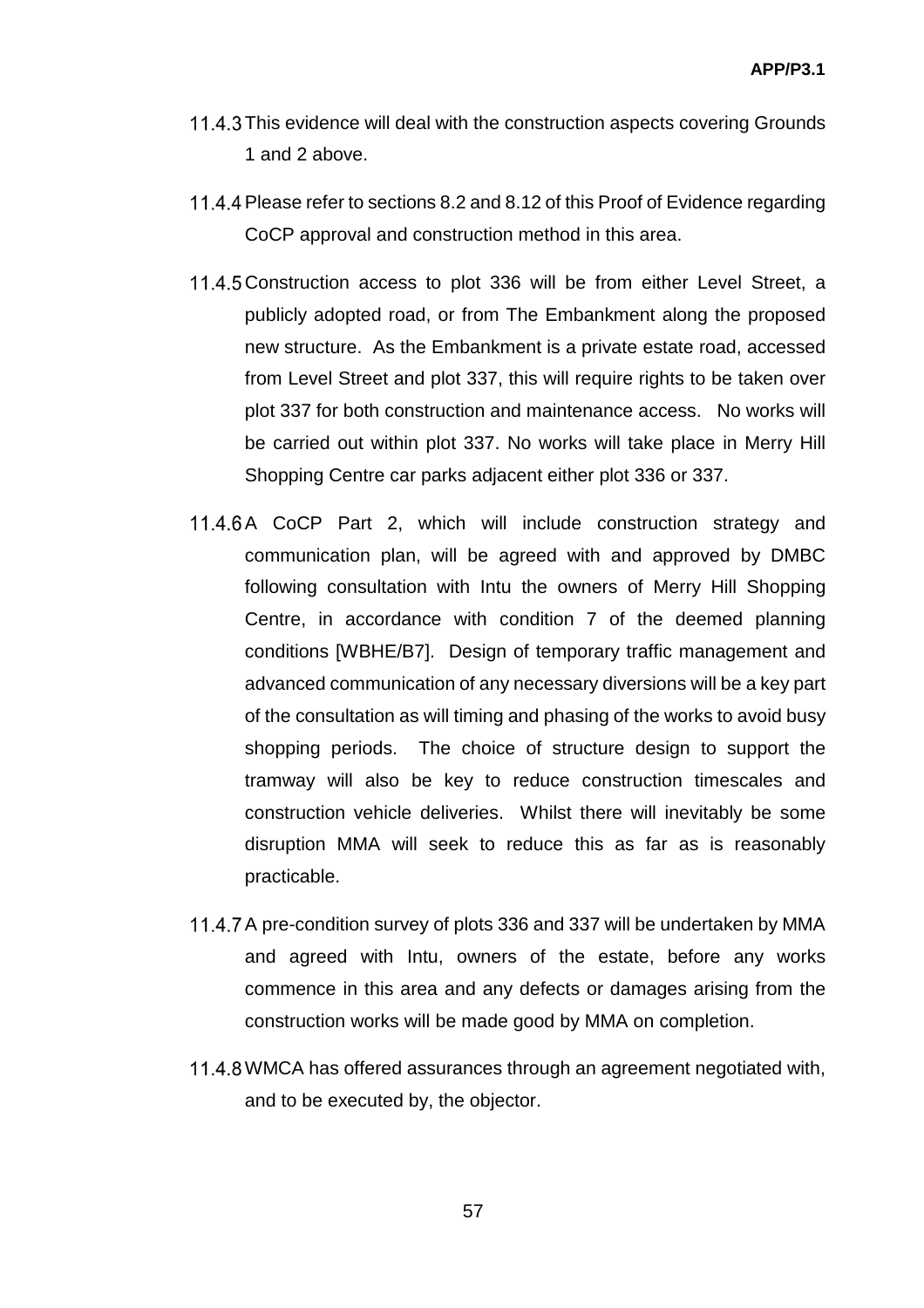#### **11.5 Tata Steel UK Limited (OBJ/09)**

- 11.5.1 This objection relates to plot 320. The objector is a lessee and occupier of the plot.
- 11.5.2 The objector has raised 6 grounds for objection:
	- 1. Construction affects to vehicular storage yard.
	- 2. May restrict or prohibit rail deliveries.
	- 3. Difference in ground levels may require retaining walls.
	- 4. Objector operations could be disrupted during construction.

5. Boundary fencing to north of site could be compromised during construction.

6. Vibration during construction could impinge objector's overhead crane.

- 11.5.3 This evidence will deal with the construction aspects of all the above points.
- 11.5.4 The objector's facility is accessed by an existing dedicated road located off The Gateway. The tramway will cross this access road on completion. It will be necessary to ensure access to the Objector's facility is maintained at all times to reduce disruption and inconvenience both during construction and following completion of the tramway. During construction a temporary access suitable for the types of vehicles accessing the Objector's facility will be constructed by MMA off Waterfront Way through plot 326. Permanent traffic management, ie traffic signals, will be designed and constructed to control and manage the future safe interaction between tram and road vehicles along the dedicated access road.
- 11.5.5 The existing headshunt, subject to approval with Network Rail, will be altered or amended as part of the construction works, but the existing operational railway feeding the Objector's facility will not be affected by construction works. Through consultation with the Objector, MMA will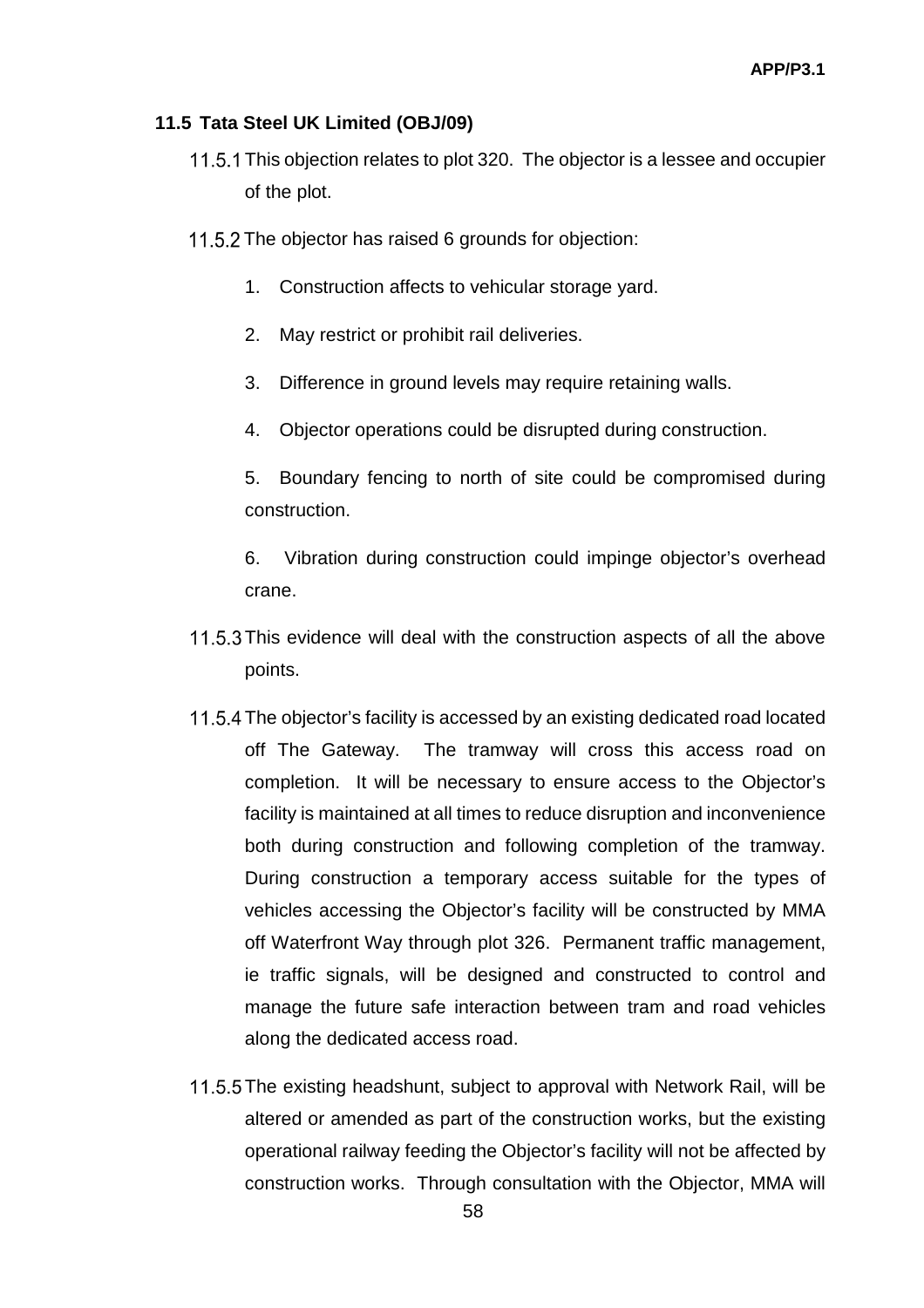ensure works to the headshunt do not interfere with the Objector's planned operations. This is a requirement set out in Section 15 of the Code of Construction Practice Part 1 [WBHE/C1].

- 11.5.6 Part of the Objector's property extends into Plot 320 and projects above adjacent existing ground levels. The tramway will be designed to avoid running over this projection, instead the tramway will run near to and to one side of it. It is likely the tramway will be constructed on a viaduct at this point although this will be confirmed during detailed design.
- 11.5.7 Existing fencing to the objector's premises will be maintained at all times during construction works by MMA. This is a requirement set out in Section 10 of the Code of Construction Practice Part 1 [WBHE/C1].
- 11.5.8 Vibration monitoring will be employed, if necessary, to monitor construction activities so they do not affect the operation of the Objector's crane. Whilst it is inevitable that some vibration will be caused during construction works the extent of vibration will be mitigated by construction designs and machinery employed. MMA will consult with the Objector with a view to ensuring that its operations are not impeded as a consequence of construction works. This is a requirement set out in Section 5 of the Code of Construction Practice Part 1 **IWBHE/C11**.
- 11.5.9 The objector will be consulted throughout the works. A CoCP Part 2 will be approved by DMBC prior to commencing any works as required by the Code of Construction Practice Part 1 [WBHE/C1].
- 11.5.10 WMCA has offered assurances through a deed of unilateral undertaking [WBHE/F9] with a view to securing the withdrawal of the objector.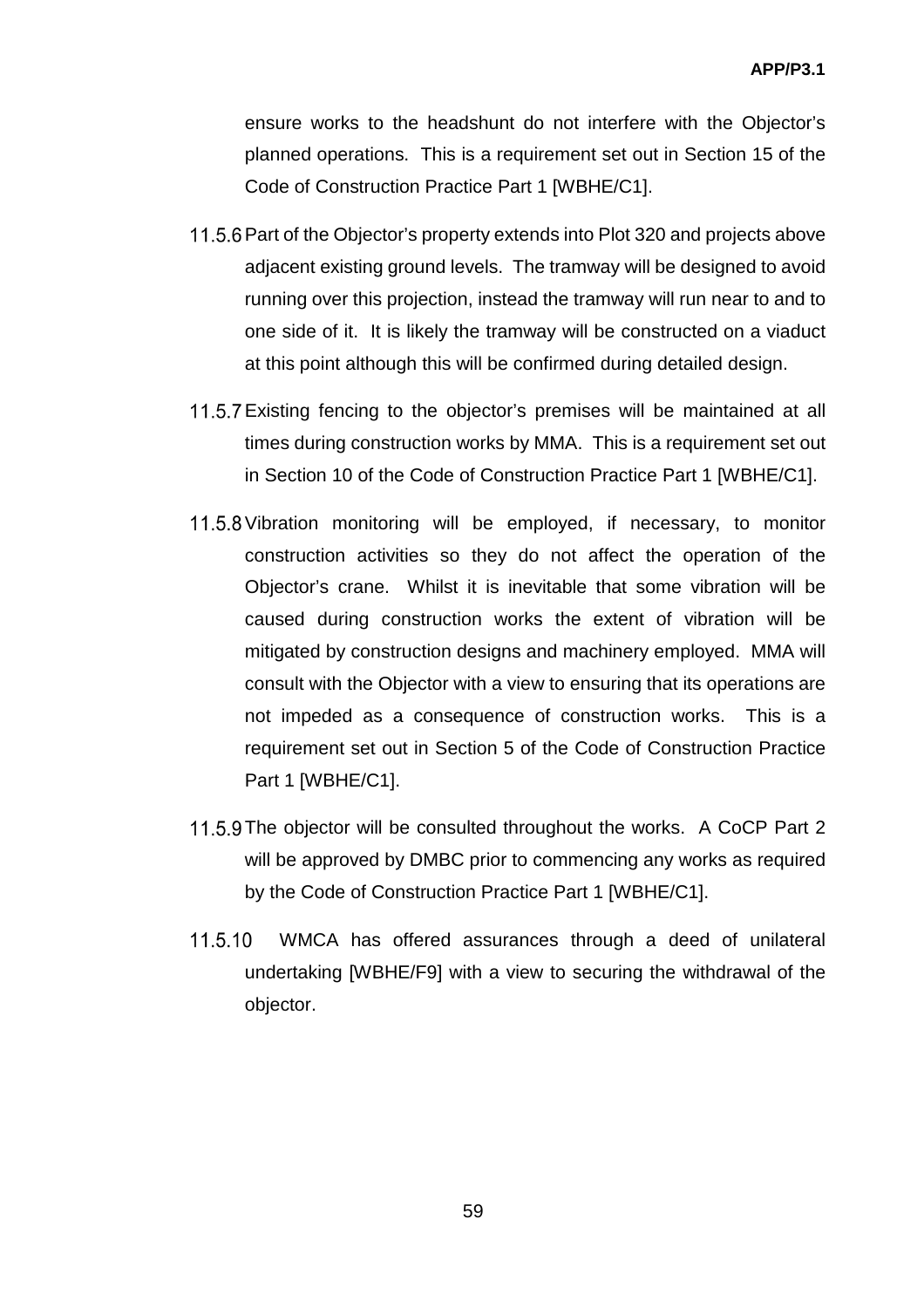#### **11.6 Intu and others (OBJ/10)**

- 11.6.1 This objection relates to Merry Hill Shopping Centre and the adjacent Waterfront Business Park. Intu owns both Merry Hill Shopping Centre and Waterfront Business Park and does not object in principle to the scheme.
- 11.6.2 A wide-ranging objection was lodged and an accompanying statement of case [OBJ/10/SOC] has since updated this. Issues requiring a civil engineering design and construction response are summarised below:
	- 1) Extent of land required. Statement of Case line 3.1.
	- 2) Insufficient scheme design. Statement of Case line 5.1.
	- 3) Disruption during construction phase (traffic). Statement of Case line 7.6.
	- 4) Insufficient design for Dudley Canal tram stop access. Statement of Case, section 9.
- 11.6.3 Sections 8.2 and 8.12 of this Proof of Evidence deal with CoCP approval and construction methodology in this area.
- 11.6.4 Construction access to plot 336 will be from either Level Street, a publicly adopted road, or from The Embankment along the proposed new structure. As the Embankment is a private estate road, accessed from Level Street and plot 337, this will require rights to be taken over plot 337 for both construction and maintenance access. No works will be carried out within plot 337. No works will take place in Merry Hill Shopping Centre car parks adjacent either plot 336 or 337.
- 11.6.5 A CoCP Part 2, which will include construction strategy and communication plan, will be approved by DMBC following consultation with Intu the owners of Merry Hill Shopping Centre, in accordance with condition 7 of the deemed planning conditions [WBHE/B7], in advance of any works in this area. Design of temporary traffic management and advanced communication of any necessary diversions will be a key part of the consultation as will timing and phasing of the works to avoid busy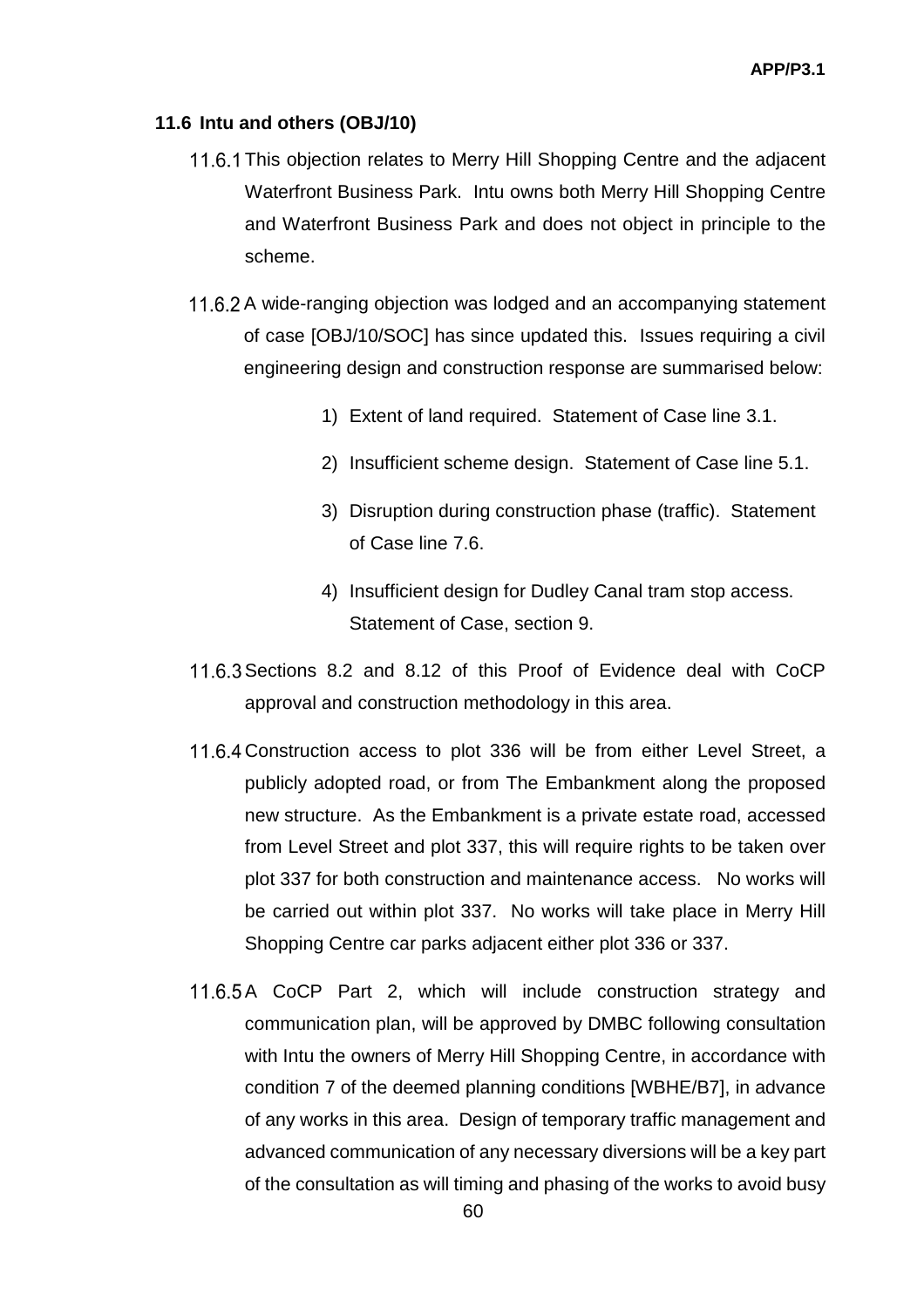shopping periods. The choice of structure design to support the tramway will also be key to reduce construction timescales and construction vehicle deliveries. Whilst there will inevitably be some disruption MMA will seek to reduce this as far as is reasonably practicable, for example by designing for pre-fabricated concrete sections to reduce construction times

- 11.6.6 The design will be progressed and developed to discharge all deemed planning conditions [WBHE/B7] including; Condition 3 Design and External Appearance, Condition 4 Materials and Condition 5 Landscaping.
- 11.6.7 MMA has completed outline designs for the tram stop located adjacent to Dudley Canal, temporarily named "Merry Hill"**,** and is consulting with DMBC in respect of accessibility for this tram stop and others in the Borough. Similar to the 2005 scheme MMA propose to construct a lift shaft and stair well in part of plot 336, on land sandwiched between The Embankment and Central Way. The lift shaft and stair well will give access to the tram stop via a pedestrian walkway over The Embankment. The location of the lift shaft and stair well has been proposed to utilise the existing pedestrian crossing and footways on Central Way linking with one of the main shopping centre entrances. The lift shaft and stair well can be visualised in the approved Street Design Guide [WBHE/F17] at page 116 and 117 and on MMA general arrangement drawing A1 "Brierley Hill to Level Street" [APP/P3.3]

# **11.7 Waterstones Booksellers Limited (OBJ/11), MFG – previously Malthurst Group/Jet (OBJ/15), McDonalds Restaurants Limited and Astrad Limited and AR Sirkhat (OBJ/20), Argos Limited (OBJ/21) and TJX (trading as TK Maxx) (OBJ/22)**

11.7.1 All objectors have retail units within the Merry Hill shopping centre or in the case of MFG are located on the Waterfront. All objectors have rights of access over plots 336 and 337.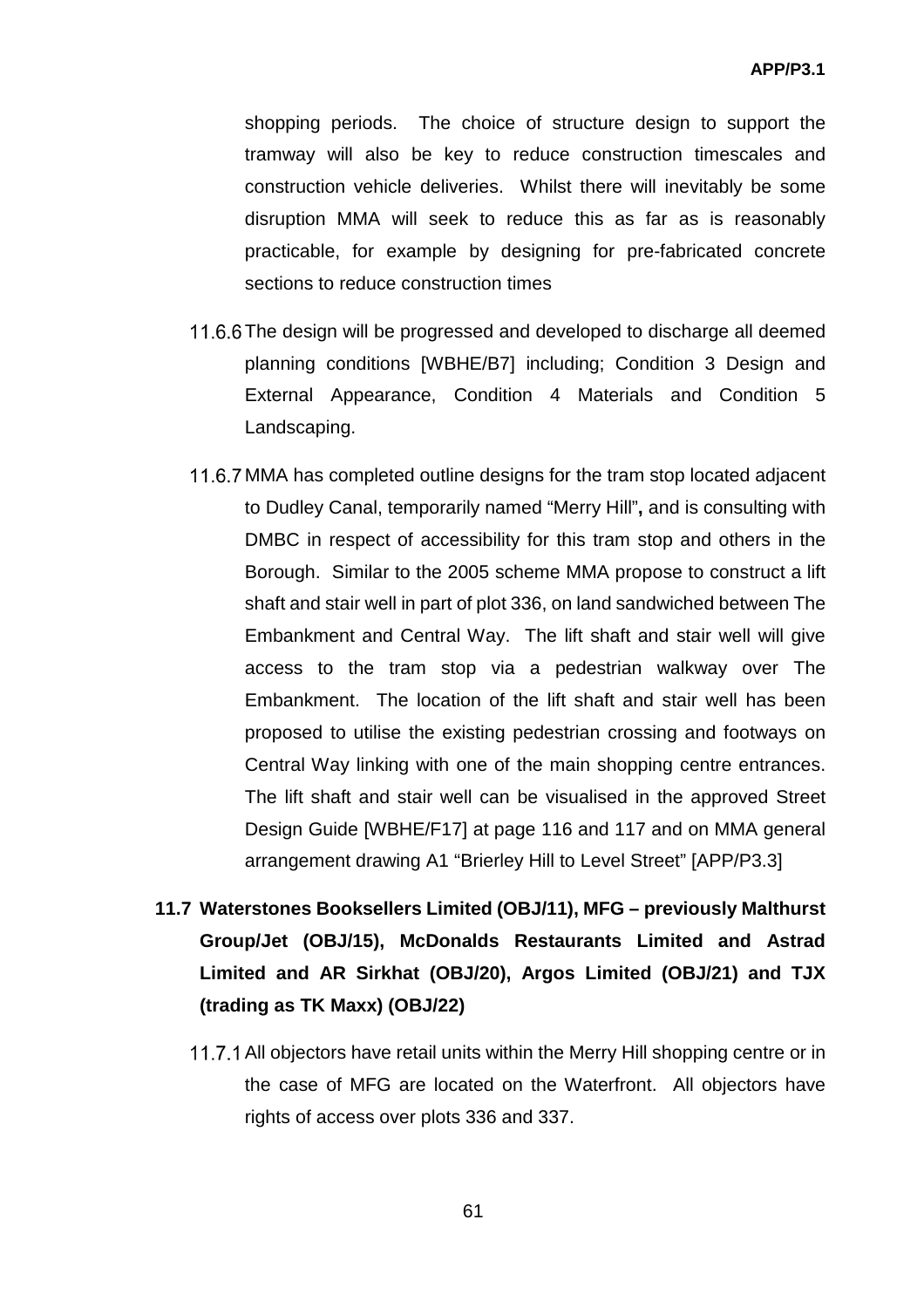- 11.7.2 This evidence will deal with the construction aspects concerning plots 336 and 337.
- 11.7.3 Please refer to sections 8.2 and 8.12 of this Proof of Evidence regarding CoCP approval and construction method in this area.
- 11.7.4 Construction access to plot 336 will be from either Level Street, a publicly adopted road, or from The Embankment along the proposed new structure. As the Embankment is a private estate road, accessed from Level Street and plot 337, this will require rights to be taken over plot 337 for both construction and maintenance access. No works will be carried out within plot 337. No works will take place in Merry Hill Shopping Centre car parks adjacent either plot 336 or 337.
- 11.7.5 A CoCP Part 2, which will include construction strategy and communication plan, will be approved by DMBC following consultation with Intu the owners of Merry Hill Shopping Centre, in accordance with condition 7 of the deemed planning conditions [WBHE/B7], in advance of any works in this area. Design of temporary traffic management and advanced communication of any necessary diversions will be a key part of the consultation as will timing and phasing of the works to avoid busy shopping periods. The choice of structure design to support the tramway will also be key to reduce construction timescales and construction vehicle deliveries. Whilst there will inevitably be some disruption MMA will seek to reduce this as far as is reasonably practicable.
- 11.7.6 WMCA have offered assurances to all objectors through deeds of unilateral undertaking [WBHE/F10, WBHE/F11, WBHE/F12, WBHE/F13 and WBHE/F14] with a view to securing the withdrawal of all objections.

## **11.8 National Grid Electricity Transmissions Plc (OBJ/13)**

This holding objection relates to the objector's electricity transmission assets between Black Country New Road and the existing Metro Depot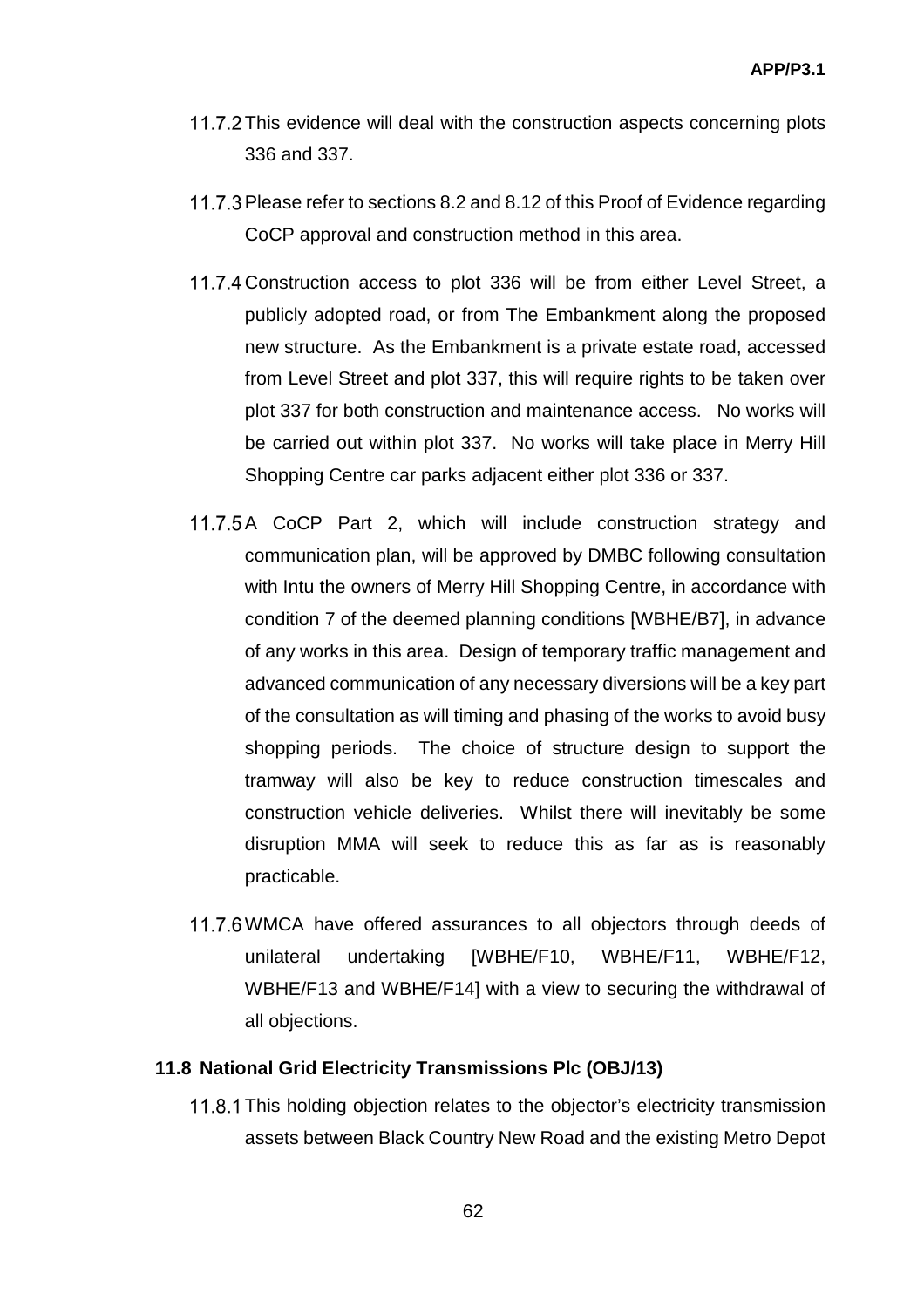in Sandwell. The objection is made whilst WMCA and the objector seek to reach agreement for the protection of NGET's assets.

- 11.8.2 The objector has prepared a Statement of Case and has identified the following assets, which are in close proximity to WBHE:
	- Ocker substations
	- 275kV overhead line towers and access
	- 400kV overhead line towers and access
- 11.8.3 The objector has interests in land to be used temporarily in plots 22, 23, 24, 25 and 27 and land to be acquired permanently in plots 20, 21, 26, 32, 35 and 39.
- 11.8.4 MMA will undertake works in accordance with the Health and Safety Executive's Guidance Note GS6 "Avoiding danger from overhead power lines".
- 11.8.5 Temporary land is intended to be used to access the bottom of steep batters in this area to enable construction of retaining walls and boundary fencing trackside to support and secure the tramway. MMA are hopeful this will be reduced through the process of detail design but cannot confirm this at this stage.
- 11.8.6 MMA has undertaken topographical surveys and aerial drone surveys to accurately locate the objector's assets. This information is being used to develop track alignments to give horizontal and vertical design minimum safe clearance assurance, verified against the objector's own on site measurements which have been shared with MMA.
- 11.8.7 During detailed design consideration will be given to the positioning of Metro overhead line equipment (poles, catenary and wires) so as to provide the maximum practical clearance between the objector's assets and Metro assets. Consideration will also be given in the design to the safe future planned maintenance of Metro assets and the objector's assets which will be in close proximity to each other and the points of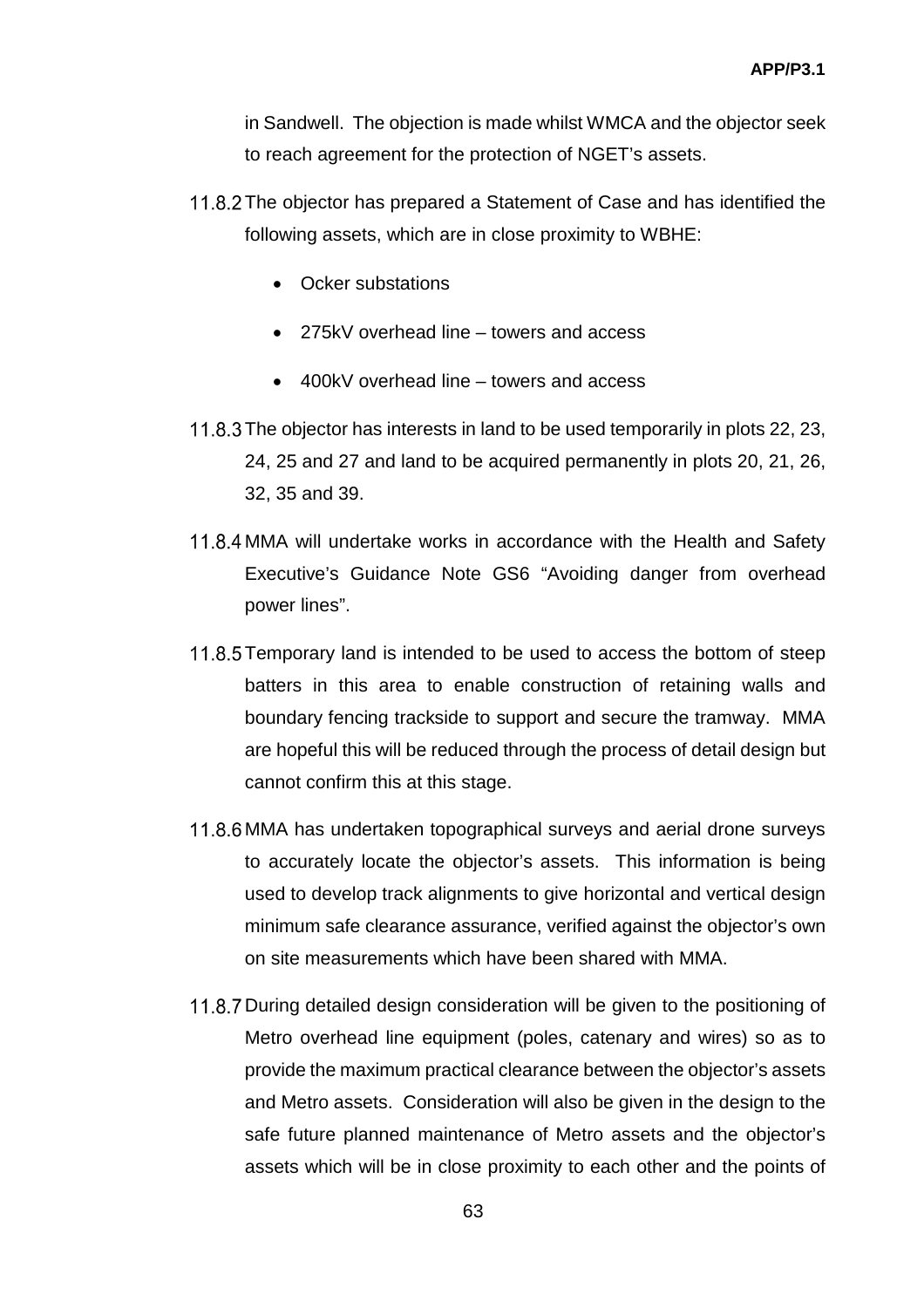contact to be made in respective operational organisations to facilitate this safely.

- 11.8.8 During construction works signage will be erected to warn site personnel in advance of entering zones influenced by live overhead transmission lines and a maximum jib height for any crane, excavator or lifting equipment will be established and physically controlled in the vehicle, where available, and by erecting barriers, goalposts and overhead bunting.
- 11.8.9 MMA is not aware of the objector's future routine planned maintenance of their assets during construction. This is likely to be communicated during detailed design consultations and any such need will be coordinated with the WBHE construction schedule.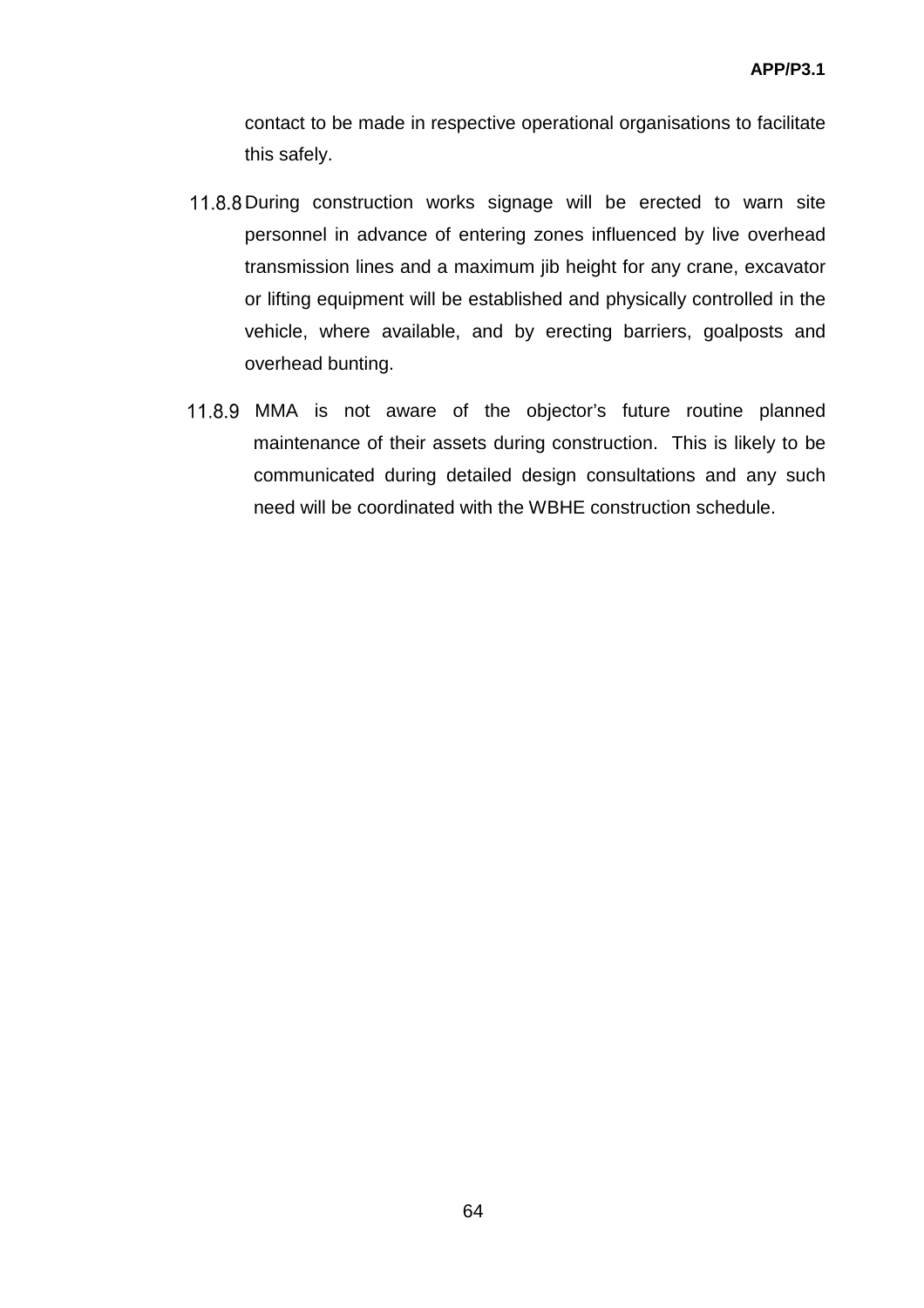#### **12. SUMMARY AND CONCLUSION**

#### **12.1 Route Description**

- 12.1.1 The WBHE will connect with the existing Line 1 between Wolverhampton and Birmingham at Wednesbury, adjacent to the existing tram depot. From Wednesbury the extension will run along the disused South Staffordshire railway line traversing and linking Great Bridge, Dudley Port railway station and Tipton before leaving the former rail corridor to climb Castle Hill on street linking with Dudley Town Centre and bus station. From Dudley bus station the route will continue to climb along King Street before entering Flood Street and leaving the town centre along a segregated strip of land alongside Duncan Edwards Way heading towards Cinder Bank. At Cinder Bank the extension will join the disused Oxford Worcester Wolverhampton railway line travelling as far as the Waterfront area before leaving the railway line to integrate with The Waterfront and Merry Hill Shopping Centre and then on to the terminus in Brierley Hill.
- 12.1.2 The total length of the extension is 11Km of which approximately 7Km will run along disused railway lines. The route will traverse through SMBC and DMBC Borough's. 35 bridge structures will be repaired, demolished, rebuilt or created. Up to 17 new tram stops will be constructed. In addition numerous developments are actively being planned in coordination with the metro extension in Dudley town centre which is planning for a renaissance with metro acting as the catalyst. The extension will also penetrate a new Business and Innovation Enterprise Zone known as DY5 in the Waterfront and Merry Hill areas.

#### **12.2 Design and Construction**

- 12.2.1 MMA was formed to design and construct a programme of Midland Metro enhancements including WBHE
- 12.2.2 The track alignment and associated infrastructure for WBHE has been developed in accordance with; current Midland Metro system design parameters and technical requirements, Network Rail standards, UK Tram's Tramway Principles and Guidance and best practice from other tramways.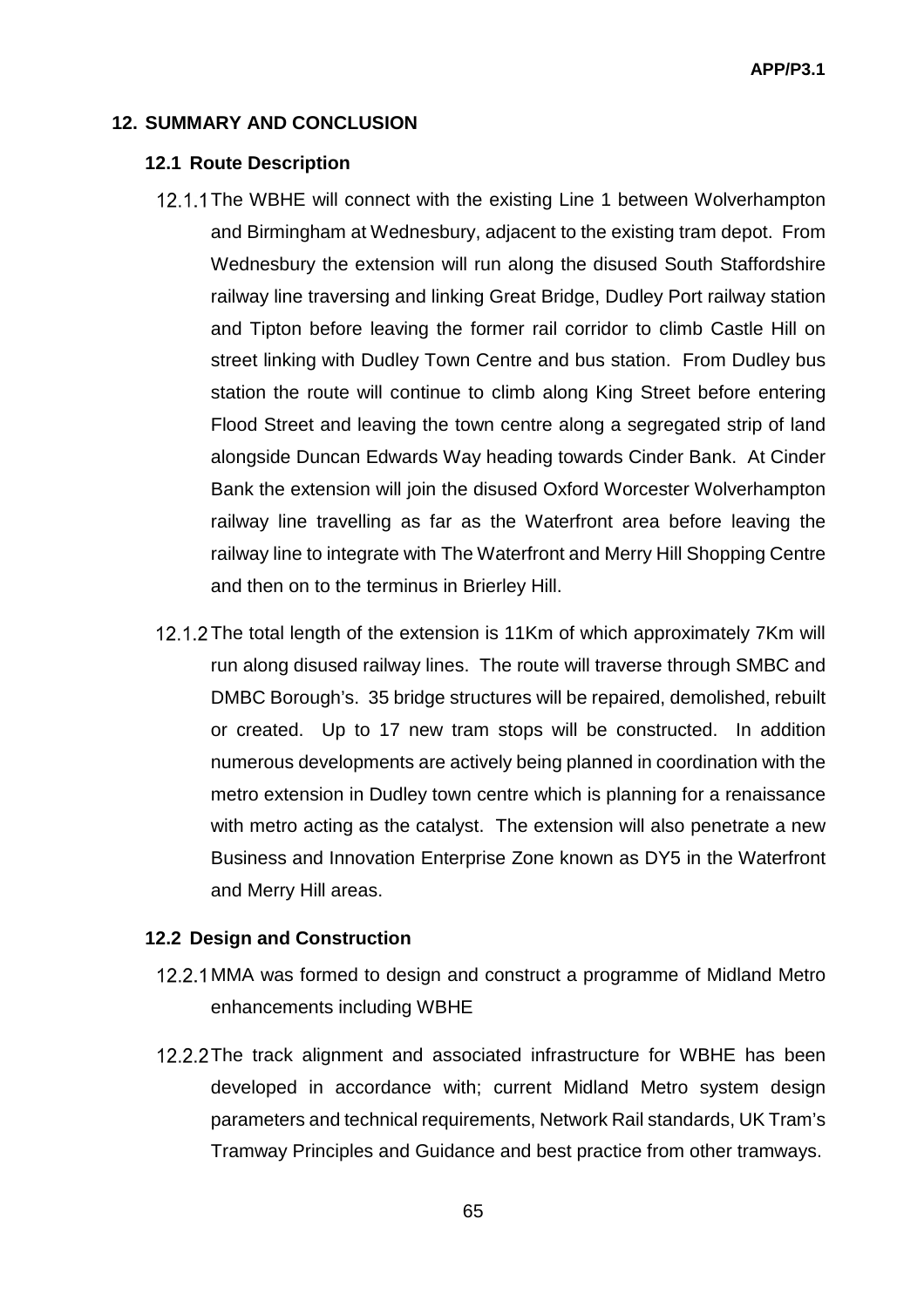- 12.2.3 Trams will typically run along two tracks along the length of the route. The extension is being designed so as not to preclude future conversion to a shared tram and train, should a separate business case and funding be established. Network Rail has no current proposals to bring this forward.
- 12.2.4 The scheme is at outline design stage progressing towards detailed design. MMA is in the process of preparing construction plans and schedules. The following issues are amongst those being considered:
	- a. Former railway corridor sections of the route will now be designed and constructed for 2 tracks with passive provision for future conversion to allow joint tram and train running along the corridor. Originally 3 tracks were planned.
	- b. Bridge refurbishments and constructions, mainly along the former railway corridor, have been reassessed given a) above, and in light of further ground and structural investigations undertaken by MMA. In the current scheme there is opportunity to retain and modify existing structures as additional corridor width is no longer required.
	- c. Locations of three tram stops in Dudley Town Centre are being reviewed with DMBC and stakeholders against Dudley Town Centre planned developments.
	- d. Dudley Town Centre. Numerous new developments are planned to happen at or around the same time as WBHE, including the Bus Station Interchange and Portersfield. DMBC will coordinate all developments including WBHE in Dudley Town Centre. This may impact the phasing and timing of WBHE design and construction activities, necessary to suit the final coordination plan for Dudley Town Centre.
	- e. Former earth and retaining wall embankments planned at Canal Street and adjacent to The Embankment, Brierley Hill, have been reassessed in light of further ground and structural investigations undertaken by MMA and viaduct solutions are now planned.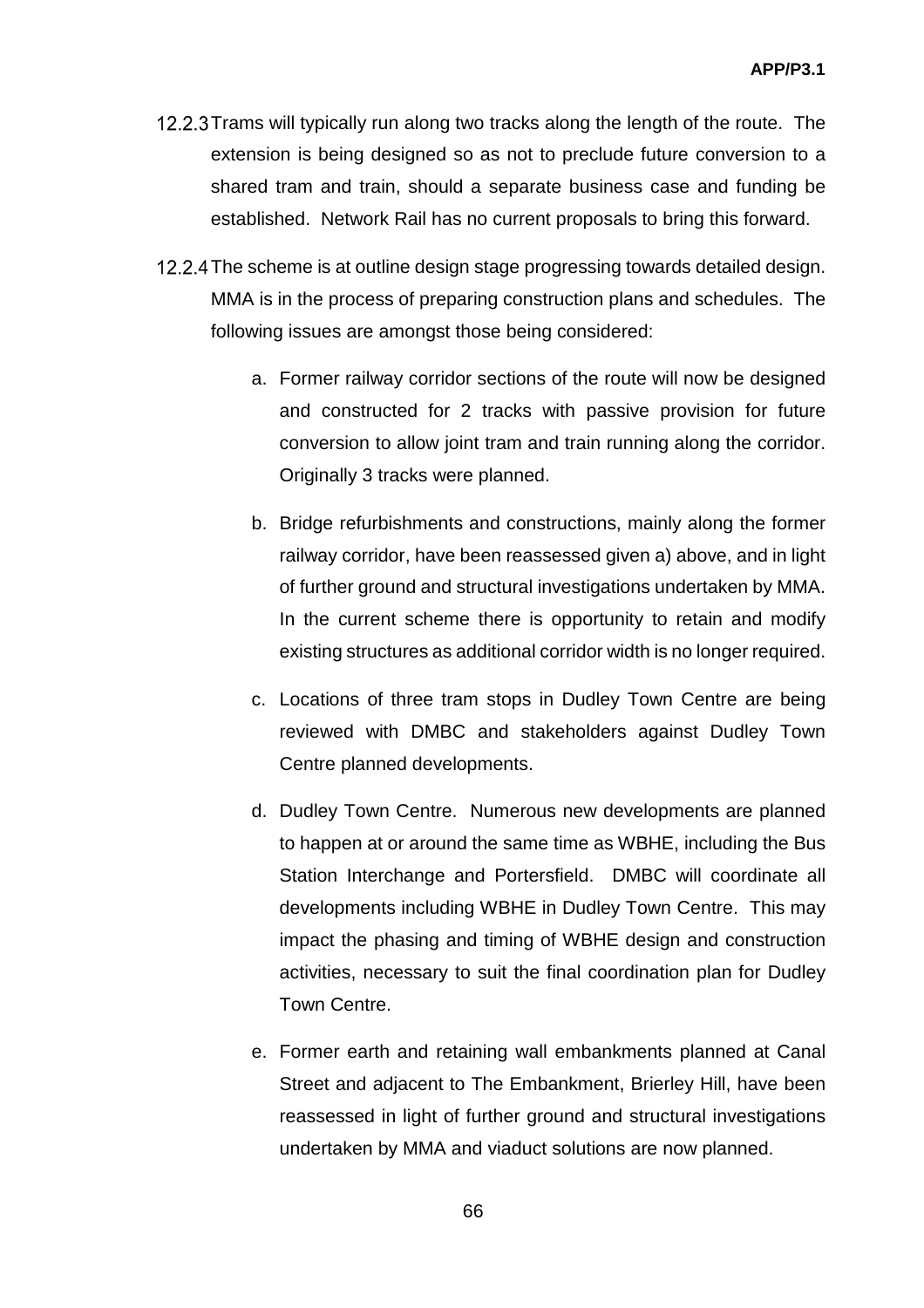- f. The planned introduction and procurement of innovative battery operated trams may make it possible for certain sections of the route to be wire free.
- 12.2.5 The deemed planning conditions, that were granted with the 2005 Order, [WBHE/B7] at condition 7 state "Development shall not begin until Part 1 of the Code of Construction Practice has been submitted to and approved in writing by the local planning authority. Before any stage of the works begins, Part 2 of the Code of Construction Practice with respect to that stage shall be submitted to and approved in writing by the local planning authority. The development shall be carried out in accordance with Part 1 of the Code of Construction Practice, together with the relevant provisions of Part 2 of that Code."
- 12.2.6 Centro, predecessor organisation to WMCA, obtained the approval of SMBC and DMBC of Part 1 of the Code of Construction Practice (CoCP) [WBHE/C1, approvals WBHE/F27 and WBHE/F28] following the granting of the 2005 Order.
- 12.2.7 The CoCP Part 1 [WBHE/C1] sets down a series of measures to reduce the potential impacts of construction of WBHE on the environment. It defines minimum standards of construction practice acceptable to WMCA, SMBC and DMBC, required of a Concessionaire who is now the MMA.
- 12.2.8 MMA has begun consultations with SMBC and DMBC as required by the CoCP Part 1 [WBHE/C1] and will agree and obtain SMBC and DMBC written approval of CoCP Part 2 for planned works in any section before work commences. Approval of CoCP Part 2 will ensure MMA's construction plans that could affect the environment, amenity and safety of local residents, businesses and the general public and the surroundings in the vicinity of the proposed works and associated worksites have been appropriately considered and mitigation provided for.
- 12.2.9 It is not envisaged that works will sever accesses to businesses and car parks. Works will be planned and executed in such a manner to maintain traffic flows, so far as reasonably practicable. Works will be planned and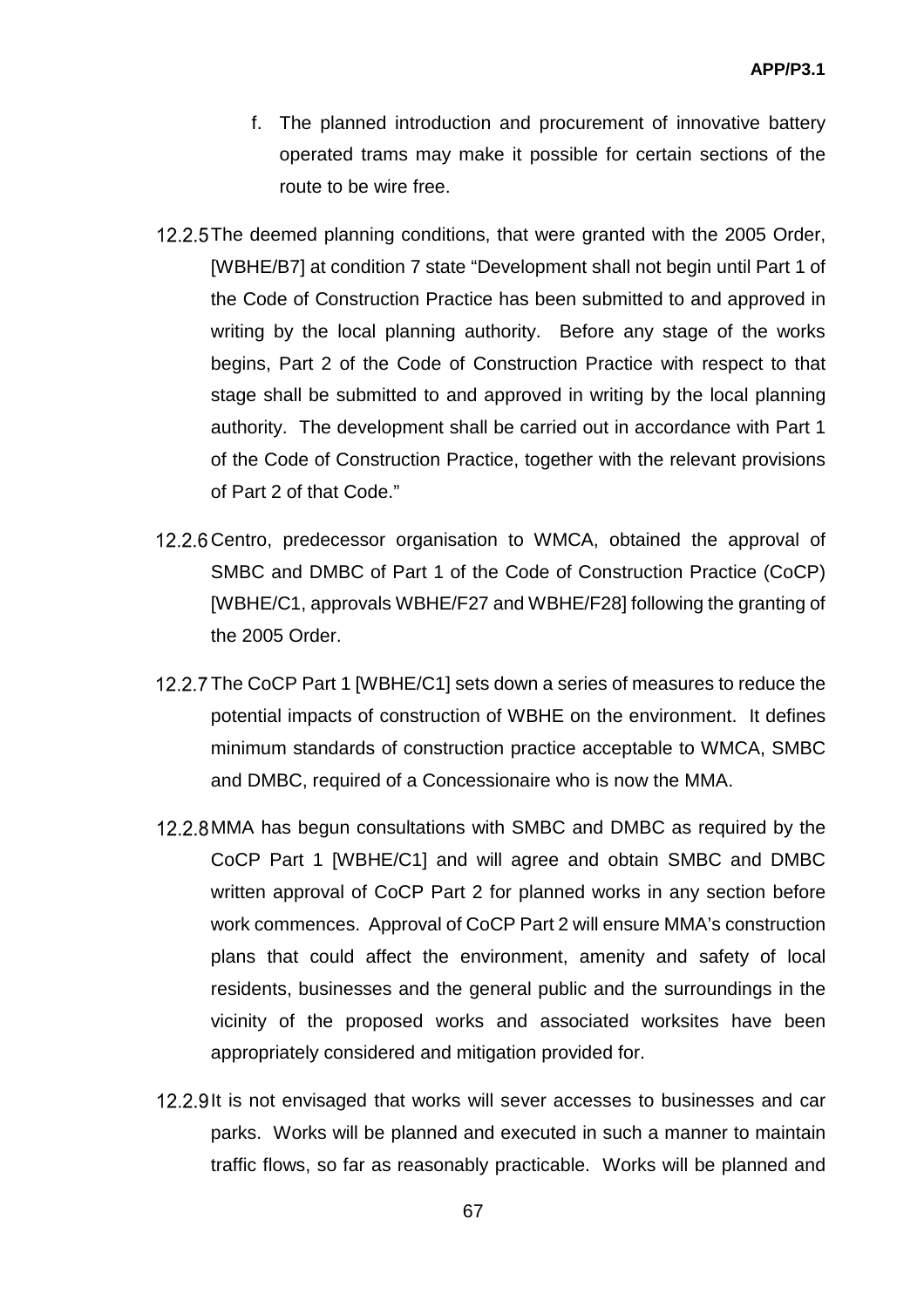executed in consultation with the emergency services so construction works do not impact on emergency response times in the event of an incident. Access to frontagers will be maintained at all times. A dedicated MMA Engagement Team has already begun to communicate with land owners, residents, businesses and occupiers along the route to take into account their particular needs, so far as is reasonably practicable.

- 12.2.10 The Churchill and Merry Hill Shopping Centres will continue to function throughout the tramway construction works. Accesses to shopping centres and car parks will be maintained and pedestrians will be safely diverted around the works where necessary.
- 12.2.11 No significant adverse impacts arising from the exercise of powers in the proposed Order are expected.

## **12.3 Statutory Undertakers Equipment**

- 12.3.1 All Statutory Undertakers have been contacted by WMCA, in consultation with MMA, to ascertain the extent and cost of utility works.
- 12.3.2 WBHE will undertake the majority of utility diversion and protection works in advance of WBHE infrastructure works, where reasonably practicable to do so. This has both a time and cost benefit for the project and significantly derisks the scope since the act of undertaking the diversions or protections gives greater certainty of ground conditions and provides a 'clear site'. WMCA will co-ordinate and manage the utility companies programmes, in consultation with MMA, and in conjunction with DMBC and SMBC pursuant to their statutory roles as highway authorities.

## **12.4 Operations**

- 12.4.1 WBHE's tram frequency will be a peak six-minute service along the route, with alternate trams heading to Birmingham and Wolverhampton
- 12.4.2 Maximum tram speeds will be :
	- 70 km/h on off-street (former railway) running sections.
	- 48 km/h (30 mph) on segregated / integrated on-street running sections.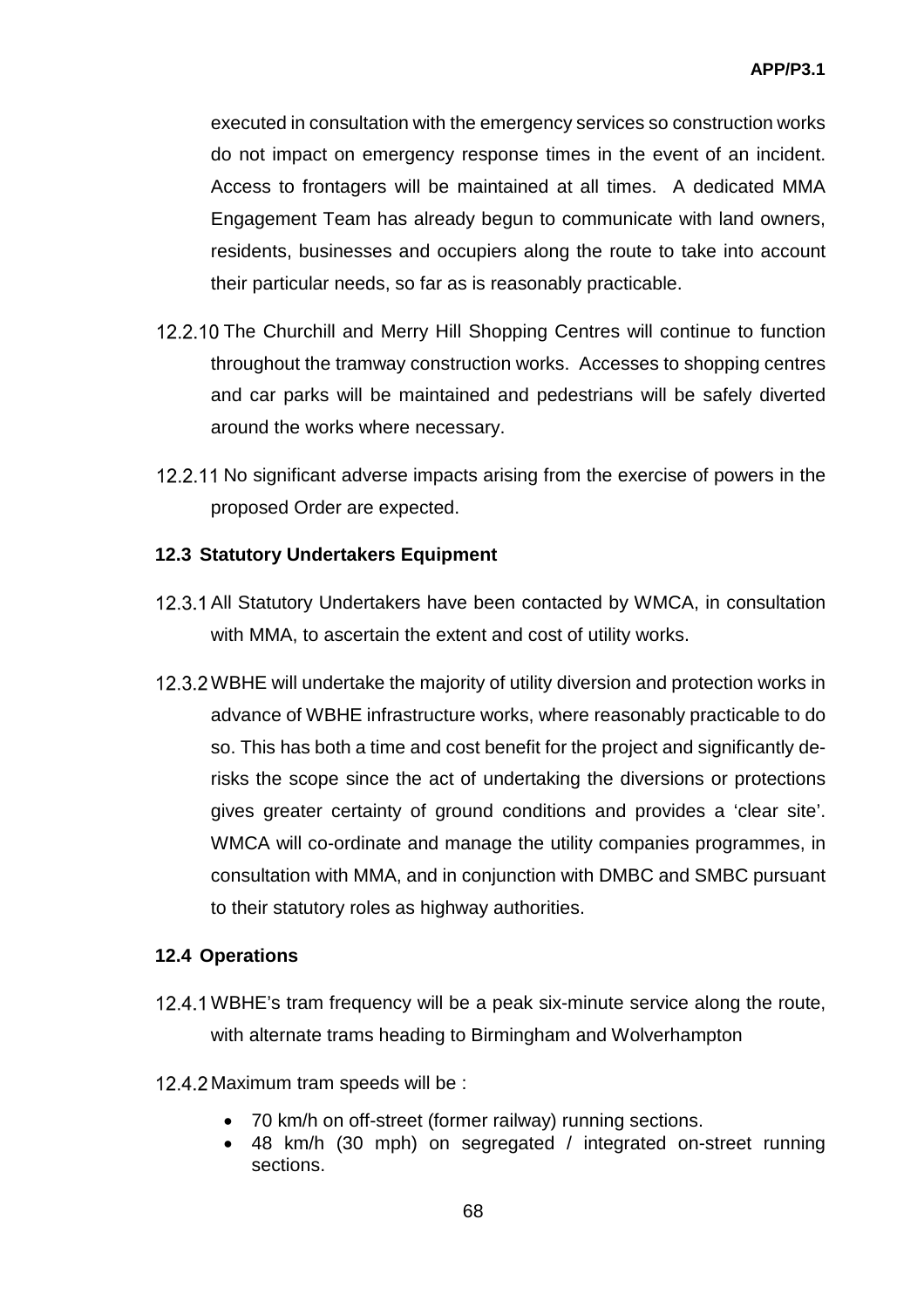## **12.5 Secretary of State Matters**

12.5.1 My Proof of Evidence has addressed matters 4a, 4c, 4d and 5d raised in the Statement of Matters.

## **12.6 Response to Objectors**

12.6.1 In response to specific objections my civil engineering evidence addresses:

- Jewson Ltd, Saint Gobain and SGBD Property Holdings (OBJ/05)
- LCP Estates Limited\* (OBJ/06)
- Jessops Europe Limited\* (OBJ/07)
- Tata Steel UK Limited (OB/09)
- Intu and others<sup>\*</sup> (OBJ/10)
- Waterstones Booksellers Limited (OBJ/11)
- National Grid Electricity Transmissions Plc\* (OBJ/13)
- MFG previously Malthurst Group/Jet (OBJ/15)
- McDonald's Restaurants Limited and Astrad Limited and AR Sirkhat (OBJ/20)
- Argos Limited (OBJ/21)
- TJX (trading as TK Maxx) (OBJ/22)

## **12.7 Conclusions**

- 12.7.1 Only land that is considered necessary for the construction, operation and maintenance of WBHE has been included in the draft Order [WBHE/B2]. The amount of third party land required has been reviewed and reduced from that required for the 2005 Order. The land take will continue to be reviewed and, where reasonably practicable, reduced during the process of detailed design.
- 12.7.2 The project is progressing to be delivered and I urge the Inspector to recommend the powers applied for by WMCA.